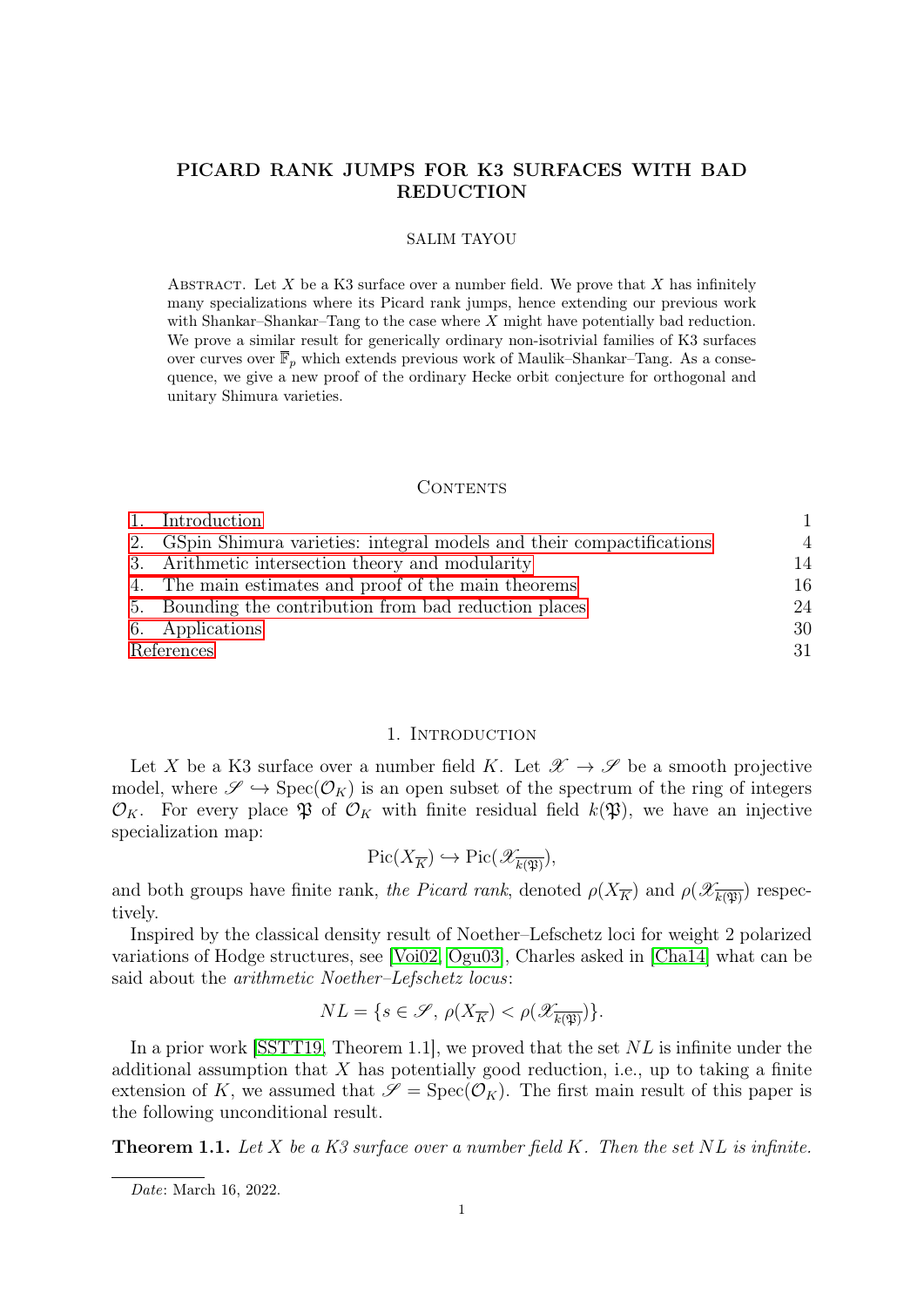This theorem is a particular instance of Theorem [4.1](#page-15-1) which is formulated for GSpin Shimura varieties and which has many other applications. As a consequence, Theorems 1.4, 1.6, and Corollary 1.7 in [\[SSTT19\]](#page-31-2) hold with no assumptions on the reduction type. In particular, we have the following theorem.

**Theorem 1.2.** Let K be a number field and A an abelian surface over K. Then there exists infinitely many places where A has good reduction, and the reduction is geometrically non-simple.

1.1. Picard rank jumps over function fields. Let  $p \geq 5$  be a prime number. Let  $\mathscr{X} \to \mathscr{S}$  be a family of K3 surfaces over a curve  $\mathscr{S}$  over  $\overline{\overline{\mathbb{F}}}_p$ . Let  $\eta$  be the generic point of  $\mathscr{S}$ . For every  $s \in \mathscr{S}(\overline{\mathbb{F}}_p)$ , we have similarly an inequality of Picard ranks

$$
\rho(\mathscr{X}_{\overline{\eta}}) \leq \rho(\mathscr{X}_s),
$$

and one can introduce similarly the Noether–Lefschetz locus as the subset of  $\mathscr S$  where the above inequality is strict:

$$
NL = \{ s \in \mathcal{S}(\overline{\mathbb{F}}_p) | \rho(\mathcal{X}_{\overline{\eta}}) < \rho(\mathcal{X}_s) \}.
$$

In [\[MST22,](#page-31-3) Theorem 1.1], Maulik, Shankar and Tang proved that if  $\mathscr S$  is proper and the family  $\mathscr{X} \to \mathscr{S}$  is generically ordinary and not isotrivial then the set NL is infinite. Our second main theorem in this paper is to remove the properness assumption in their result.

<span id="page-1-0"></span>**Theorem 1.3.** Let  $\mathcal{X} \to \mathcal{S}$  be a generically ordinary non-isotrivial family of K3 surfaces over a smooth curve  $\mathscr S$  over  $\overline{\mathbb F}_p$  with  $p \geq 5$ . Suppose that the discriminant of the generic geometric Picard lattice is prime to p. Then the locus NL is infinite.

The theorem is also a particular instance of Theorem [4.8](#page-18-0) for GSpin Shimura varieties, which has several other applications and also has an analogue for unitary Shimura varieties, see Theorem [6.1.](#page-30-2) In particular, we have the following theorem which extends [\[MST18,](#page-31-4) Theorem 1 (1)] to the quasi-projective case.

**Theorem 1.4.** Let A be a non-isotrivial ordinary abelian surface over the function field of a curve over  $\overline{\mathbb{F}}_p$ . Then A has infinitely many smooth and non-simple specializations.

Both Theorem [1.1](#page-0-1) and Theorem [1.3](#page-1-0) are motivated by the density of Hodge loci in polarized variations of Hodge structure of weight 2 of K3 type, see for example [\[Voi02,](#page-31-0) [Ogu03,](#page-31-1) [Tay20\]](#page-31-5). Recent density results for general polarized variations of Hodge structures of level less than 2 as in [\[TT21,](#page-31-6) [BKU21\]](#page-30-3) suggest that density of Hodge loci in arithmetic and function field settings are natural problems to investigate, and we hope to address these questions in future work.

1.2. Hecke orbit conjecture. As an application of Theorem [1.3,](#page-1-0) we give a new proof of the Hecke orbit conjecture for orthogonal and certain unitary Shimura varieties. We refer to [\[MST22,](#page-31-3) Section 1.2] for the context and the prior results on this conjecture.

<span id="page-1-1"></span>**Theorem 1.5.** Let  $\mathcal{M}_{\mathbb{F}_p}$  be the reduction at  $p \geq 5$  of the integral model of a Shimura variety of either:

- (1) Orthogonal type associated to a lattice of signature  $(b, 2)$  having discriminant prime to p.
- (2) Unitary type associated to an imaginary quadratic field K split at p and to a Hermitian lattice over  $\mathcal{O}_K$  of signature  $(n, 1)$  with discriminant prime to p.

Then the prime-to-p Hecke orbit of an ordinary point is Zariski dense in  $\mathcal{M}_{\mathbb{F}_p}$ .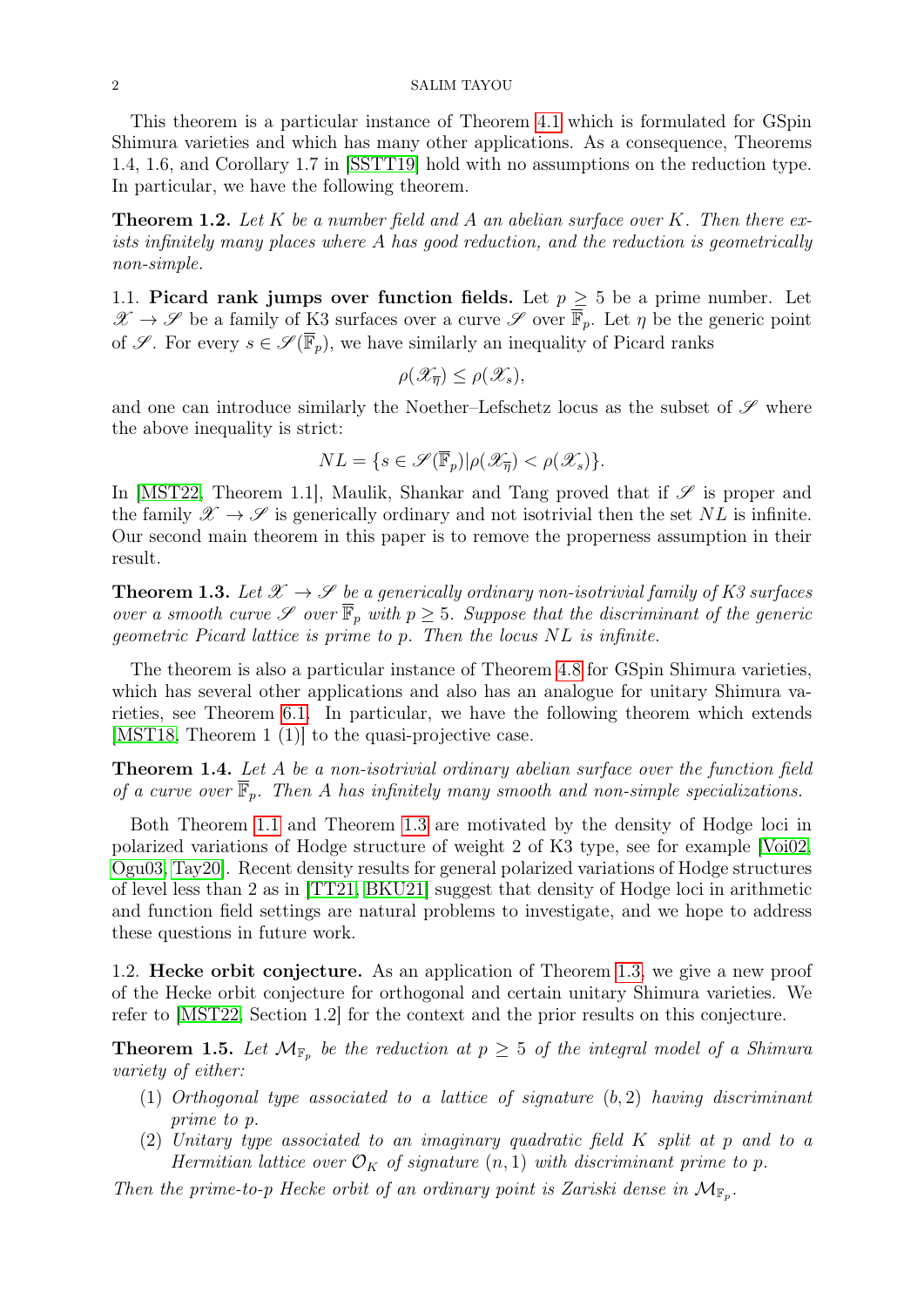The density of Hecke orbits in characteristic zero is a consequence of the work of Clozel–Oh–Ullmo [\[CU05\]](#page-30-4), see also [\[EO06\]](#page-31-7) for a dynamical approach using Ratner theory. Chai first proved the Hecke orbit conjecture for the ordinary locus of the moduli space of principally polarized abelian varieties in [\[Cha95\]](#page-30-5). For orthogonal and some unitary Shimura varieties, a first proof of the Hecke orbit conjecture in the ordinary case has been obtained by Maulik–Shankar–Tang in [\[MST22\]](#page-31-3) and our approach is inspired from theirs. Very recently, Pol Van Hoften [\[van21\]](#page-31-8) proved this conjecture for the ordinary locus of Shimura varieties of abelian type under certain conditions on the reflex field and using completely different methods.

1.3. Strategy of the proof. Theorem [1.1](#page-0-1) and Theorem [1.3](#page-1-0) are proved using a strategy initiated by Charles [\[Cha18\]](#page-30-6) for the product of two modular curves and subsequently used in [\[MST18,](#page-31-4) [ST20\]](#page-31-9) for Hilbert modular surfaces over number fields and Siegel threefolds over  $\mathbb{F}_p$ . Here we follow the set-up in [\[SSTT19\]](#page-31-2) and [\[MST22\]](#page-31-3) to which we refer for more details. For Theorem [1.1,](#page-0-1) we first translate it into an intersection theory type statement between a curve and a sequence of divisors in the integral model of a toroidal compactification of a Shimura variety of GSpin type. For this matter, we use the Arakelov intersection theory with prelog forms developed in [\[BBK07\]](#page-30-7). We follow a similar approach for Theorem [1.3,](#page-1-0) using the usual intersection theory on the reduction modulo  $p$  of the aforementioned compactification of the integral model of a GSpin Shimura variety. The new ingredients which were missing in both [\[SSTT19\]](#page-31-2) and [\[MST22\]](#page-31-3) are the local estimates on multiplicities of intersection with special divisors at points of bad reduction and the estimates of extra terms coming from the boundary divisors in the global intersection numbers coming from the work of [\[HZ21\]](#page-31-10). These are the main contributions of this paper. To obtain the first estimates, we use an explicit description of the special divisors in the formal completions along toroidal boundary components. This allows us to define in each case a decreasing sequence of positive definite lattices  $(L_n, Q)$  which computes the local intersection number. We give an estimate on the growth of the successive minima of these lattices, then a geometry-of-numbers type argument allows us to derive the desired estimates. To obtain the bounds on the extra terms in the global intersection number, we use the explicit expressions from [\[HZ21\]](#page-31-10) and [\[Bru02\]](#page-30-8) combined with an equidistribution result from [\[Duk88,](#page-30-9) [EO06\]](#page-31-7).

1.4. Organization of the paper. The key input of this paper is the description of the special divisors in terms of local coordinates of integral models of toroidal compactifications of Shimura varieties of GSpin type. In Section 2, we explain these constructions following [\[HP20\]](#page-31-11) and [\[MP16\]](#page-31-12), and the section culminates with a description of the special divisors in formal completions along locally closed boundary divisors. In Section 3, we recall briefly Arakelov arithmetic intersection theory with prelog forms following [\[BBK07\]](#page-30-7), and we assemble different ingredients from the literature ([\[HZ21,](#page-31-10) [HP20,](#page-31-11) [Bor99\]](#page-30-10)) to state the modularity of the generating series of special divisors in the integral models of toroidal compactifications of Shimura varieties of GSpin type. In Section 4, we state the archimidean and finite place estimates needed to prove our main theorems, and then we prove the archimidean estimates. Section 5 is devoted to estimating contributions from bad reduction places. Finally, we prove the application to Hecke orbit conjecture in Section 6.

1.5. Acknowledgments. I am very grateful to François Charles, Keerthi Madapusi Pera, Ananth Shankar and Yunqing Tang for many helpful discussions and insights. This project started while I was invited by Yunqing Tang to Princeton University, and I also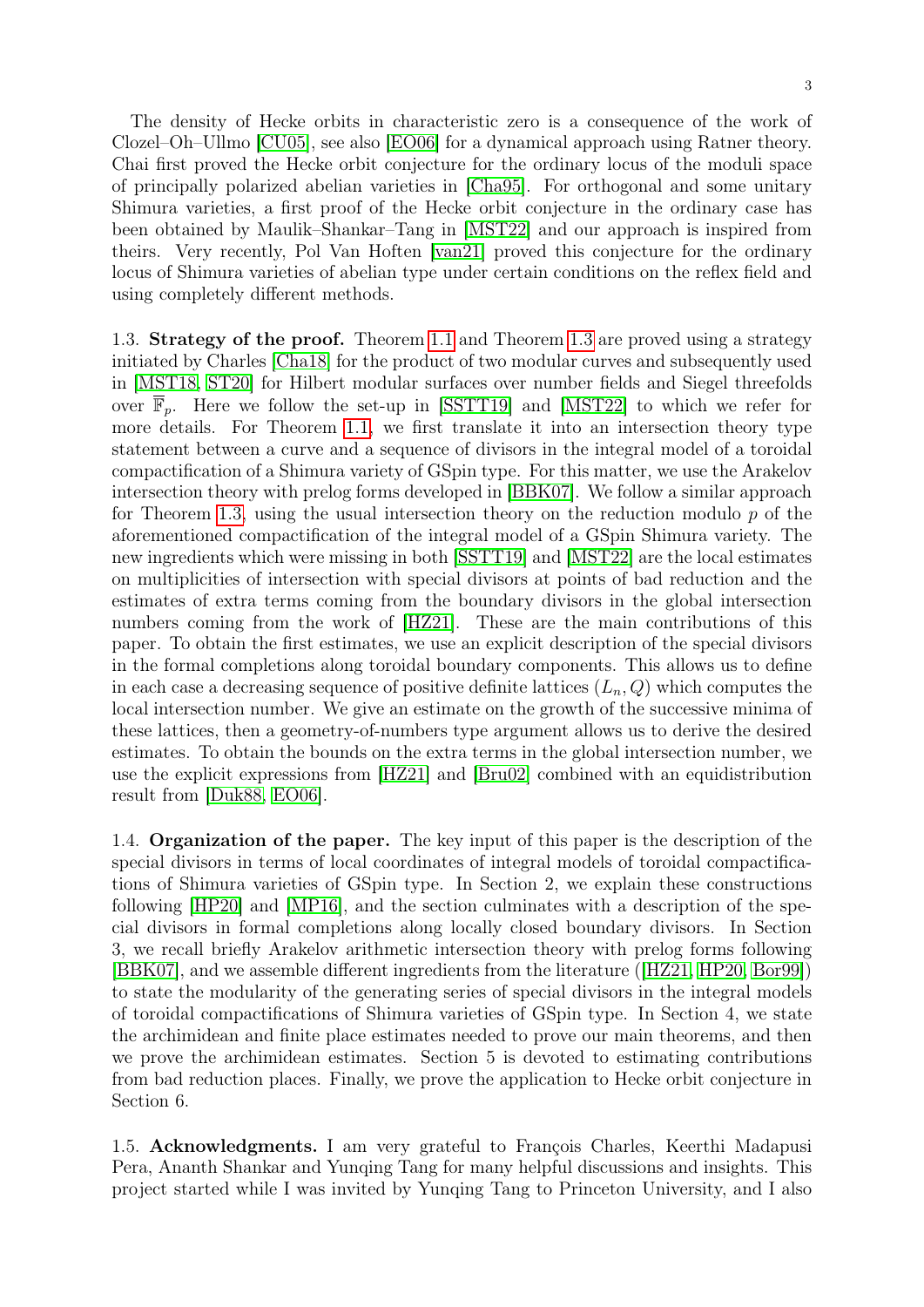benefited from support from the Institute for Advanced Study in Princeton. I thank both institutions for their hospitality.

### <span id="page-3-0"></span>2. GSpin Shimura varieties: integral models and their compactifications

This section summarizes the construction of the GSpin Shimura variety, its toroidal compactifications and their integral models following [\[HZ21,](#page-31-10) [HP20,](#page-31-11) [Per19,](#page-31-13) [AGHMP18\]](#page-30-11), see also [\[Kis10,](#page-31-14) [MP16,](#page-31-12) [Pin90\]](#page-31-15) for earlier work. The ultimate goal is to describe the special divisors in formal completions along the toroidal boundary strata. The familiar reader may wish to skip directly to Section [2.4](#page-10-0) for these results.

<span id="page-3-2"></span>2.1. The GSpin Shimura variety. Let  $(L, Q)$  be an even quadratic lattice of signature  $(b, 2)$  with  $b > 1$  and with associated even bilinear form

$$
(.) : L \times L \to \mathbb{Z}
$$

such that  $Q(x) = \frac{(x.x)}{2} \in \mathbb{Z}$  for all  $x \in L$ .

Let  $G = \text{GSpin}(\tilde{L}_{\mathbb{Q}})$  be the algebraic group over  $\mathbb Q$  of spinor similitudes defined as in [\[MP16,](#page-31-12) Section 1.2]. The group  $G(\mathbb{R})$  acts on the Hermitian symmetric space

$$
\mathcal{D} =: \{ z \in \mathbb{P}(L_{\mathbb{C}}), (z.z) = 0, (z.\overline{z}) < 0 \}.
$$

The pair  $(G, \mathcal{D})$  is the *GSpin Shimura datum*. Its reflex field is  $\mathbb Q$  by [\[MP16,](#page-31-12) Section 3.1].

For  $K \subset G(\mathbb{A}_f)$  a compact open subgroup, the *GSpin Shimura variety* 

$$
M(\mathbb{C}) = G(\mathbb{Q}) \backslash \mathcal{D} \times G(\mathbb{A}_f) / K
$$

is the set of complex points of a Deligne–Mumford stack  $M$  defined over  $\mathbb{Q}$ . In what follows, we choose the compact open group  $K \subset G(\mathbb{A}_f)$  as in [\[AGHMP18,](#page-30-11) Equation (4.1.2)]. Its image in  $SO(L_0)(A_f)$  stabilizes  $L\otimes \hat{\mathbb{Z}} \subseteq L\otimes A_f$  and is equal to the subgroup that acts trivially on the quotient  $\hat{L}^{\vee}/\hat{L} = L^{\vee}/L$ , where the dual lattice  $L^{\vee}$  is defined as

$$
L^{\vee} = \{ x \in L_0, \forall y \in L, (x.y) \in \mathbb{Z} \}.
$$

The Shimura variety M carries a line bundle of weight 1 modular forms that we denote by  $\mathcal{L}_{\mathbb{Q}}$  and we refer to [\[AGHMP18,](#page-30-11) Section 4.1] for a definition. The Shimura datum  $(G, \mathcal{D})$  is of Hodge type by [\[AGHMP17,](#page-30-12) Section 2.2]: there exists a Shimura datum of Siegel type  $(G^{Sg}, \mathcal{D}^{Sg})$  and a compact open subgroup  $K^{sg} \subset G^{sg}(\mathbb{A}_f)$  such that we have an embedding of Shimura varieties over Q

$$
M \hookrightarrow M^{Sg}.
$$

This is the Kuga–Satake embedding. The pull-back of the universal abelian scheme on  $M^{Sg}$  yields the Kuga–Satake abelian scheme  $A \to M$ .

2.2. **Toroidal compactifications over**  $\mathbb{C}$ **.** In this section, we describe the toroidal compactifications of M as well as the structure of the boundary components following  $[HZ21]$ and [\[HP20\]](#page-31-11). See also [\[AMRT10\]](#page-30-13) for the general theory of toroidal compactifications over  $\mathbb{C}.$ 

Recall from [\[HP20,](#page-31-11) Section 2.2] that an admissible parabolic subgroup  $P \subseteq G$  is either a maximal proper parabolic subgroup of G or G itself. <sup>[1](#page-3-1)</sup> A cusp label representative  $\Phi =$  $(P, \mathcal{D}^{\circ}, h)$  is a triple constituted from an admissible parabolic subgroup P, a connected component  $\mathcal{D}^{\circ} \subset \mathcal{D}$  and an element  $h \in G(\mathbb{A}_f)$ .

Attached to a cusp label representative  $\Phi = (P, \mathcal{D}^{\circ}, h)$ , there exists a mixed Shimura variety that we now describe. Let  $U_{\Phi}$  be the unipotent radical of P and let  $W_{\Phi}$  be the

<span id="page-3-1"></span> ${}^{1}G^{ad}$  is simple in our case.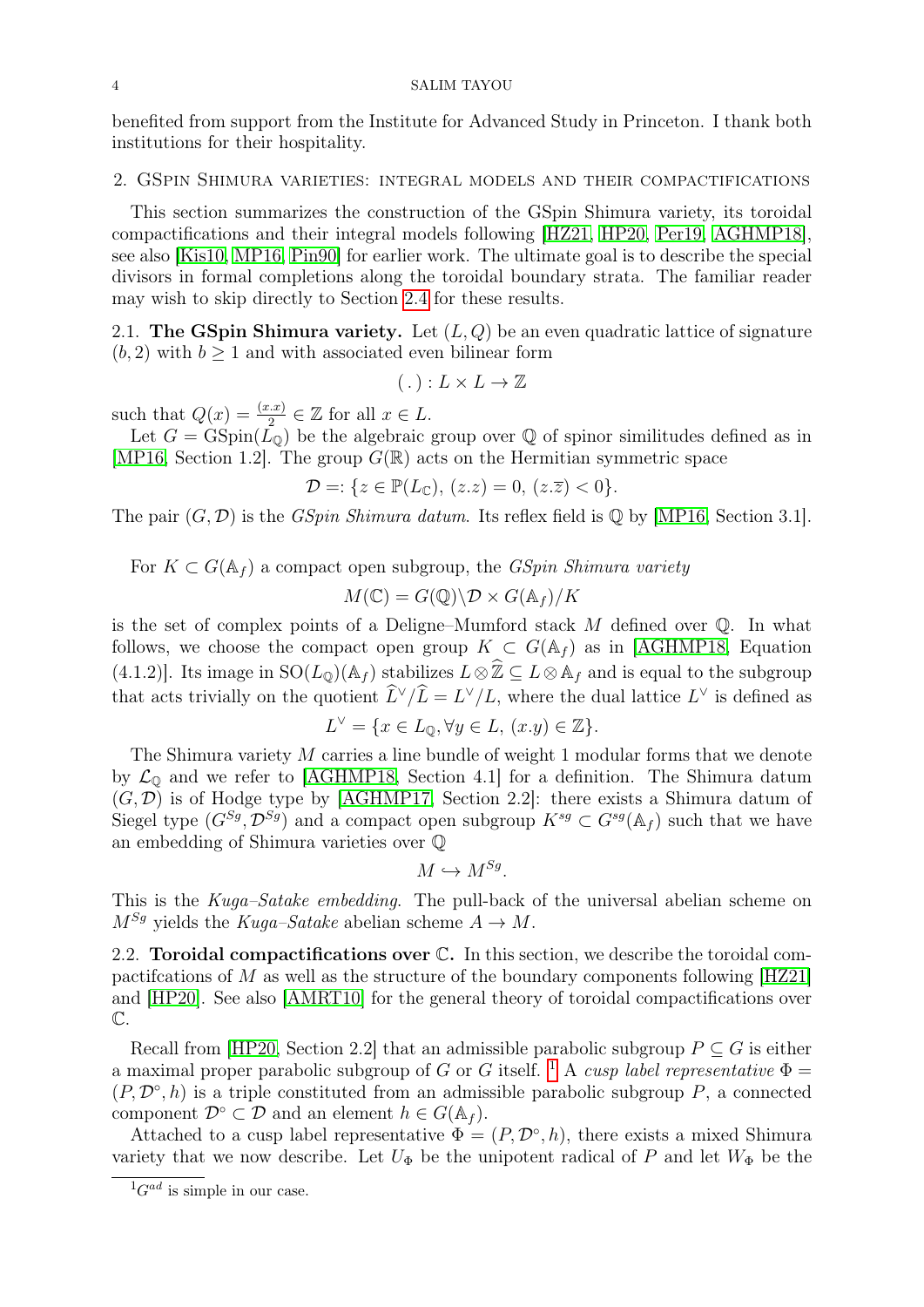center of  $U_{\Phi}$ <sup>[2](#page-4-0)</sup>. Let  $Q_{\Phi}$  be the normal subgroup of P defined as in [\[Pin90,](#page-31-15) §4.7], see also [\[HP20,](#page-31-11) 2.2]. Define as in loc. cit.  $\mathcal{D}_{\Phi} = Q_{\Phi}(\mathbb{R})W_{\Phi}(\mathbb{C})\mathcal{D}^{\circ}$  and let  $K_{\Phi} = hKh^{-1} \cap Q_{\Phi}(\mathbb{A}_f)$ . We define then the mixed Shimura variety

$$
M_{\Phi}(\mathbb{C}) = Q_{\Phi}(\mathbb{Q}) \backslash \mathcal{D}_{\Phi} \times Q_{\Phi}(\mathbb{A}_{f}) / K_{\Phi}.
$$
 (2.2.1)

By [\[Pin90,](#page-31-15) Prop. 12.1],  $M^{\Phi}(\mathbb{C})$  has a canonical model  $M^{\Phi}$  also defined over  $\mathbb{Q}$ . Let  $\overline{Q}_{\Phi} = Q_{\Phi}/W_{\Phi}$  and  $\overline{\mathcal{D}}_{\Phi} = W_{\Phi}(\mathbb{C})\backslash\mathcal{D}_{\Phi}$ . Let  $\overline{K}_{\Phi}$  be the image of  $K_{\Phi}$  under the quotient map  $Q_{\Phi}(\mathbb{A}_f) \to \overline{Q}_{\Phi}(\mathbb{A}_f)$ . Then from the data  $(\overline{Q}_{\Phi}, \overline{\mathcal{D}}_{\Phi}, \overline{K}_{\Phi})$  we define similarly to [2.2.1](#page-4-1) a mixed Shimura variety  $\overline{M}_{\phi}$  and we have a canonical morphism

<span id="page-4-2"></span><span id="page-4-1"></span>
$$
M_{\Phi} \to \overline{M}_{\Phi}.\tag{2.2.2}
$$

This map has a torsor structure that we now describe. Let  $\Gamma_{\Phi} = K_{\Phi} \cap W_{\Phi}(\mathbb{Q})$ . It is a Z-lattice in  $W_{\Phi}(\mathbb{Q})$ . By [\[HP20,](#page-31-11) Proposition 2.3.1], the map [2.2.2](#page-4-2) is canonically a torsor under the torus  $T_{\Phi,\mathbb{Q}}$  whose cocharacter group is  $\Gamma_{\Phi}$ .

The mixed Shimura variety  $\overline{M}_{\Phi}$  has itself a fibration structure over a pure Shimura variety constructed as follows, see [\[Per19,](#page-31-13) 2.1.7] for more details.

Let  $G_{\Phi}^{h} = Q_{\Phi}/U_{\Phi}$  be the Levi quotient of  $Q_{\Phi}$ ,  $V_{\Phi} = U_{\Phi}/W_{\Phi}$  the unipotent radical of  $\overline{Q}_{\Phi}$  and let  $\mathcal{D}_{\Phi}^h = V_{\Phi}(\mathbb{R}) \setminus \overline{D}_{\Phi}$ . Then the pair  $(G_{\Phi}^h, \mathcal{D}_{\Phi}^h)$  is a pure Shimura datum with reflex field equal to  $\mathbb{Q}$ . Let  $K_{\Phi}^h \subset G_{\Phi}^h(\mathbb{A}_f)$  be the image of  $K_{\Phi}$ . Then the quotient

$$
M_{\Phi}^{h}(\mathbb{C}) = G_{\Phi}^{h}(\mathbb{Q}) \backslash (\mathcal{D}_{\Phi}^{h} \times G_{\Phi}^{h}(\mathbb{A}_{f})) / K_{\Phi}^{h}
$$

is the set of complex points of a Shimura variety which admits a canonical model  $M_{\Phi}^h$ defined over Q and we have a canonical map

<span id="page-4-3"></span>
$$
\overline{M}_{\Phi} \to M_{\Phi}^h. \tag{2.2.3}
$$

By [\[Per19,](#page-31-13) 2.1.12], there exists a natural abelian scheme  $A_K(\Phi) \to M_{\Phi}^h$  such that the map [2.2.3](#page-4-3) is a torsor under  $A_K(\Phi)$ .

In what follows, we will describe the above data for the GSpin Shimura variety introduced in Section [2.1](#page-3-2) following [\[HP20,](#page-31-11) Section 4] and [\[HZ21,](#page-31-10) Section 3]. Let Φ be a cusp label representative. The admissible parabolic subgroup  $P$  is the stabilizer of a totally isotropic subspace  $I_{\Phi}$  of  $L_{\mathbb{Q}}$  of dimension at most 2. The dimension 0 case corresponds to P = G. If P is the stabilizer of a primitive isotropic line  $I_{\mathbb{Q}} \subset L_{\mathbb{Q}}$ , then the cusp label representative is said to be of type III. If  $P$  is the stabilizer of a primitive isotropic plane  $J_{\mathbb{Q}} \subset L_{\mathbb{Q}}$ , then  $\Phi$  is said to be of type III. We will follow the notations of [\[HZ21\]](#page-31-10) and denote by Υ, resp. Ξ, a cusp label representative of type II, resp. of type III.

Given two cusp label representatives  $\Phi_1$  and  $\Phi_2$ , there is a notion of a K-morphism  $\Phi_1 \xrightarrow{(\gamma,q_2)_K} \Phi_2$  given by  $\gamma \in G(\mathbb{Q})$  and  $q_2 \in Q_{\Phi_2}(\mathbb{A}_f)$  which we don't define here and refer to [\[Per19,](#page-31-13) 2.1.14] for the definition, see also [\[HP20,](#page-31-11) Definition 2.4.1].

Let  $\Phi$  be a cusp label representative. By the general theory of toroidal compactifications, see [\[Pin90,](#page-31-15) 4.15] or [\[AMRT10,](#page-30-13) Ch. II.§1.1] for the definitions, there exists a canonical open non-degenerate self-adjoint convex cone  $C_{\Phi} \subset W_{\Phi}(\mathbb{R})$  homogeneous under  $P(\mathbb{R})$  and which allows to realize  $\mathcal{D}^{\circ}$  as a tube domain inside an affine space, see [\[Per19,](#page-31-13) 2.1.5]. We define the *extended cone*  $C^*_{\Phi}$  as in [\[Per19,](#page-31-13) 2.1.22]: for any map  $\Phi' \xrightarrow{(\gamma,q)_K} \Phi$ , the conjugation by  $\gamma^{-1}$  induces an embedding

$$
\mathrm{int}(\gamma^{-1}): W_{\Phi'}(\mathbb{R}) \hookrightarrow W_{\Phi}(\mathbb{R})
$$

<span id="page-4-0"></span><sup>2</sup>We follow the notations of [\[Per19\]](#page-31-13) which differ from other references.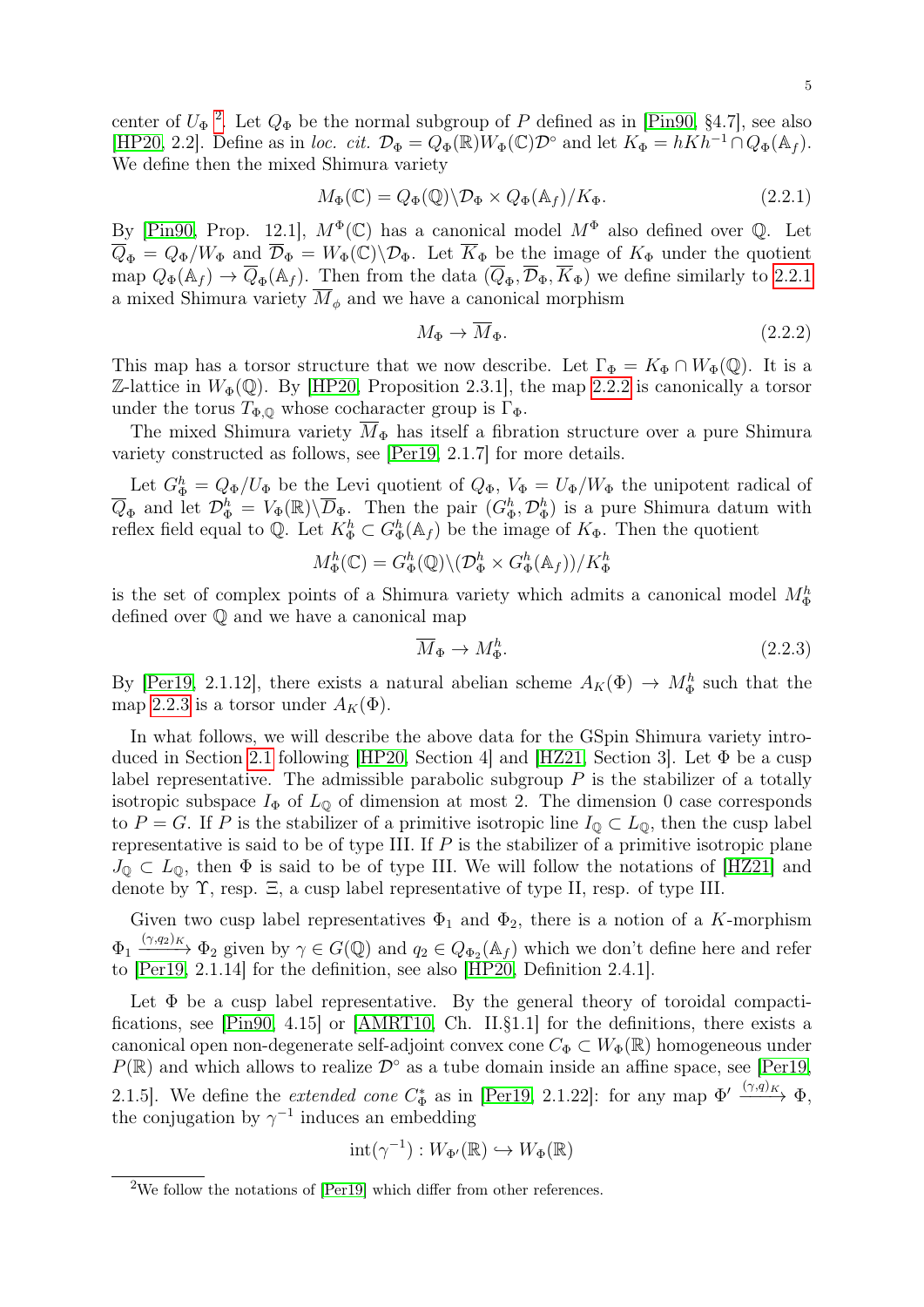and we define then

$$
C_{\Phi}^* = \bigcup_{\Phi' \to \Phi} \text{int}(C_{\Phi'}).
$$

This cone lies between  $C_{\Phi}$  and its topological closure in  $W_{\Phi}(\mathbb{R})$  but in general, it is neither open nor closed. See also [\[Pin90,](#page-31-15) Definition-Proposition 4.22] for more details.

Recall from [\[HP20,](#page-31-11) Definition 2.4.3] that a rational polyhedral cone decomposition (rpcd for short) of  $C_{\Phi}^*$  is a collection  $\Sigma_{\Phi} = {\sigma}$  of rational polyhedral cones  $\sigma \subset W_{\Phi}(\mathbb{R})$ satisfying natural compatibility conditions (we don't recall these conditions here and invite the reader to consult the reference above for more information). The rpcd  $\Sigma_{\Phi}$  is said to be smooth if it is smooth in the sense of [\[Pin90,](#page-31-15) §5.2] with respect to the lattice Γ<sub>Φ</sub>. It is complete if

$$
C_{\Phi}^* = \bigcup_{\sigma \in \Sigma_{\Phi}} \sigma.
$$

<span id="page-5-0"></span>2.2.1. Boundary components of type II. Let  $\Upsilon$  be a cusp label representative of type II. Then P is the stabilizer of a primitive isotropic plane  $J_0 \subseteq L_0$  and let  $J = J_0 \cap h.L$ , where  $h \in G(\mathbb{A}_f)$  acts on L via the map  $G(\mathbb{A}_f) \to SO(L_0)(\mathbb{A}_f)$ . Then by [\[HP20,](#page-31-11) Page 31], the group  $W_{\Upsilon}$  is identified with  $\bigwedge^2 J_{\mathbb{Q}}$ , hence it is one dimensional. The lattice  $\Gamma_{\Upsilon} \subset W_{\Upsilon}$  is also of rank 1. The open convex cone  $C_{\Upsilon}$  is given by a half line  $\mathbb{R}^+\setminus\{0\}$  and the extended cone is  $C^*_{\Upsilon} = \{0\} \cup C_{\Upsilon}$ .

Let  $M_{\Upsilon}$  and  $\overline{M}_{\Upsilon}$  be the mixed Shimura varieties associated to  $\Upsilon$ . Then  $M_{\Upsilon} \to \overline{M}_{\Upsilon}$ is a torsor under the 1 dimensional torus  $T_{\Upsilon}$  with cocharacter group  $\Gamma_{\Upsilon}$ . The group  $G_{\Upsilon}^h$ is equal to  $SL_2$  and  $\mathcal{D}^h_{\Upsilon}$  is equal to the Poincaré upper half-plane. The Shimura variety  $M_{\Upsilon}^{h}$  is a modular curve and the abelian scheme  $A_{\Upsilon}$  is equal to the Kuga–Sato variety  $D \otimes E$  where  $E \to M_{\Upsilon}^h$  is the universal elliptic curve over over  $M_{\Upsilon}^h$  and  $D$  is the positive definite plane  $J^{\perp}/J$ , see [\[HZ21,](#page-31-10) Corollary 3.17] and [\[Zem20,](#page-31-16) Proposition 4.3] for details and proofs. Notice that our choice for the compact open subgroup  $K$  gives exactly the stable orthogonal group used in [\[HZ21\]](#page-31-10) and [\[Zem20\]](#page-31-16).

The only possible cone decomposition of  $C^*$  in this situation is  $\Sigma_{\Upsilon} = \{\{0\}, C_{\Upsilon} \cup \{0\}\}\$ and this determines a partial compactification  $M_{\Upsilon} \hookrightarrow M_{\Upsilon,\Sigma}$  which is a fibration by  $\mathbb{A}_{\mathbb{C}}^{\mathbb{I}}$ over  $M_{\Upsilon}$ . Finally, there is only one boundary divisor denoted by  $B_{\Upsilon}$  associated to the ray  $C_{\Upsilon}$ .

<span id="page-5-1"></span>2.2.2. Boundary components of type III. Let  $\Xi$  be a cusp label representative of type III. Then P is the stabilizer of a primitive isotropic line  $I_{\mathbb{Q}} \subset L_{\mathbb{Q}}$  and let  $I = I_{\mathbb{Q}} \cap h.L$ . Set  $K_I = I^{\perp}/I$ . Then by [\[HP20,](#page-31-11) Equation (4.4.2)], we have  $U_{\Xi} = W_{\Xi}$  and we have an isomorphism of vector spaces

$$
K_{I,\mathbb{Q}} \otimes I_{\mathbb{Q}} \simeq W_{\Xi}(\mathbb{Q}).
$$

The lattice  $(K_I, Q)$  is a Lorentzian lattice of signature  $(b-1, 1)$ . Under the above isomorphism, and assuming we have chosen a primitive generator of  $I$ , the open convex cone  $C_{\Xi} \subset W_{\Xi}(\mathbb{R})$ , see [\[HP20,](#page-31-11) Section 2.4] is identified with a connected component of the light cone

$$
\{x \in K_{I,\mathbb{R}}, \, Q(x) < 0\}.
$$

The spaces  $M^h_{\Xi}$  and  $\overline{M}_{\Xi}$  are equal and are Shimura varieties of dimension zero that we can describe as follows. Let  $(\mathbb{G}_m, \mathcal{H}_0)$  be the Shimura data given by

$$
\mathcal{H}_0 := \{2\pi\epsilon : \epsilon^2 = -1\},\
$$

on which  $\mathbb{R}^{\times}$  acts naturally through the quotient  $\mathbb{R}^{\times}/\mathbb{R}^{\times}$ . There is a morphism of mixed Shimura data  $(Q_{\Xi}, \mathcal{D}_{\Xi}) \rightarrow (\mathbb{G}_m, \mathcal{H}_0)$  given by a canonical character  $v_{\Xi}: Q_{\Xi} \rightarrow \mathbb{G}_m$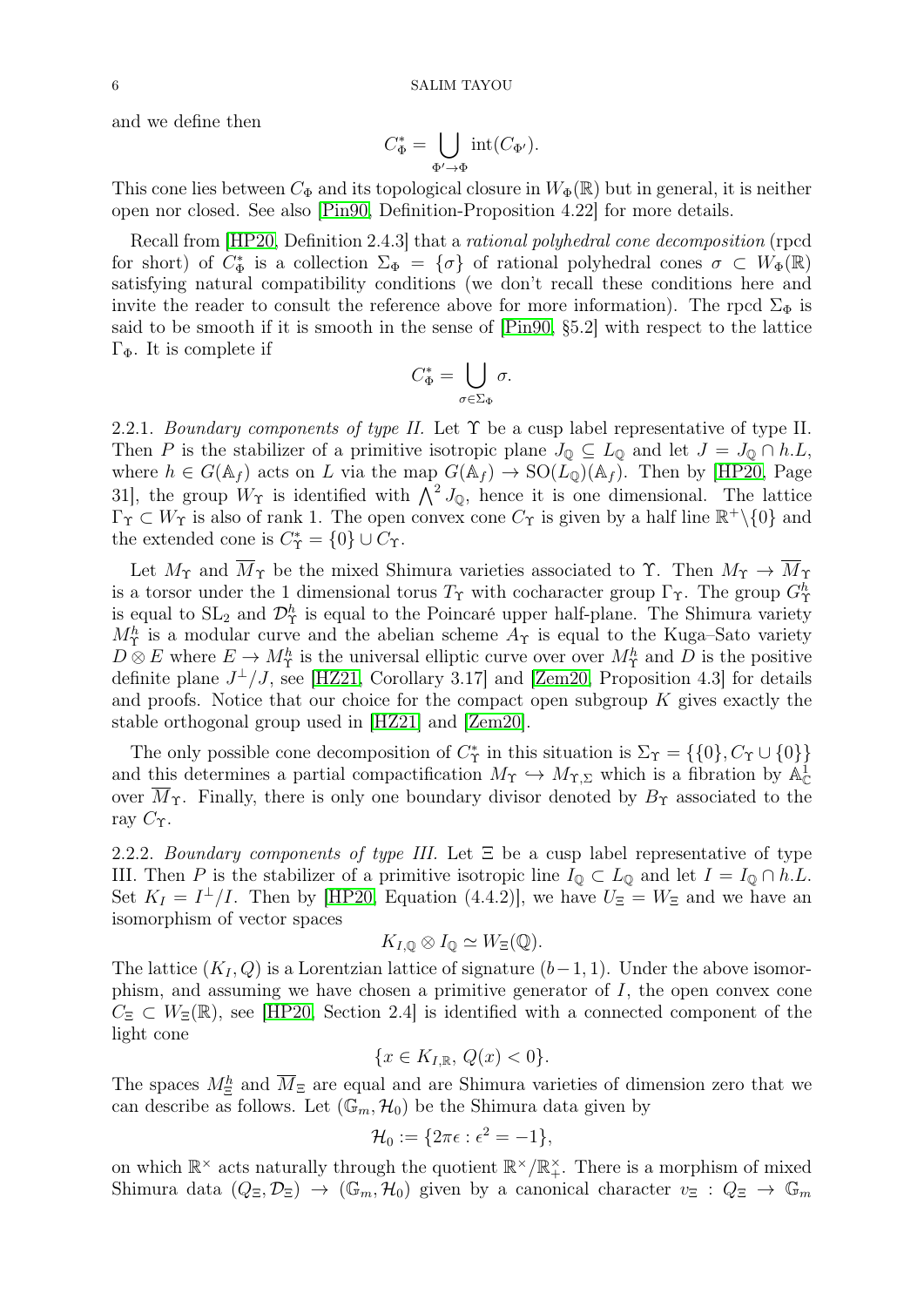7

defined as in [\[HP20,](#page-31-11) Equation (4.4.1)] and a map  $\mathcal{D}_{\Xi} \to \mathcal{H}_0$  given as in [HP20, Equation (4.6.3)]. Then the Shimura variety  $\text{Sh}_{\nu \in (K_{\Xi})}(\mathbb{G}_m, \mathcal{H}_0)$  is zero dimensional and the canonical map  $M_{\Xi} \to Sh_{\nu_{\Xi}(K_{\Xi})}(\mathbb{G}_m, \mathcal{H}_0)$  is a torsor under the torus  $T_{\Xi} = \text{Spec}(\mathbb{Q}[q_{\alpha}]_{\alpha \in \Gamma_{\Xi}^{\vee}})$  with cocharacter group  $\Gamma_{\Xi}=K_I$  by [\[HZ21,](#page-31-10) Proposition 3.7].

The intermediate cone  $C_{\Phi}^*$  can be described explicitly as follows, see also [\[HZ21,](#page-31-10) page 23. for any type II boundary component  $\Upsilon$  with corresponding isotropic plane J containing I, the quotient  $J/I$  has a generator  $\omega_{\Xi,\Upsilon}$  lying on the boundary of the  $C_{\Xi}$ . Hence

$$
C_{\Xi}^* = C_{\Xi} \cup \bigcup_{\Upsilon} \mathbb{R} \omega_{\Xi,\Upsilon}.
$$

The rays  $\mathbb{R}\omega_{\Xi,\Upsilon}$  will be referred to as the external rays and the rays in  $C_{\Xi}$  are the *inner* rays.

2.2.3. Toroidal compactifications. Recall from [\[HP20,](#page-31-11) Definition 2.4.4] that a K-admissible rational polyhedral cone decomposition for  $(G, \mathcal{D})$  is a collection  $\Sigma = {\Sigma_{\Xi}, \Sigma_{\Upsilon}}$  such that  $\Sigma_{\Xi}$  and  $\Sigma_{\Upsilon}$  are rpcd for any cusp label representative  $\Xi$  and  $\Upsilon$  respectively satisfying the compatibility conditions of [\[HP20,](#page-31-11) Definitions 2.4.3, 2.4.4]. It is said smooth (resp. complete) if every  $\Sigma_{\Phi}$  is smooth (resp. complete).

A toroidal stratum representative is a pair  $(\Phi, \sigma)$  where  $\Phi$  is a cusp label representative and  $\sigma \subset C^*_{\Phi}$  is a rational polyhedral cone whose interior is contained in  $C_{\Phi}$ . There is similarly a notion of K-morphism between stratum representatives, see [\[HP20,](#page-31-11) Definition 2.4.6] and the set of  $K$ -isomorphism classes of toroidal stratum representatives will be denoted  $\text{Start}_K(G, \mathcal{D}, \Sigma)$ . We say that  $\Sigma$  is finite if

$$
|\text{Start}_K(G, \mathcal{D}, \Sigma)| < \infty.
$$

Let  $\Sigma$  be a finite K-admissible complete cone decomposition. The main result of [\[Pin90,](#page-31-15) §12], see also [\[Per19,](#page-31-13) Theorem 2.1.27], ensures that there exists a proper toroidal compactification

<span id="page-6-0"></span>
$$
M\hookrightarrow M^{\Sigma}
$$

in the category of Deligne-Mumford stacks over  $\mathbb Q$  such that  $M^{\Sigma}$  is proper over  $\mathbb Q$  and has a stratification

$$
M^{\Sigma} = \bigsqcup_{(\Phi,\sigma)\in \text{Start}_{K}(G,\mathcal{D},\Sigma)} B^{\Phi,\sigma} \tag{2.2.4}
$$

by locally closed subspaces indexed by the finite set of strata  $Start_K(G, D, \Sigma)$ . The stratum indexed by  $(\Phi, \sigma)$  lies in the closure of the stratum index by  $(\Phi', \sigma')$  if and only if there is a K-morphism of strata representatives  $(\Phi, \sigma) \to (\Phi', \sigma')$ . Then the closure of the stratum  $B_K^{\Phi,\sigma}$  is given by

$$
\overline{B^{\Phi,\sigma}}=\bigcup_{(\Phi',\sigma')\to(\Phi,\sigma)}B^{\Phi',\sigma'}.
$$

Moreover, by [\[HP20,](#page-31-11) Theorem 3.4.1] following the work of Harris and Harris–Zucker [\[HZ01\]](#page-31-17), the line bundle of weight 1 modular forms  $\mathcal L$  extends to a line bundle on  $M^{\Sigma}$ which we still denote  $\mathcal L$  by abuse of notation.

Let  $(\Phi, \sigma)$  be a toroidal stratum representative. Then  $(\Phi, \sigma)$  determines a partial compactification of the mixed Shimura variety  $M_{\Phi} \hookrightarrow M_{\Phi}(\sigma)$  with boundary component index by  $\sigma$  denoted by  $Z^{\Phi}(\sigma)$ . Pink proved that there is a canonical isomorphism [\[Pin90,](#page-31-15) Corollary 7.17, Theorem 12.4], see also [\[Per19,](#page-31-13) Theorem 2.1.27], of Deligne–Mumford stacks:

$$
\Delta_K(\Phi,\sigma)\backslash Z^\sigma(\sigma)\simeq B^{\Phi,\sigma}
$$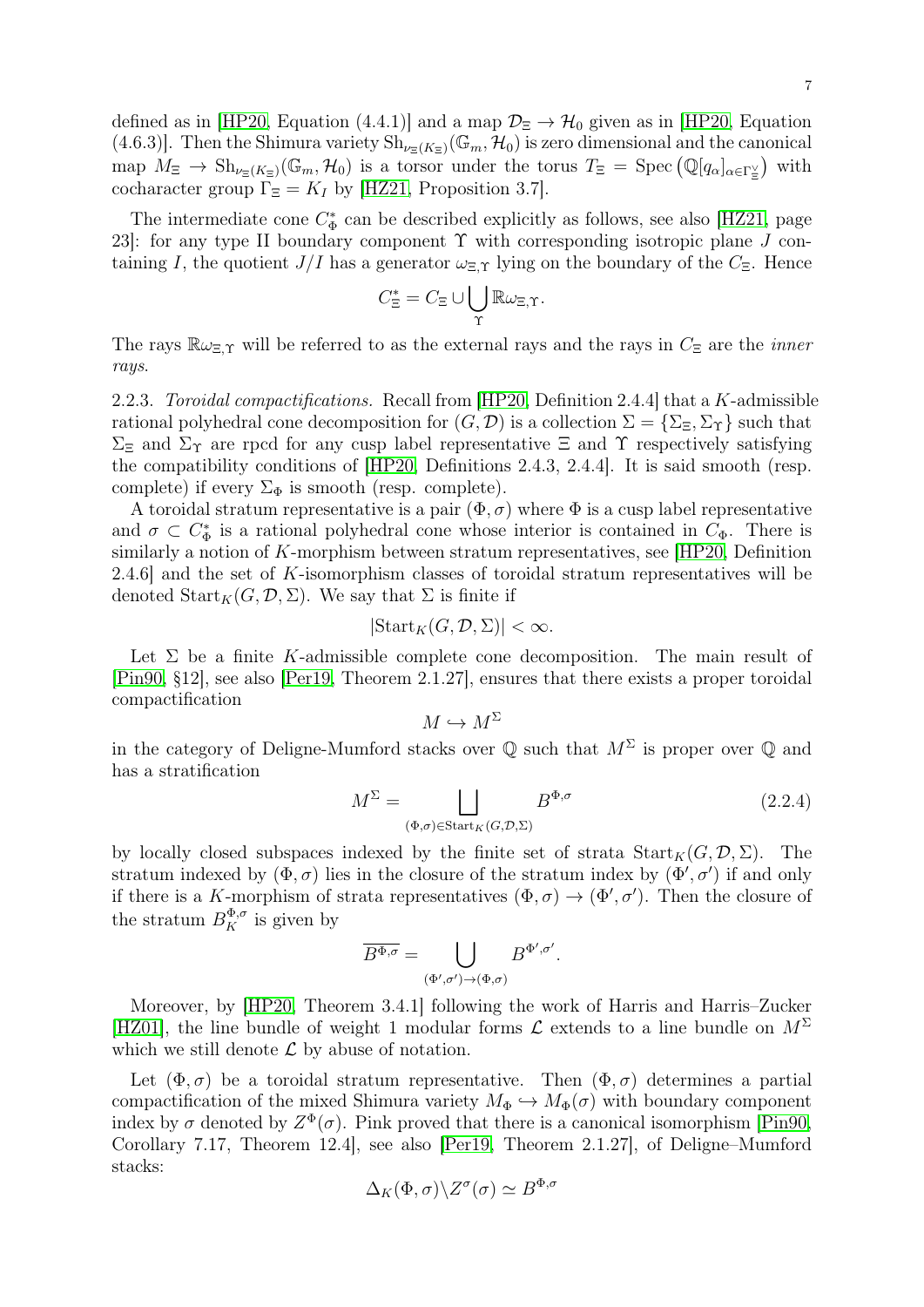where  $\Delta_K(\Phi, \sigma)$  is the finite group defined in [\[Per19,](#page-31-13) 2.1.19]. The latter induces an isomorphism of formal Deligne–Mumford stacks:

<span id="page-7-0"></span>
$$
\Delta_K(\Phi, \sigma) \backslash \widehat{M}_{\Phi}(\sigma) \simeq \widehat{M}^{\Sigma} \tag{2.2.5}
$$

where  $M_{\Phi}(\sigma)$  is the completion of  $M_{\Phi}(\sigma)$  along the locally closed subspace  $Z^{\Phi}(\sigma)$  and  $M^{\Sigma}$  is the formal completion of  $M^{\Sigma}$  along the locally closed stratum  $B^{\Phi,\sigma}$ .

Our goal in the next two sections is to make the above isomorphisms explicit for type II and type III boundary strata.

2.2.4. Formal completion along type II boundary strata. Let  $\Upsilon$  be a cusp label representative of type II. By the discussion in Section [2.2.1,](#page-5-0) there is a unique choice of a 1 dimensional ray  $\sigma$  and hence a unique choice of boundary stratum representative  $(\Upsilon, \sigma)$ which corresponds to a locally closed divisor  $B^{\Upsilon,\sigma}$ .

The morphism  $M_{\Upsilon} \to \overline{M}_{\Upsilon}$  is then a torsor under a 1-dimensional torus  $T_{\Upsilon}$  with cocharacter group  $\Gamma_{\Upsilon} \simeq \mathbb{Z}$ , i.e.,  $T_{\Upsilon} \simeq \text{Spec}(\mathbb{Q}[q, q^{-1}])$ . The partial compactification  $T_{\Upsilon}(\sigma)$  is then isomorphic to Spec  $(\mathbb{Q}[q])$  and the partial toroidal compactification of  $M_{\Upsilon}$  is given as a twisted torus embedding over  $\overline{M}_{\Upsilon}$  with fiber Spec (Q[q]). Hence we have the following description of  $\widehat{M}_{\Upsilon}(\sigma)$ 

$$
\widehat{M}_{\Upsilon}(\Sigma) \xrightarrow{\mathrm{Spf}(\mathbb{Q}[[X]])} \overline{M}_{\Upsilon} \xrightarrow{D \otimes E} M_{\Upsilon}^{h}.
$$

<span id="page-7-1"></span>2.2.5. Formal completion along type III boundary strata. Let  $(\Xi, \sigma)$  be a toroidal stratum representative of type III such that  $\sigma$  is a one dimensional inner ray. The corresponding boundary component is denoted by  $B^{\Phi,\sigma}$  and is a locally closed divisor. Write  $\sigma = \mathbb{R}\omega$ where  $\omega \in C_{\Xi} \cap K$  is an integral primitive generator that satisfies  $(\omega \cdot \omega) < 0$ .

The morphism  $M_{\Xi} \to Sh_{\nu_{\Xi}(K_{\Xi})}(\mathbb{G}_m, \mathcal{H}_0)$  is a torsor under the torus

$$
T_{\Xi} = \mathrm{Spec} \left( \mathbb{Q}[q_{\alpha}]_{\alpha \in \Gamma_{\Xi}^{\vee}} \right).
$$

The partial compactification  $T_{\Xi}(\sigma)$  is equal to

$$
T_{\Xi}(\sigma) = \operatorname{Spec} \left( \mathbb{Q}[q_{\alpha}]_{\substack{\alpha \in \Gamma_{\Xi}^{\vee} \\ (\alpha, \omega) \ge 0}} \right)
$$

and the ideal defining the boundary divisor is given by  $I_{\sigma} = (q_{\alpha}, (\alpha, \omega) > 0)$ . It is generated by  $q_{\omega'}$  for any  $\omega' \in \Gamma_{\Xi}^{\vee}$  for which  $(\omega, \omega') = 1$ . We fix such  $\omega'$ .

The formal completion along the boundary divisor is then given by:

$$
\widehat{T}_{\Xi}(\sigma) = \mathrm{Spec}\left(\mathbb{Q}[q_{\alpha}, \alpha \in \Gamma_{\Xi}^{\vee} \cap \omega^{\perp}][[q_{\omega^{\prime}}]]\right),\,
$$

and the map  $M_{\Xi}(\sigma) \to Sh_{\nu_{\Xi}(K_{\Xi})}(\mathbb{G}_m, \mathcal{H}_0)$  is a twisted torus embedding with fibers  $\widehat{T}_{\Xi}(\sigma)$ . We will trivialize this fibration following an approach similar to [\[HP20,](#page-31-11) Page 34].

First choose an auxiliary isotropic line  $I_* \subset L_0$  such that  $(I.I_*) \neq 0$ . Then by [\[HP20,](#page-31-11) Equation (4.6.6)] and the discussion that follows, this determines a section

$$
(\mathbb{G}_m, \mathcal{H}_0) \stackrel{s}{\to} (Q_{\Xi}, \mathcal{D}_{\Xi}).
$$

The section s determines a Levi decomposition  $Q_{\Xi} = \mathbb{G}_m \ltimes U_{\Xi}$ . Let  $K_0 \subset \mathbb{G}_m(\mathbb{A}_f)$ be a compact open subgroup small enough such that the image under the section s is contained in  $K_{\Xi}$  and let

$$
K_{\Xi,0} = K_0 \ltimes (U_{\Xi}(\mathbb{A}_f \cap K_{\Xi})) \subset K_{\Xi}.
$$

<span id="page-7-2"></span>Then by reasoning similarly to [\[HP20,](#page-31-11) Proposition 4.6.2], we have the following.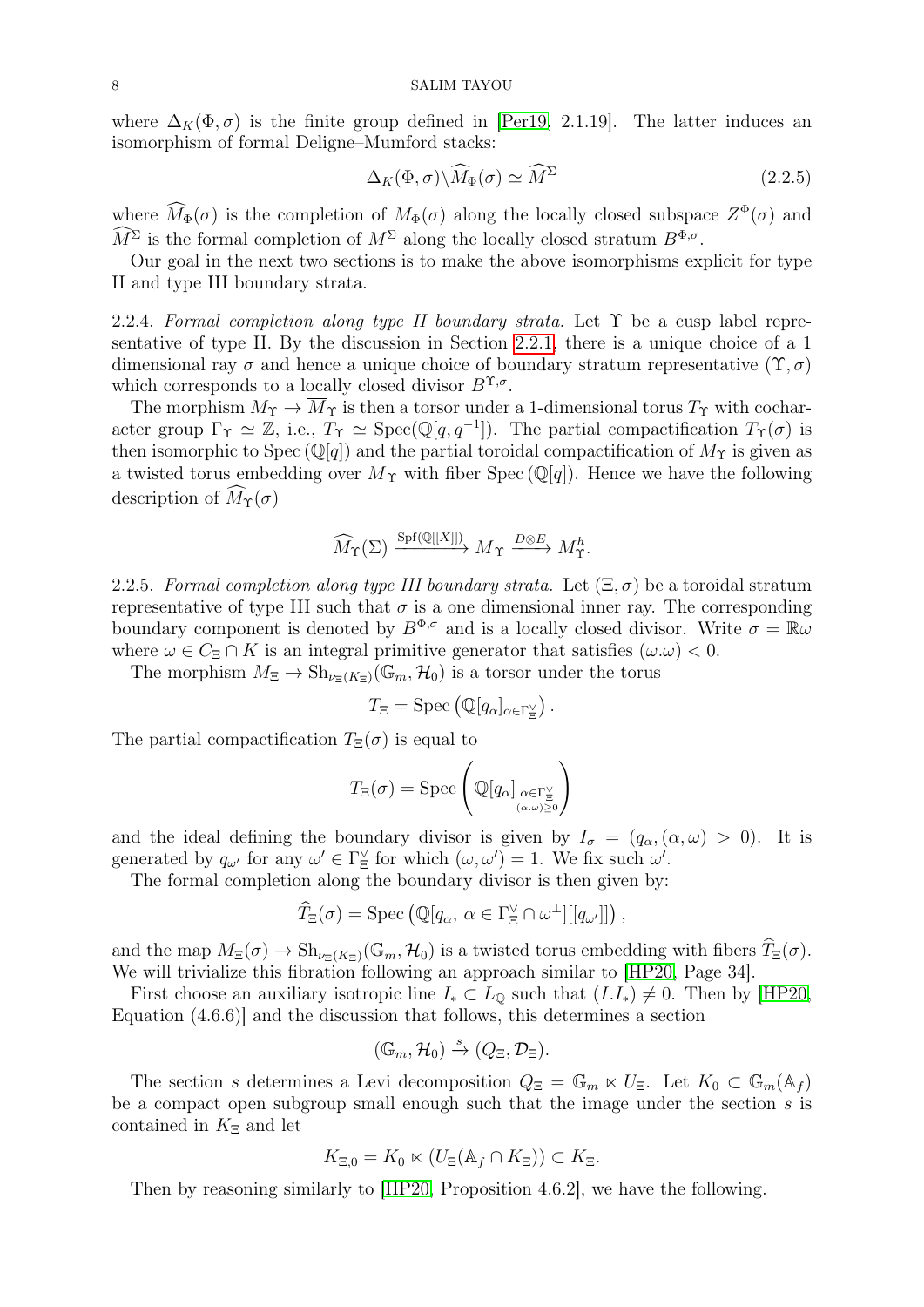Proposition 2.1. We have an isomorphism of formal algebraic spaces:

$$
\bigsqcup_{a\in \mathbb{Q}_{>0}^\times\backslash \mathbb{A}_f^\times/K_0}\widehat{T}_{\Xi}(\sigma)_{/\mathbb{C}}\xrightarrow{\simeq} \widehat{M}_{K_{\Xi,0}}(\sigma)_{/\mathbb{C}},
$$

and the map

$$
\widehat M_{K_{\Xi,0}}(\sigma)_{/\mathbb C}\to\widehat M_{K_{\Xi}}(\sigma)_{/\mathbb C}
$$

is a formally étale map of formal Deligne–Mumford stacks given by the quotient by  $K_{\Xi}/K_{\Xi,0}$ . In particular, if K is neat, then the above map is a formally étale surjection of algebraic spaces.

Proof. The same proof as in [\[HP20,](#page-31-11) Proposition 4.6.2] works with no change in our setting.  $\Box$ 

<span id="page-8-2"></span>2.3. Integral models. We recall in this section the construction of integral models of GSpin Shimura varieties and their compactifications following [\[HP20,](#page-31-11) [AGHMP18,](#page-30-11) [Per19\]](#page-31-13). We assume henceforth that the lattice  $(L, Q)$  is a maximal lattice, i.e., there is no strict superlattice in  $L_{\mathbb{Q}}$  containing L over which Q is Z-valued.

By [\[AGHMP18,](#page-30-11) Section 4.4], there exists a flat and normal integral model  $\mathcal{M} \rightarrow$  $Spec(\mathbb{Z})$  which is a Deligne–Mumford stack of finite type over  $\mathbb{Z}$ . It enjoys the following properties:

- (1) If the lattice  $(L, Q)$  is almost self dual<sup>[3](#page-8-0)</sup> at a prime p then the restriction of the integral model to  $Spec(\mathbb{Z}_{(p)})$  is smooth.
- (2) If p is odd and  $p^2$  does not divide the discriminant of  $(L, Q)$ , the restriction of M to  $Spec(\mathbb{Z}_{(p)})$  is regular.
- (3) If  $n \geq 6$ , the reduction mod p is geometrically normal.
- (4) The line bundle of modular forms of weight 1 extends to a line bundle on  $\mathcal M$  that we denote by  $\mathcal{L}$ .

Furthermore, given a K-admissible polyhedral complete cone decomposition,  $\mathcal M$  ad-mits by [\[Per19,](#page-31-13) Theorem 4.1.5] a toroidal compactification  $\mathcal{M}^{\Sigma}$  proper over Spec(Z) and which extends the compactification  $M^{\Sigma}$  previously defined over  $\mathbb{Q}$ . Moreover, it has a stratification

$$
\mathcal{M}^{\Sigma} = \bigsqcup_{\left(\Phi,\sigma\right)\in \text{Start}_{K}\left(G,\mathcal{D},\Sigma\right)} \mathcal{B}^{\Phi,\sigma} \tag{2.3.1}
$$

which extends the stratification in Equation  $(2.2.4)$  and such every stratum is flat over  $\mathbb Z$ . The unique open stratum is  $\mathcal M$  and its complement is a Cartier divisor. Moreover, for any cusp label representative  $(\Phi, \sigma)$ , the tower of maps

<span id="page-8-1"></span>
$$
M_{\Phi}(\sigma) \to \overline{M}_{\phi} \to M_{\Phi}^h
$$

has an integral model

$$
\mathcal{M}_{\Phi}(\sigma) \to \overline{\mathcal{M}}_{\phi} \to \mathcal{M}_{\Phi}^h
$$

which satisfies the following: the abelian scheme  $A_{\Phi}$  has an extension  $A_{\Phi} \to \mathcal{M}_{\Phi}^{h}$  such that the map  $\overline{\mathcal{M}}_{\phi} \to \mathcal{M}_{\Phi}^{h}$  is a torsor under  $\mathcal{A}_{\Phi}$  and the map  $\mathcal{M}_{\Phi}(\sigma) \to \overline{\mathcal{M}}_{\phi}$  is a twisted torus embedding with structure group the torsor  $\mathcal{T}_{\Xi}$  extending  $T_{\Xi}$ . Finally, the boundary component  $Z_{\Phi}(\sigma)$  has a flat extension  $\mathcal{Z}_{\Phi}(\sigma)$  such that we have an isomorphism of completions:

$$
\Delta_K(\Phi, \sigma) \backslash \widehat{\mathcal{M}}_{\Phi}(\sigma) \simeq \widehat{\mathcal{M}}^{\Sigma}
$$
\n(2.3.2)

<span id="page-8-0"></span> ${}^{3}$ See [\[HP20,](#page-31-11) Definition 6.1.1].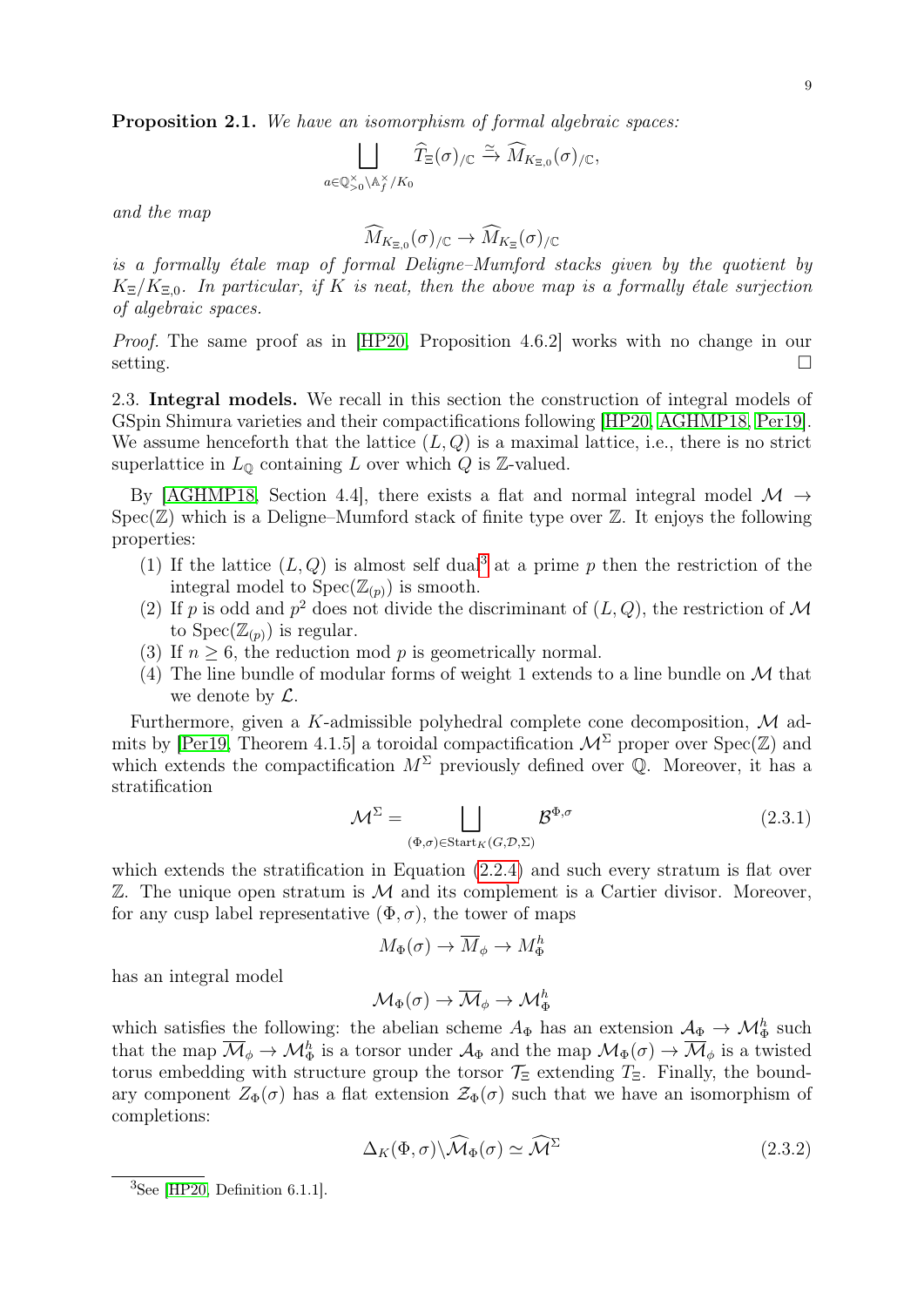extending the isomorphism in Equation [\(2.2.5\)](#page-7-0). See [\[Per19,](#page-31-13) Theorem 4.1.5] and [\[HP20,](#page-31-11) Section 8.1] for more details.

Fix a prime  $p$ . The goal of the next two subsections is to describe the formal completions of  $\mathcal{M}^{\Sigma}$  along the boundary divisors of these compactifications explicitly over  $\mathbb{Z}_{(p)}$  in the type II and the type III case.

2.3.1. Type II. Let  $(\Upsilon, \sigma)$  be a toroidal stratum representative of type II where  $\sigma$  is the unique one dimensional ray.

Let  $\mathcal{T}_{\Upsilon} = \text{Spec}(\mathbb{Z}_{(p)}[q, q^{-1}])$  with partial compactification  $\mathcal{T}_{\Upsilon}(\sigma) = \text{Spec}(\mathbb{Z}_{(p)}[q])$ . By Equation [\(2.3.1\)](#page-8-1) and [\[Per19,](#page-31-13) Theorem 4.1.5 (2-4)], the morphism  $\mathcal{M}_{\Upsilon} \to \overline{\mathcal{M}}_{\Upsilon}$  is a torsor under  $\mathcal{T}_{\Upsilon}$  and the morphism  $\overline{\mathcal{M}}_{\Upsilon} \to \mathcal{M}_{\Xi}^{h}$  is a torsor under  $D \otimes \mathcal{E}$  where  $\mathcal{E} \to \mathcal{M}_{\Xi}^{h}$  is the universal elliptic curve. Moreover, the partial toroidal compactification of  $\mathcal{M}_{\Xi}$  is given as a twisted torus embedding over  $\overline{\mathcal{M}}_{\Upsilon}$  with fibers isomorphic to  $\mathcal{T}_{\Upsilon}(\sigma)$ . In particular, the formal completion of  $\mathcal{M}_{\Upsilon}$  along the boundary component is describe by the following diagram:

<span id="page-9-0"></span>
$$
\widehat{\mathcal{M}}_{\Upsilon}(\sigma) \xrightarrow{\widehat{T}_{\Upsilon}(\sigma)} \overline{\mathcal{M}}_{\Upsilon} \xrightarrow{D \otimes \mathcal{E}} \mathcal{M}_{\Upsilon}^{h}, \tag{2.3.3}
$$

where  $\hat{\mathcal{T}}_{\Upsilon}(\sigma) = \text{Spf}(\mathbb{Z}_{(p)}[[q]]).$ 

<span id="page-9-1"></span>2.3.2. Type III. Let  $(\Xi, \sigma)$  be a toroidal stratum representative of type III such that  $\sigma$  is one dimensional and generated by a primitive integral element  $\omega \in C_{\Xi}$  with  $(\omega \cdot \omega) = -2N$ . Let  $\mathcal{T}_{\Xi} = \text{Spec} (\mathbb{Z}_{(p)}[q_\alpha]_{\alpha \in \Gamma_{\Xi}^{\vee}})$  and recall that we have a  $T_{\Xi}$  torsor structure

$$
M_{\Xi} \to \mathrm{Sh}_{\nu_{\Xi}(K_{\Xi})}(\mathbb{G}_m, \mathcal{H}_0).
$$

The cone  $\sigma$  determines a partial compactification  $\mathcal{T}_{\Xi}(\sigma) = \text{Spec} \left( \mathbb{Z}_{(p)}[q_{\alpha}]_{\alpha \in \Gamma_{\Xi}^{\vee} \atop (\alpha,\omega) \geq 0} \right)$  $\setminus$ and

also a partial compactification  $\mathcal{M}_{\Xi} \hookrightarrow \mathcal{M}_{\Xi}(\sigma)$  which is a twisted torus embedding with fibers  $\mathcal{T}_{\Xi}(\sigma)$ .

The boundary divisor in  $\mathcal{T}_{\Xi}(\sigma)$  is defined by the ideal  $I_{\sigma} = (q_{\alpha}, (\alpha, \omega) > 0)$ . If  $\omega' \in \Gamma_{\Xi}^{\vee}$ is as before an element such that  $(\omega' \omega) = 1$ , then  $I_{\sigma} = (q_{\omega'})$ . The formal completion of  $\mathcal{T}_{\Xi}(\sigma)$  along  $I_{\sigma}$  is then given by

$$
\widehat{\mathcal{T}}_{\Xi} = \mathrm{Spf}\left(\mathbb{Z}_{(p)}[q_{\alpha}, \alpha \in \Gamma_{\Xi}^{\vee} \cap \omega^{\perp}][[q_{\omega'}]]\right).
$$

Recall that we have a morphism of Shimura data

$$
(Q_{\Xi}, \mathcal{D}_{\Xi}) \xrightarrow{v_{\Xi}} (\mathbb{G}_m, \mathcal{H}_0),
$$

and let s be the section of  $v_{\Xi}$  defined in Section [2.2.5.](#page-7-1) Let  $K_0 \subset \mathbb{A}_f^{\times}$  $\sum_{f}^{\times}$  be a compact open subgroup such that  $s(K_0) \subset K_{\Xi}$ . We can furthermore assume that  $K_0$  factors as

$$
K_0 = \mathbb{Z}_p^{\times} . K_0^p.
$$

Let F be the abelian extension of  $\mathbb Q$  determined by the reciprocity morphism in global class field theory:

$$
\mathrm{rec} : \mathbb{Q}_{>0}^{\times} \backslash \mathbb{A}_f^{\times}/K_0 \simeq \mathrm{Gal}(F/\mathbb{Q}).
$$

Fix a prime  $\mathfrak{P} \subset \mathcal{O}_F$  above p and let R be the localization of  $\mathcal{O}_F$  at  $\mathfrak{P}$ . Then using similar arguments as in [\[HP20,](#page-31-11) Proposition 8.2.3], we have the following proposition.

Proposition 2.2. There is an isomorphism

$$
\bigsqcup_{\mathbb{Q}_{>0}^\times\backslash\mathbb{A}_f^\times/K_0}\widehat{\mathcal{T}}_\Xi(\sigma)_{/R}\to\widehat{\mathcal{M}}_{\Xi,0}(\sigma)/R
$$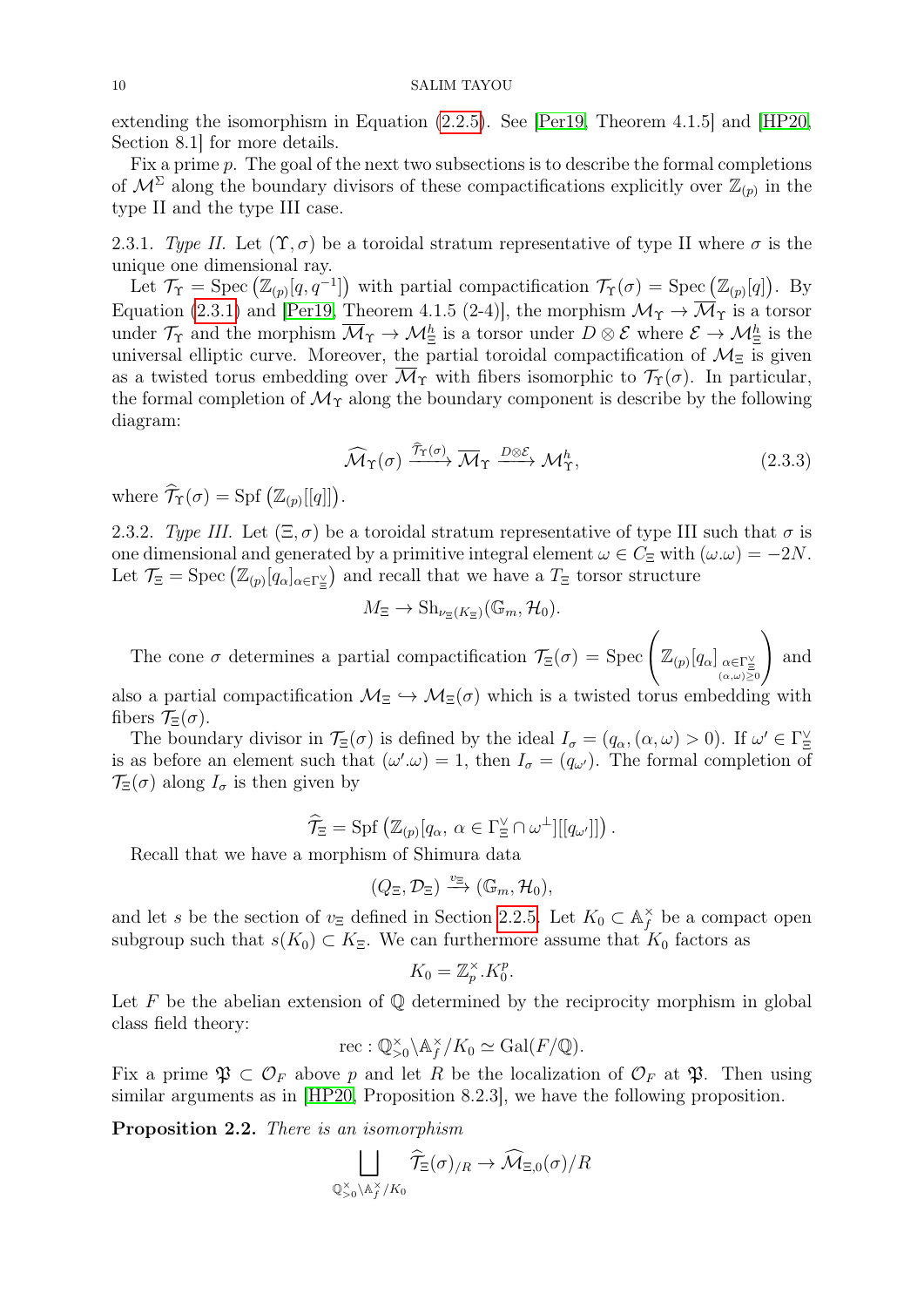of formal Deligne–Mumford stacks over R whose base change to  $\mathbb C$  agrees with Proposition [2.1.](#page-7-2) Moreover, the map

$$
\widehat{\mathcal{M}}_{\Xi,0}(\sigma)/R \to \widehat{\mathcal{M}}_{\Xi}(\sigma)/R
$$

is an étale map of Deligne–Mumford stacks given as the quotient by  $K_{\Xi}/K_{\Xi,0}$ .

The proof follows from the description given over  $\mathbb C$  [2.1,](#page-7-2) the flatness of both sides over  $\mathbb{Z}_{(p)}$  and the fact the normalization of  $Spec(\mathbb{Z}_{(p)})$  in  $Sh_{K_0}(\mathbb{G}_m, \mathcal{H}_0)$  is isomorphic to  $\bigsqcup_{a\in \mathbb{Q}_{\geq 0}^{\times}\backslash \mathbb{A}_{f}^{\times}/K_{0}}$  Spec $(R)$ , see [\[HP20,](#page-31-11) Proposition 8.2.3] for a proof and more details.

<span id="page-10-0"></span>2.4. Special divisors. We continue to assume in this section that the lattice  $(L, Q)$  is maximal and let  $\Sigma$  be a smooth K-admissible cone decomposition.

For every  $\beta \in L^{\vee}/L$ ,  $m \in Q(\beta) + \mathbb{Z}$  such that  $m > 0$ , one can define a special divisor  $\mathcal{Z}(\beta,m) \to \mathcal{M}$  following [\[AGHMP18,](#page-30-11) Definition 4.5.6]. We recall briefly the definition and refer to loc. cit. for more details.

The Shimura variety M carries the family of Kuga-Satake abelian varieties  $A \rightarrow M$ . For any scheme  $S \to M$ , a group of special quasi-endomorphisms  $V_\beta(\mathcal{A}_S)$  is defined in [\[AGHMP18,](#page-30-11) Section 4.5]. Then the functor sending a scheme  $S$  to

$$
\mathcal{Z}(\beta,m)(S) = \{x \in V_{\beta}(\mathcal{A}_S), Q(x) = m\}
$$

is representable by a Deligne–Mumford stack which is étale locally an effective Cartier divisor on M. We will rather consider its image in M by a procedure described in  $|HP20|$ after Proposition 6.5.2. By abuse of notation, we also denote by  $\mathcal{Z}(\beta,m)$  its closure in  $M^{\Sigma}$ , which is again a Cartier divisor.

In what follows, we will give an explicit description of  $\mathcal{Z}(\beta, m)$  in the formal completions of  $\mathcal{M}^{\Sigma}$  along its boundary components. Since for our purposes we only need  $\beta = 0$  and m coprime to  $p$ , we will only describe what happens in this situation and we abbreviate for short  $\mathcal{Z}(\beta,m) = \mathcal{Z}(m)$ . We assume that  $m \geq 1$  is coprime to p for the rest of this section.

By [\[AGHMP18,](#page-30-11) Page 434],  $\mathcal{Z}(m)(\mathbb{C})$  has a complex uniformization as follows: for any  $g \in G(\mathbb{A}_f)$ , let  $L_g = g \cdot \widehat{L} \cap L_{\mathbb{Q}}$  and consider the sub-Hermtian domain of  $\mathcal{D}$ 

$$
\mathcal{D}^{\circ}(\lambda) = \{x \in \mathcal{D}^{\circ}, (x, \lambda) = 0\},\
$$

where  $\lambda \in L_g$ ,  $Q(\lambda) = m$ . Then  $\mathcal{Z}(m)(\mathbb{C})$  is equal to the union of  $\mathcal{D}^{\circ}(\lambda)$  for  $g \in G(\mathbb{A}_f)$ and  $\lambda \in L_q$  with  $Q(\lambda) = m$ .

For any  $\lambda \in L_q$  with  $Q(\lambda) = m$ , let  $G_{\lambda}$  be the fixator of  $\lambda$ ,  $L_{\lambda}$  the orthogonal lattice to  $\lambda$  in  $L_{\mathbb{Q}}$ , and let  $\mathcal{D}_{\lambda} \subset \mathcal{D}$  be the orthogonal to  $\lambda$ . Notice that  $\mathcal{D}_{\lambda}$  does not depend on g but only on  $\lambda \in L_{\mathbb{C}}$ . Notice that since m is coprime to p, the lattice  $L_{\lambda}$  is also maximal at p. Then  $(G_{\lambda}, D_{\lambda})$  is again a Shimura datum of GSpin associated to the lattice  $(L_{\lambda}, Q)$ which is of signature  $(b-1, 2)$  and has reflex field equal to Q. If we choose  $K_{\lambda} \subset G_{\lambda}(\mathbb{A}_f)$ a compact open subgroup as in [\[AGHMP18,](#page-30-11) Equation (4.1.2)], then  $K_{\lambda} \subset K \cap G_{\lambda}(\mathbb{A}_f)$ and we obtain a morphism of complex Shimura varieties

$$
M_{\lambda}(\mathbb{C}) \to M(\mathbb{C}).
$$

By the description [\[AGHMP18,](#page-30-11) Equation (2.4)], the union over  $g \in G(\mathbb{A}_f)$ ,  $\lambda \in L_q$  with  $Q(\lambda) = m$  of the images of  $M_{\lambda}(\mathbb{C})$  is equal to  $\mathcal{Z}(m)(\mathbb{C})$ .

Now since  $(G_\lambda, D_\lambda)$  is again a Shimura variety of GSpin type associated to a lattice maximal at  $p$ , the discussion in the previous sections applies verbatim to the Shimura variety  $M_{\lambda}$  and yields similar description for the compactification and the integral model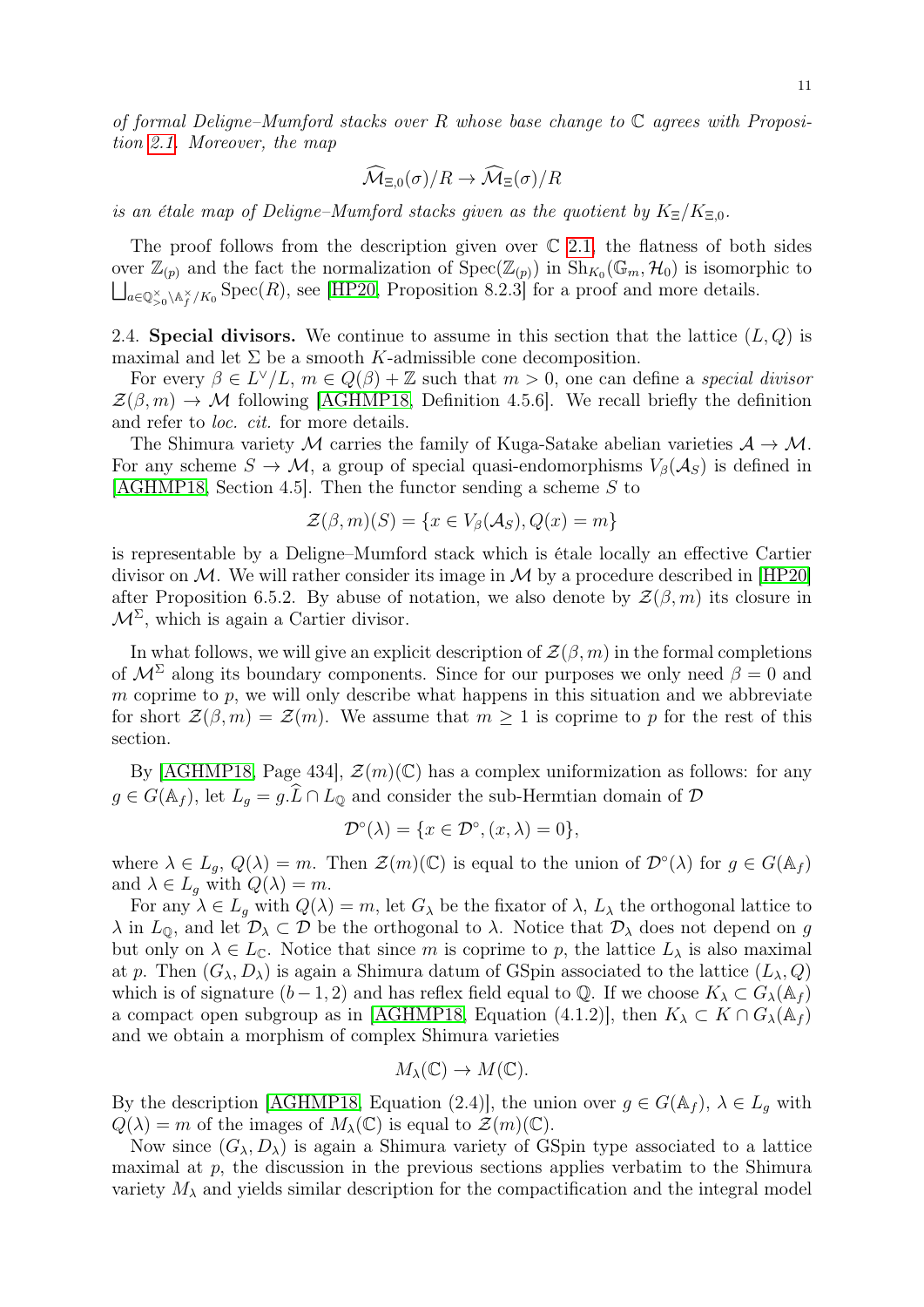over  $\mathbb{Z}_{(p)}$ . In particular, we have a map between integral models  $\mathcal{M}_{\lambda} \to \mathcal{M}$  over  $\mathbb{Z}_{(p)}$ which factors through  $\mathcal{Z}(m)$  by [\[HP20,](#page-31-11) Page 82].

$$
\mathcal{M}_{\lambda} \to \mathcal{Z}(m) \hookrightarrow \mathcal{M}
$$

and the union over of images<sup>[4](#page-11-0)</sup> of such maps for  $g \in G(\mathbb{A}_f)$  and  $\lambda \in L_g$  with  $Q(\lambda) = m$  is equal to  $\mathcal{Z}(m)$ .

Let  $(\Phi, \sigma)$  be a toroidal stratum representative for M. From the description of the parabolic subgroups of  $\text{GSpin}(b, 2)$ , we have the following lemma.

<span id="page-11-1"></span>**Lemma 2.3.** The group  $P \cap G_\lambda$  is an admissible parabolic subgroup of  $G_\lambda$  if and only if  $\lambda \in I_{\Phi}^{\perp}$ .

Notice also that if  $\lambda \notin I_{\Phi}^{\perp}$ , then the image of  $\mathcal{D}_{\lambda}$  in  $M^{\Sigma}(\mathbb{C})$  will not intersect the boundary components parameterized by Φ, as its projection to the Baily-Borel compactification will not do so. Hence they will not appear in the formal completions of  $\mathcal{M}^{\Sigma}$  along these boundary components.

We can write  $\Phi = (P, \mathcal{D}^{\circ}, h)$  and let  $\lambda \in L_g$  with  $Q(\lambda) = m$  such that  $\lambda \in L_{\Phi}^{\perp}$ . Lemma [2.3](#page-11-1) shows that  $(\Phi, \sigma)$  can also be seen as a toroidal stratum representative with respect to  $(G_\lambda, \mathcal{D}_\lambda)$  by considering  $P \cap G_\lambda$ , see [\[MP16,](#page-31-12) Section 2.1.28] for more details. Let  $\mathcal{M}_{\lambda,\Upsilon}$  be the integral model over  $\mathbb{Z}_{(p)}$  of the mixed Shimura variety associated to  $\Phi$ . We get then a morphism of mixed Shimura varieties

$$
\mathcal{M}_{\lambda,\Phi}\to \mathcal{M}_\Phi,
$$

as well as a morphism of partial compactifications respecting the strata

$$
\mathcal{M}_{\lambda,\Phi}(\sigma) \to \mathcal{M}_{\Phi}(\sigma).
$$

By [\[Per19,](#page-31-13) Proposition 2.1.29], the morphism induced at the level of formal completions along the boundary strata given by  $\sigma$  is compatible with the toroidal compacitifications of  $\mathcal{M}_{\lambda}$  and  $\mathcal{M}_{\lambda}$ . In particular, we get a commutative diagram



where the right vertical map is an étale cover of Deligne–Mumford stacks, the left vertical map is an étale cover of an open and closed subset by [\[HP20,](#page-31-11) Page 82]. Finally, the union over  $g \in G(\mathbb{A}_f)$ ,  $\lambda \in L_q$  with  $Q(\lambda) = m$  of the images of the left map covers the whole  $\mathcal{Z}(m)$ .

2.4.1. Special divisors along type II boundary components. Let  $(\Upsilon, \sigma)$  be a toroidal stratum representative of type II.

Let  $\lambda \in L$  with  $Q(\lambda) = m$  such that  $\lambda \in I_T^{\perp}$  and m is coprime to p. We have a morphism of formal completions of the partial compactifications of mixed Shimura varieties

$$
\widehat{\mathcal{M}}_{\lambda,\Upsilon}(\sigma) \to \widehat{\mathcal{M}}_{\Upsilon}(\sigma).
$$

Let  $x \in \mathcal{B}^{\Upsilon,\sigma}(\overline{\mathbb{F}}_p) \subset \mathcal{M}_{\Upsilon}(\sigma)(\overline{\mathbb{F}}_p)$  and let  $\mathcal{O}_{\mathcal{M}_{\Upsilon}(\sigma),x}$  be the local ring at x. Let  $\overline{x}$  be the image of x in  $\overline{\mathcal{M}}_{\Upsilon}(\overline{\mathbb{F}}_p)$  and let z the image in  $\mathcal{M}_{\Upsilon}^h(\overline{\mathbb{F}}_p)$ . If follows from Equation [\(2.3.3\)](#page-9-0) that the formal completion  $\widehat{\mathcal{O}}_{\mathcal{M}_{\Upsilon}(\sigma),x}$  is isomorphic to

$$
\widehat{\mathcal{O}}_{\mathcal{M}_{\Upsilon}(\sigma),x} \simeq \mathbb{Z}_p[[X]] \widehat{\otimes} \widehat{\mathcal{O}}_{\overline{\mathcal{M}}_{\Phi},\overline{x}}.
$$

<span id="page-11-0"></span><sup>4</sup>This union is in fact finite.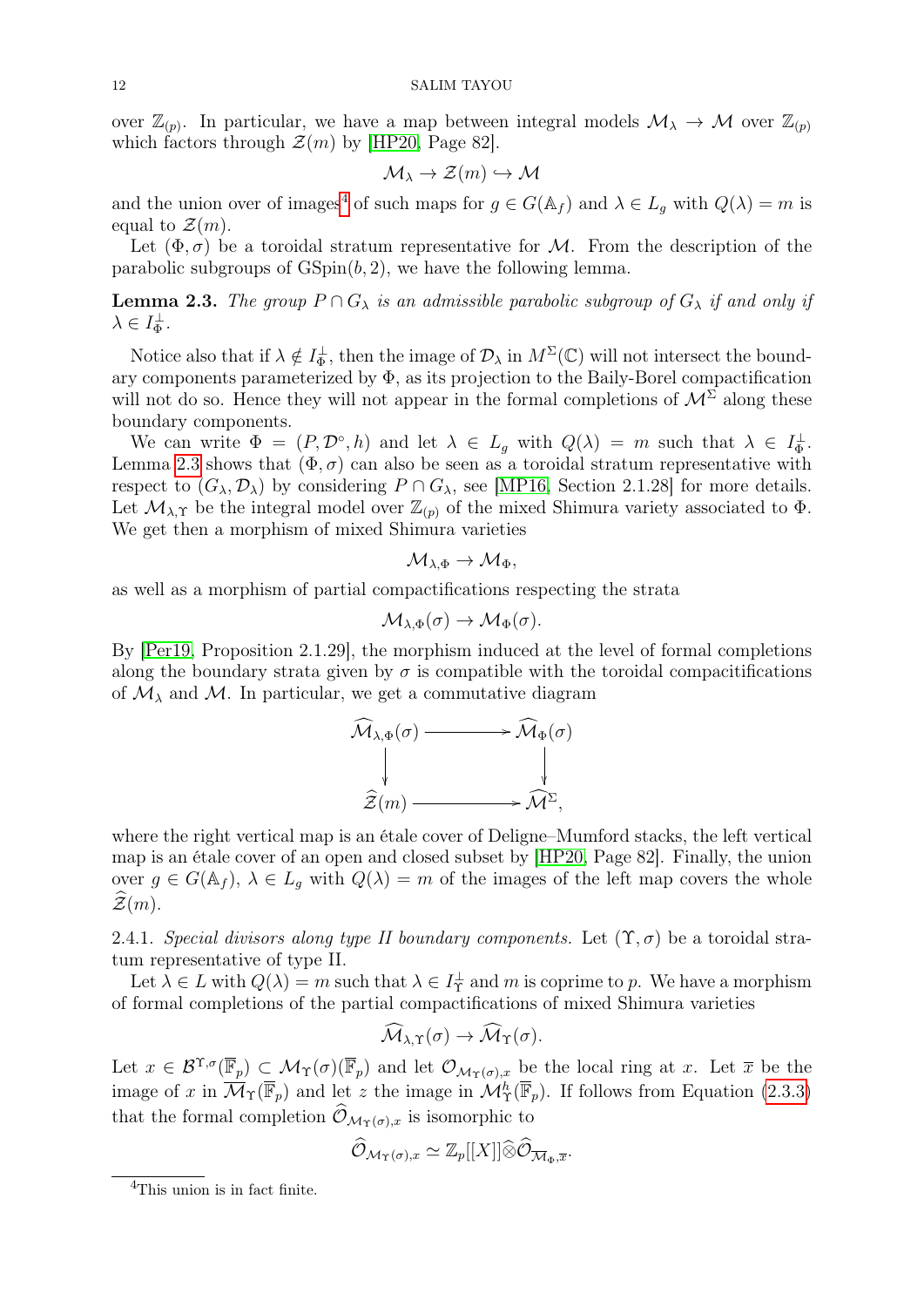Moreover, the pull-back of the torsor  $\overline{\mathcal{M}}_{\Upsilon} \to \mathcal{M}_{\Upsilon}^{h}$  to  $\text{Spf}(\mathcal{O}_{\mathcal{M}_{\Upsilon}^{h},z})$  is trivial, as it is trivial by reduction to  $\overline{\mathbb{F}}_p$  and we can lift formally any section. Hence

$$
\widehat{\mathcal{O}}_{\overline{\mathcal{M}}_{\Phi},\overline{x}} \simeq \widehat{\mathcal{O}}_{D\otimes \mathcal{E},\overline{x}}
$$
 For  $\lambda \in D$ , consider the map over  $\mathcal{M}_\Upsilon^h$ 

<span id="page-12-0"></span>
$$
D \otimes \mathcal{E} \xrightarrow{(\lambda \cdot) \otimes \mathrm{Id}} \mathcal{E}.\tag{2.4.1}
$$

Its kernel is flat over  $\mathcal{M}_{\Upsilon}^h$ . Let  $I_{\lambda} \subset \lambda$  be the ideal defining it. Then  $\widehat{I}_{\lambda} \hookrightarrow \widehat{\mathcal{O}}_{D \otimes \mathcal{E}, \overline{x}}$  is flat over  $\mathcal{O}_{\mathcal{M}^h_\Upsilon,z}.$ 

<span id="page-12-1"></span>**Proposition 2.4.** The formal completion  $\widehat{\mathcal{Z}}(m)$  along x is the union over  $\lambda \in D$  with  $Q(\lambda) = m$  of the vanishing loci inside  $\widehat{\mathcal{O}}_{\mathcal{M}_{\Upsilon}(\sigma),x}$  of the ideals  $\mathbb{Z}_p[[X]] \widehat{\otimes} \widehat{I}_{\lambda}$ .

Proof. Let  $\lambda \in L$  such that  $\lambda \in J^{\perp}$  and  $Q(\lambda) = m$ . Then we have a description of the mixed Shimura variety  $M_{\Upsilon,\lambda}$  similar to Equation [\(2.3.3\)](#page-9-0), namely, it has a fibration structure which fits into the following diagram:

$$
\widehat{\mathcal{M}}_{\lambda,\Upsilon}(\sigma) \xrightarrow{\widehat{\mathcal{T}}_{\Upsilon}(\sigma)} \overline{\mathcal{M}}_{\lambda,\Upsilon} \xrightarrow{D_{\lambda} \otimes \mathcal{E}} \mathcal{M}_{\lambda,\Upsilon}^{h}
$$
\n
$$
\downarrow \qquad \qquad \downarrow \qquad \qquad \downarrow
$$
\n
$$
\widehat{\mathcal{M}}_{\Upsilon}(\sigma) \xrightarrow{\widehat{\mathcal{T}}_{\Upsilon}(\sigma)} \overline{\mathcal{M}}_{\Upsilon} \xrightarrow{D \otimes \mathcal{E}} \mathcal{M}_{\Upsilon}^{h}.
$$

One can check that  $D_{\lambda} = \overline{\lambda}^{\perp}$  where  $\overline{\lambda}$  is the image of  $\lambda$  in  $D = J^{\perp}/J$ . Moreover, the right vertical map in the above diagram is an étale cover and the vertical middle map is equivariant with respect to the inclusion

$$
\overline{\lambda}^{\perp} \otimes \mathcal{E} \hookrightarrow D \otimes \mathcal{E},
$$

and the left vertical map has image given by an open and closed subset of  $\mathcal{Z}(m)$ .

Let  $z' \in \mathcal{M}_{\lambda,\Upsilon}^h(\overline{\mathbb{F}}_p)$  be a point mapping to z, then  $\widehat{\mathcal{O}}_{\mathcal{M}_{\lambda,\Upsilon,z'}^h} \simeq \widehat{\mathcal{O}}_{\mathcal{M}_{\Upsilon,z}^h}$ . Hence the above diagram becomes at the level of completed local rings:

$$
\operatorname{Spf}(\mathbb{Z}_p[[X]] \widehat{\otimes} \widehat{\mathcal{O}}_{\overline{\lambda}^{\perp} \otimes \mathcal{E}, \overline{x'}}) \longrightarrow \operatorname{Spf}(\widehat{\mathcal{O}}_{\overline{\lambda}^{\perp} \otimes \mathcal{E}, \overline{x'}}) \longrightarrow \operatorname{Spf}(\widehat{\mathcal{O}}_{\mathcal{M}_{\lambda, \Upsilon, z'}^h})
$$
\n
$$
\downarrow \qquad \qquad \downarrow \qquad \qquad \downarrow \qquad \qquad \downarrow \qquad \downarrow \qquad \downarrow \qquad \downarrow \qquad \downarrow \qquad \downarrow \qquad \downarrow \qquad \downarrow \qquad \downarrow \qquad \downarrow \qquad \downarrow \qquad \downarrow \qquad \downarrow \qquad \downarrow \qquad \downarrow \qquad \downarrow \qquad \downarrow \qquad \downarrow \qquad \downarrow \qquad \downarrow \qquad \downarrow \qquad \downarrow \qquad \downarrow \qquad \downarrow \qquad \downarrow \qquad \downarrow \qquad \downarrow \qquad \downarrow \qquad \downarrow \qquad \downarrow \qquad \downarrow \qquad \downarrow \qquad \downarrow \qquad \downarrow \qquad \downarrow \qquad \downarrow \qquad \downarrow \qquad \downarrow \qquad \downarrow \qquad \downarrow \qquad \downarrow \qquad \downarrow \qquad \downarrow \qquad \downarrow \qquad \downarrow \qquad \downarrow \qquad \downarrow \qquad \downarrow \qquad \downarrow \qquad \downarrow \qquad \downarrow \qquad \downarrow \qquad \downarrow \qquad \downarrow \qquad \downarrow \qquad \downarrow \qquad \downarrow \qquad \downarrow \qquad \downarrow \qquad \downarrow \qquad \downarrow \qquad \downarrow \qquad \downarrow \qquad \downarrow \qquad \downarrow \qquad \downarrow \qquad \downarrow \qquad \downarrow \qquad \downarrow \qquad \downarrow \qquad \downarrow \qquad \downarrow \qquad \downarrow \qquad \downarrow \qquad \downarrow \qquad \downarrow \qquad \downarrow \qquad \downarrow \qquad \downarrow \qquad \downarrow \qquad \downarrow \qquad \downarrow \qquad \downarrow \qquad \downarrow \qquad \downarrow \qquad \downarrow \qquad \downarrow \qquad \downarrow \qquad \downarrow \qquad \downarrow \qquad \downarrow \qquad \downarrow \qquad \downarrow \qquad \downarrow \qquad \downarrow \qquad \downarrow \qquad \downarrow \qquad
$$

where the vertical map is contained in the kernel of the map [2.4.1.](#page-12-0) By considering all the  $\lambda \in J^{\perp}$  that map to a given class  $\overline{\lambda} \in D$ , we get that the image is exactly the kernel of the map [2.4.1](#page-12-0) and hence the image of left vertical map is defined by the ideal  $\mathbb{Z}_p[[X]]\widehat{\otimes}I_\lambda$ , see [\[Zem20,](#page-31-16) Equation (26)] for a description over C. Finally, since  $\mathcal{Z}(m)$  is equal to the union of such images the conclusion follows equal to the union of such images, the conclusion follows.

<span id="page-12-2"></span>2.4.2. Special divisors along type III boundary components. Let  $(\Xi, \sigma)$  be a stratum representative of type III. Let  $K_I = I^{\perp}/I$  be the Lorentzian lattice as introduced in Sec-tion [2.2.2](#page-5-1) and we continue to assume that  $\sigma$  is a one dimensional inner ray. Let  $\omega \in$  $K_I \cap C_{\Xi}$  be a generator of  $\sigma$  with  $(\omega \cdot \omega) = -2N, N \ge 1$ . Let  $\omega' \in K_I^{\vee}$  be an element such that  $(\omega \cdot \omega') = 1$ .

Let  $\lambda \in L$  with  $Q(\lambda) = m$  and such that  $\lambda \in I^{\perp}$ . The projection  $\overline{\lambda} \in K_I$  defines a divisor in the torus  $\mathcal{T}_{\Xi} = \text{Spec}(\mathbb{Z}_{(p)}[q^{\alpha}]_{\alpha \in \Gamma_{\Xi}^{\vee}})$  given by the equation  $q^{\overline{\lambda}} = 1$ .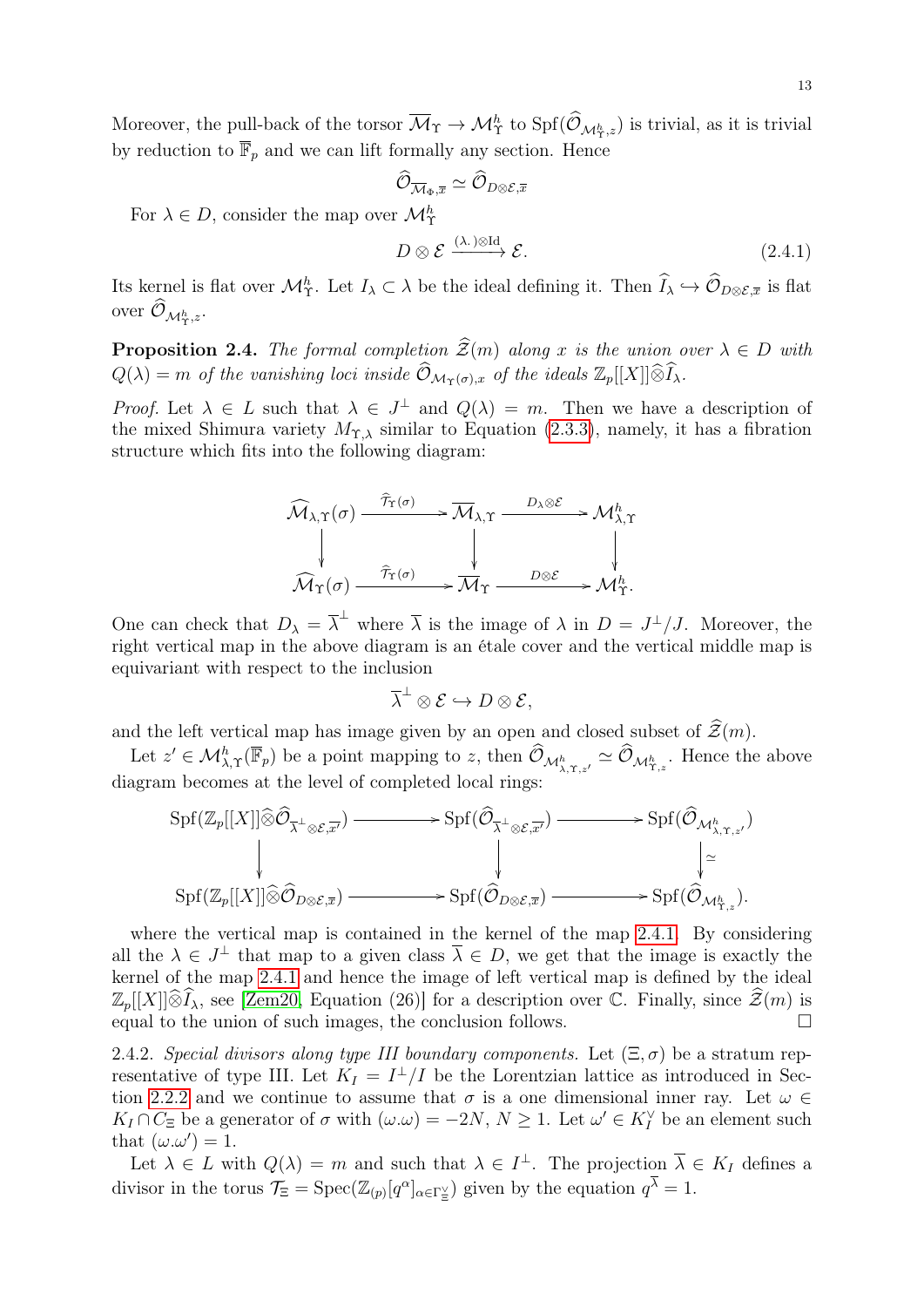In the partial compactification  $\mathcal{T}_{\Xi} \hookrightarrow \mathcal{T}_{\Xi}(\sigma)$ , the equation of this divisor becomes  $q^{\lambda}-1=0$  if  $(\overline{\lambda}.\omega)\geq 0$  or  $q^{-\lambda}-1=0$  otherwise. Notice also that this divisor intersects the toric boundary divisor defined by  $\sigma$  if and only if  $(\omega, \overline{\lambda}) = 0$ . We will hence restrict ourselves to this latter situation and we denote by

$$
\mathcal{T}_{\Xi}(\lambda,\sigma)\hookrightarrow\mathcal{T}_{\Xi}(\sigma)
$$

the divisor defined by  $\lambda$ . By construction, it only depends on the class of  $\lambda$  in  $K_I$ .

<span id="page-13-1"></span>**Proposition 2.5.** Let  $\widehat{\mathcal{Z}}(m)$  be the formal completion of  $\mathcal{Z}(m)$  along the boundary component of  $\mathcal{M}^{\Xi}$  index by  $(\Xi, \sigma)$ . Then the following diagram is commutative and compatible with Proposition [2.1.](#page-7-2)

$$
\begin{array}{ccc}\n\bigsqcup_{a\in\mathbb{Q}_{>0}^{\times}\backslash\mathbb{A}_{f}^{\times}/K_{0}}\bigsqcup_{\lambda\in K}\widehat{\mathcal{T}}_{\Xi,0}(\lambda,\sigma)_{/\mathbb{C}} & \longrightarrow & \bigsqcup_{a\in\mathbb{Q}_{>0}^{\times}\backslash\mathbb{A}_{f}^{\times}/K_{0}}\widehat{\mathcal{T}}_{\Xi,0}(\sigma) \\
& & & \bigsqcup_{\widehat{\mathcal{Z}}(m)}\mathcal{Z}(m) & \longrightarrow & \mathcal{M}^{\Sigma}\n\end{array}
$$

The vertical maps are étale coverings of formal Deligne–Mumford stacks and the union over  $\lambda \in I^{\perp}$  covers  $\widehat{\mathcal{Z}}(m)$ .

*Proof.* Let  $\lambda \in L \cap I^{\perp}$  with  $Q(\lambda) = m$  and such that projection  $\overline{\lambda} \in I^{\perp}/I$  is orthogonal to ω. Then we have similarly a description of the mixed Shimura variety  $\mathcal{M}_{\lambda \Xi}$  associated to the Shimura datum  $(G_{\lambda}, \mathcal{D}_{\lambda})$  as a torus fibration and such that the following diagram is commutative



The left vertical map is equivariant with respect to the inclusion  $\hat{\mathcal{T}}_{\Xi}(\lambda, \sigma) \hookrightarrow \hat{\mathcal{T}}_{\Xi}(\sigma)$  and its image only depends on  $\overline{\lambda} \in I^{\perp}/I$ . Since the formal completion  $\mathcal{Z}(m)$  is the union over  $\lambda \in L$  of the images of the left vertical maps, we get the desired result.

## 3. Arithmetic intersection theory and modularity

<span id="page-13-0"></span>We recall in this section the Arakelov arithmetic intersection theory on  $\mathcal{M}^{\Sigma}$  following [\[BBK07\]](#page-30-7), the modularity results of the special divisors from [\[HP20,](#page-31-11) [Bor99\]](#page-30-10) and its extension to complex toroidal compactification by [\[HZ21\]](#page-31-10). Then we derive a further extension to the integral model of the toroidal compactifications of GSpin Shimura varieties.

3.1. Modularity of special divisors. Let  $(L, Q)$  be a maximal quadratic lattice with signature  $(b, 3)$  and assume that  $b > 3$ .

Let  $K \subset G(\mathbb{A}_f)$  be the compact open subgroup from Section [2.1](#page-3-2) and let  $\Sigma$  be a Kadmissible smooth polyhedral cone decomposition. Denote by  $\mathcal{M}^{\Sigma}$  the toroidal compactification of the integral model of the GSpin Shimura variety constructed in Section [2.3.](#page-8-2) Let  $\widehat{\text{CH}}^1(\mathcal{M}^{\Sigma}, \mathcal{D}_{pre})_{\mathbb{Q}}$  be the first Chow group of prelog forms as defined in [\[BBK07,](#page-30-7) Definition 1.15].

Let  $\Upsilon$  be a cusp label representative of type II. Then there is a unique one dimensional ray in the cone decomposition associated to  $\Upsilon$  and we denote by abuse of notation  $\mathcal{B}^{\Upsilon}$ the closure of the boundary divisor associated to Υ.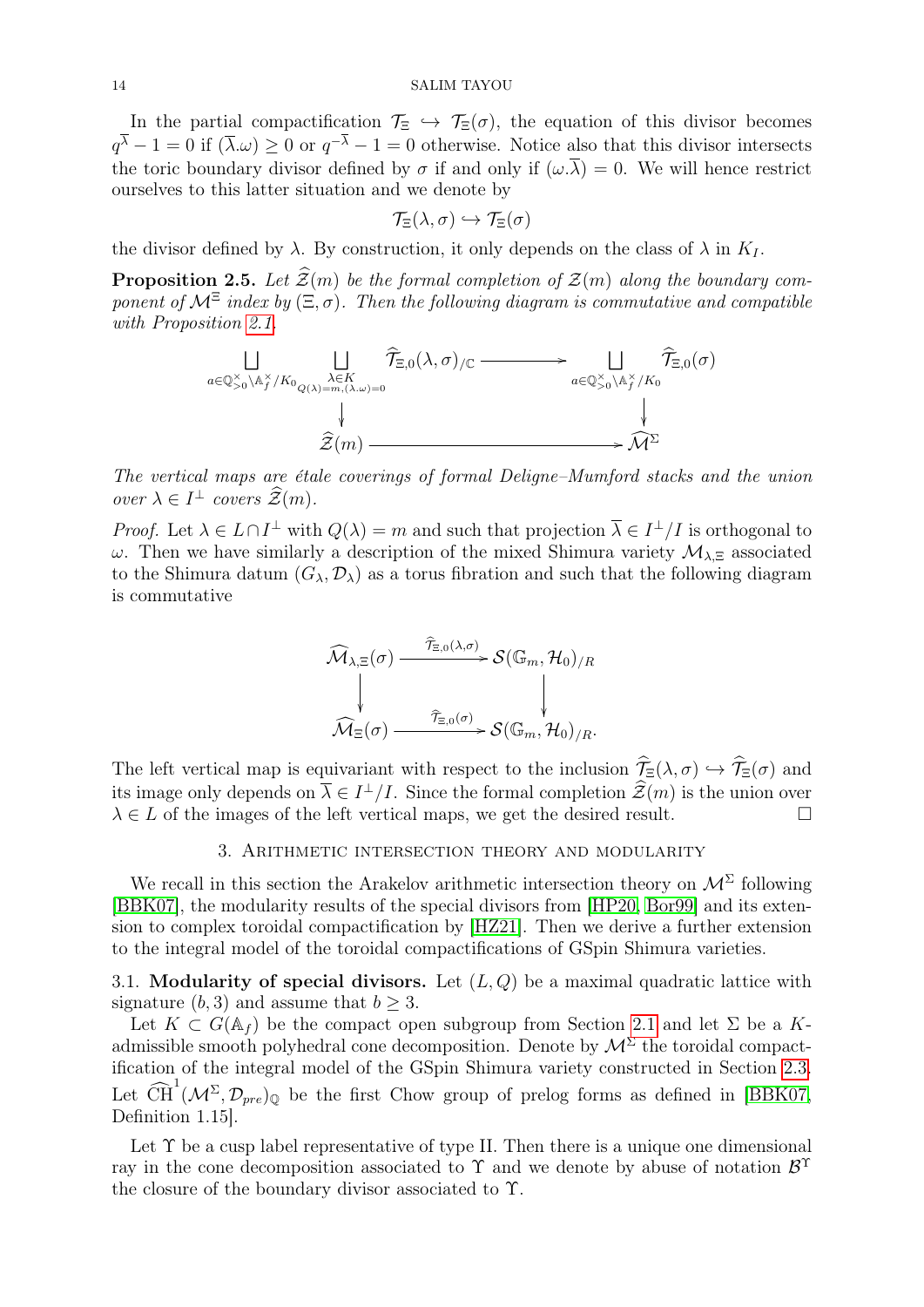Consider now  $(\Xi, \sigma)$  a toroidal stratum representative of type III such that  $\sigma$  is a 1dimensional inner ray in the cone decomposition  $\Sigma$ . Then we denote by  $\mathcal{B}^{\Xi,\sigma}$  the closed boundary divisor in  $\mathcal{M}^{\Sigma}$  associated to  $(\Xi, \sigma)$ .

Let  $\beta \in L^{\vee}/L$  and  $m \in Q(\beta)+\mathbb{Z}$  with  $m > 0$ . For every toroidal stratum representative  $\Upsilon$  and  $(\Xi, \sigma)$ , let  $\mu_{\Upsilon}(\beta, m)$  and  $\mu_{\Xi, \omega}(\beta, m)$  be the real numbers defined by Equation [\(4.5.1\)](#page-22-0) and Equation [\(4.6.1\)](#page-22-1), see also [\[HZ21\]](#page-31-10). Consider then the following divisor on  $\mathcal{M}^{\Sigma}$ :

$$
\mathcal{Z}^{tor}(\beta,m) = \mathcal{Z}(\beta,m) + \sum_{\Upsilon} \mu_{\Upsilon}(\mu,m) \cdot \mathcal{B}^{\Upsilon} + \sum_{(\Xi,\omega)} \mu_{\Xi,\omega}(\mu,m) \cdot \mathcal{B}^{\Xi,\omega},\tag{3.1.1}
$$

where the two last sums are over toroidal stratum representatives of type II and type III respectively. Then by [\[HZ21\]](#page-31-10), the Cartier divisor  $\mathcal{Z}^{tor}(\beta,m)$  can be endowed with a Green function  $\Phi_{\beta,m}$  such that the resulting pair

<span id="page-14-0"></span>
$$
\widehat{\mathcal{Z}}^{tor}(\beta,m) = (\mathcal{Z}^{tor}(\beta,m),\Phi_{\beta,m})
$$

is an element of the first Chow group of prelog forms  $\widehat{CH}^1(\mathcal{M}^{\Sigma}, \mathcal{D}_{pre})_{\mathbb{Q}}$ . For  $m = 0$  and  $\beta = 0$ , we define  $\hat{\mathcal{Z}}(0, 0)$  to be any arithmetic divisor whose is class is the dual of the hermitian line bundle  $\hat{\mathcal{L}} = (\mathcal{L}, ||.||_{pet})$  endowed with the Petersson metric  $||z||^2 = [z, \overline{z}]$ .

Consider then the following generating series

$$
\Phi_L := \sum_{\beta \in L^{\vee}/L} \sum_{m \in Q(\beta)+\mathbb{Z}} \widehat{\mathcal{Z}}^{tor}(\beta,m) q^m e_{\beta} \in \mathbb{C}[L^{\vee}/L][[q^{\frac{1}{D_L}}]] \otimes \widehat{\text{CH}}^1(\mathcal{M}^{\Sigma}, \mathcal{D}_{pre})_{\mathbb{Q}},
$$

where  $(e_{\beta})_{\beta \in L^{\vee}/L}$  is a basis of the C-vector space  $\mathbb{C}[L^{\vee}/L], D_L$  is the discriminant of L, and  $q = e^{2i\pi\tau}$ , where  $\tau \in \mathbb{H}$  is in the the upper-half plane.

Let

$$
\rho_L: \mathrm{Mp}_2(\mathbb{Z}) \to \mathrm{Aut}_\mathbb{C}(\mathbb{C}[L^\vee/L])
$$

be the Weil representation associated to the quadratic lattice  $(L, Q)$ , where  $Mp_2(\mathbb{R})$  is the metaplectic double cover if  $Mp_2(\mathbb{R})$ . For  $k \in \frac{1}{2}$  $\frac{1}{2}\mathbb{Z}$ , let  $\text{Mod}_k(\rho_L)$  denote the vector space of vector valued modular forms of weight k with respect to  $\rho_L$ . We then have the following theorem.

<span id="page-14-1"></span>**Theorem 3.1.** The generating series  $\Phi_L$  is the Fourier development of a vector-valued modular forms of weight  $1+\frac{b}{2}$  and representation  $\rho_L$ , i.e.,

$$
\Phi_L \in \text{Mod}_{1+\frac{b}{2}}(\rho_L) \otimes \widehat{\text{CH}}^1(\mathcal{M}^{\Sigma}, \mathcal{D}_{pre})_{\mathbb{Q}}.
$$

*Proof.* Let  $F \in M_{1-\frac{b}{2}}^{\perp}(\overline{\rho_L})$  be a weakly holomorphic modular form of weight  $1-\frac{b}{2}$  with respect to the complex conjugate Weil representation of  $\rho_L$  such that that F has integral principal part, and let  $\Psi$  be the associated Borcherds product. Then by [\[HZ21,](#page-31-10) Theorem 5.5], the divisor in  $\mathcal{M}^{\Sigma}(\mathbb{C})$  of  $\Psi(F)_{\mathbb{C}}$  is equal to

$$
\sum_{\beta \in L^{\vee}/L} \sum_{m \in Q(\beta)+\mathbb{Z}} c_{\beta}(-m) \mathcal{Z}^{tor}(\beta,m)(\mathbb{C}).
$$

Hence we only need to check that the divisor of the Borcherds products has the expected form over  $\mathbb Z$  and this will be automatic if all the special divisors and the boundary divisors are flat. By [\[Per19,](#page-31-13) Theorem 4.1.5], the boundary divisors are flat and by [\[HP20,](#page-31-11) Proposition 7.2.2, the special divisors are flat over  $\mathbb{Z}[\frac{1}{2}]$  $\frac{1}{2}$  and over Z if  $b \ge 4$ . For  $b = 3$ , one can use the algebraic version of the Borcherds embedding trick as in [\[HP20,](#page-31-11) Section 9.2] to prove that no further components appear at 2 and hence the divisor of the Borcherds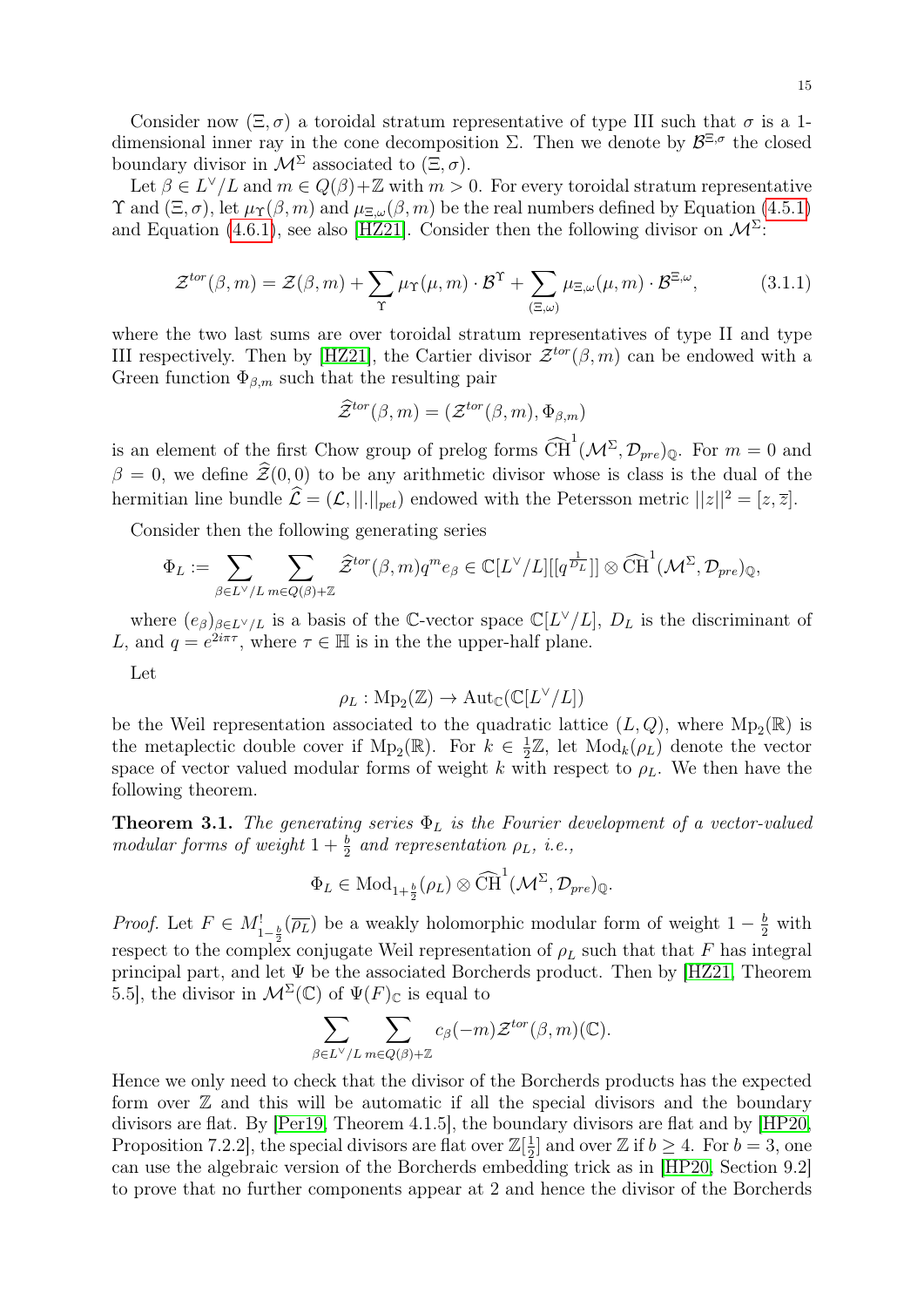product has the correct form. Hence we conclude by the criterion in [\[HZ21,](#page-31-10) Proposition  $\overline{5.4}$ .

#### 4. The main estimates and proof of the main theorems

<span id="page-15-0"></span>We state in this section the local and global estimates that will allow us to prove Theorem [1.1](#page-0-1) and Theorem [1.3.](#page-1-0) Then we will prove the global estimates and we postpone the proof of local estimates to the next section.

4.1. Number field setting. Let X be K3 surface over a number field K. Given an embedding  $\sigma: K \hookrightarrow \mathbb{C}$ , let  $(L, Q)$  be a maximal lattice containing the transcendental lattice of  $X^{\sigma}(\mathbb{C})$ . It is an even lattice of signature  $(b, 2)$  whose genus is independent from σ. We can assume furthermore that  $b \geq 3$ , as the case  $b \leq 2$  has already been treated, see [\[Cha18,](#page-30-6) [ST20\]](#page-31-9).

Let  $M$  be the integral model of the GSpin Shimura variety associated to the lattice  $(L, Q)$  and, given an admissible polyhedral cone decomposition  $\Sigma$ , let  $\mathcal{M}^{\Sigma}$  be its toroidal compactitfication as in Section 2. By [\[MP15\]](#page-31-18), the K3 surface has an associated Kuga-Satake abelian variety which we can also assume to be defined over the number field  $K$ , up to taking a finite extension. Hence it defines a K-point of  $\mathcal{M}^{\Sigma}$ . By the extension property of the integral model, there exists  $N \geq 1$  such that we have an extension flat over  $\mathbb{Z}$ :

$$
\operatorname{Spec}(\mathcal{O}_K\left[\frac{1}{N}\right]) \to \mathcal{M},
$$

and by properness, this map extends to

$$
\rho: \mathcal{Y} = \text{Spec}(\mathcal{O}_K) \to \mathcal{M}^{\Sigma}.
$$

By construction, the image of this map is not contained in any special divisor. A prime over N is said to be a prime of bad reduction and otherwise of good reduction.

As in [\[SSTT19,](#page-31-2) Theorem 2.4], we will rather prove the following more general version, which is easily seen to imply Theorem [1.1.](#page-0-1)

<span id="page-15-1"></span>**Theorem 4.1.** Let  $\mathcal{Y} \in \mathcal{M}^{\Sigma}(\mathcal{O}_K)$  with smooth reduction outside N. Let  $D \in \mathbb{Z}_{>0}$  be a fixed integer represented by  $(L, Q)$  and coprime to N. Assume that  $\mathcal{Y}_K \in M(K)$  is not contained in any special divisor  $\mathcal{Z}(m)(K)$ . Then there are infinitely many places  $\mathfrak P$  of K of good reduction such that  $\mathcal{Y}_{\overline{\mathfrak{P}}}$  lies in the image of  $\mathcal{Z}(Dm^2) \to \mathcal{M}$  for some  $m \in \mathbb{Z}_{>0}$ coprime to N.

Let  $\rho : \mathcal{Y} \to \mathcal{M}^{\Sigma}$  be as in the previous theorem. We first begin by the following proposition.

<span id="page-15-3"></span>**Proposition 4.2.** There exists a refinement of the cone decomposition  $\Sigma$ , such that the map  $\rho: \mathcal{Y} \to \mathcal{M}^{\Sigma}$  satisfies the following property: for any prime  $\mathfrak{P}$  of bad reduction, the image of the closed point  $\{\mathfrak{P}\}\$  under  $\rho$  is contained in a stratum which is a locally closed divisor of  $\mathcal{M}^{\Sigma}$ .

*Proof.* Let  $s_{\mathfrak{N}} \in \mathcal{Y}$  be the closed point  $\mathfrak{P}$  of  $\mathcal{Y}$ . By Equation [\(2.3.1\)](#page-8-1), the image of  $s_{\mathfrak{N}}$ lies in a stratum indexed either by either a type II boundary component  $\Upsilon$  or a type III  $(\Xi, \sigma)$  toroidal stratum representative. In the type II case, the boundary is already a divisor and there is nothing to prove. In the type III case, let r be the dimension of the cone  $\sigma$ . Then we get a morphism:

<span id="page-15-2"></span>
$$
Spf(W(\overline{\mathbb{F}}_p)) \to \widehat{\mathcal{M}}^{\Sigma},\tag{4.1.1}
$$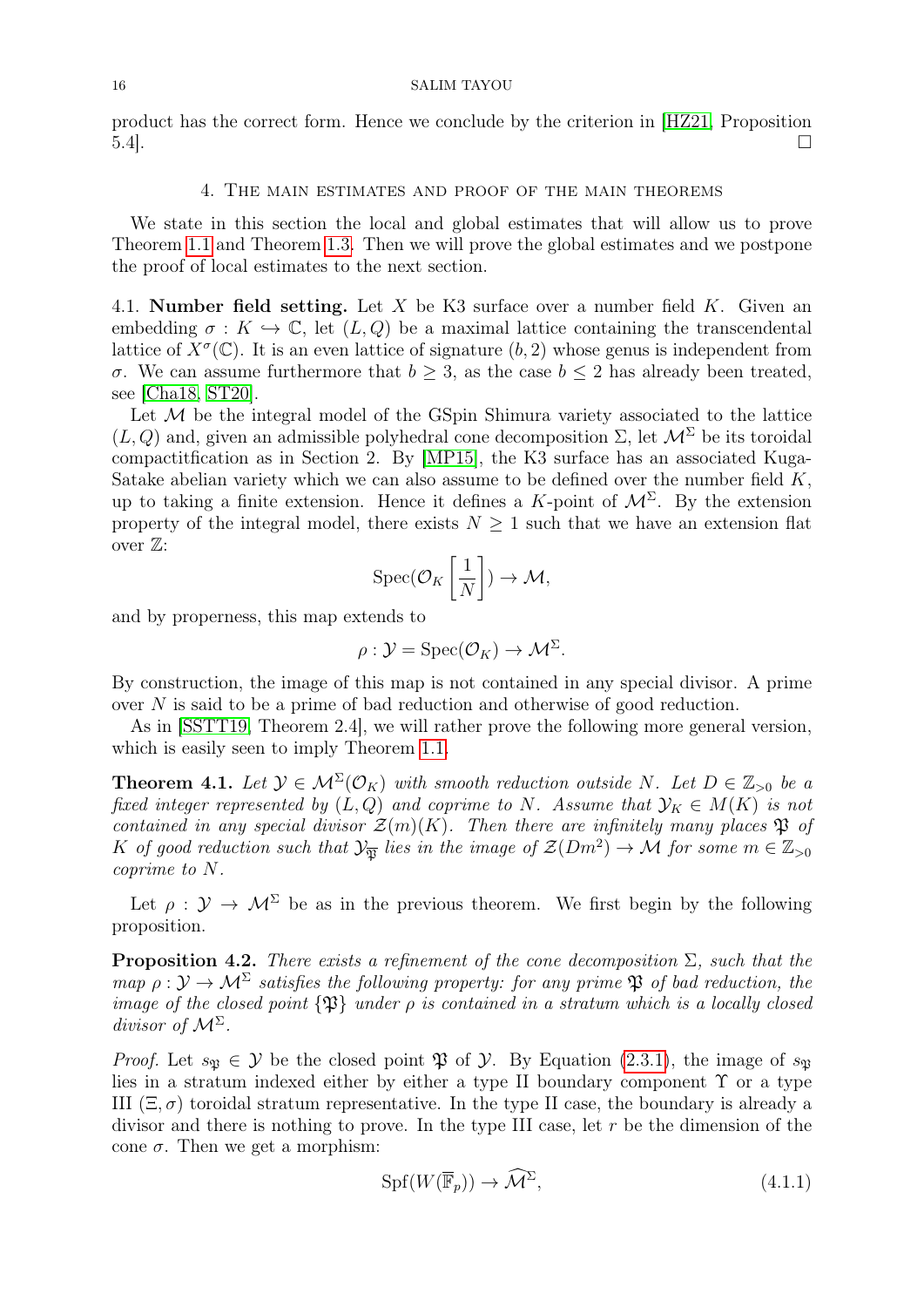where  $\widehat{\mathcal{M}}^{\Sigma}$  is the formal completion along the boundary component defined by  $(\Xi, \sigma)$ . By a similar analysis to Section [2.3.2,](#page-9-1) we have an étale cover of formal Deligne–Mumford stacks:

<span id="page-16-0"></span>
$$
\widehat{\mathcal{T}}_{\Xi}(\sigma) \to \widehat{\mathcal{M}}^{\Sigma}.
$$

Hence the map Equation [\(4.1.1\)](#page-15-2) lifts to a morphism

$$
Spf(W(\overline{\mathbb{F}}_p)) \to \widehat{\mathcal{T}}_{\Xi}(\sigma),\tag{4.1.2}
$$

where

$$
\widehat{\mathcal{T}}_{\Xi}(\sigma) = \mathrm{Spf}\left(\mathbb{Z}_p[q^{\alpha},(\alpha,\sigma) = 0] \otimes_{\mathbb{Z}_p} \mathbb{Z}_p[[q^{\alpha},(\alpha,\sigma) > 0]]\right).
$$

Hence this corresponds to a map

 $\mathbb{Z}_p[[q^{\alpha},(\alpha,C)>0]]\otimes \mathbb{Z}_p[q^{\alpha},(\alpha,C)=0]\to W(\overline{\mathbb{F}}_p).$ 

The linear form on  $\Gamma_{\Xi}^{\vee}$  given by sending an element  $\alpha$  to the *p*-adic valuation of the image of  $q^{\alpha}$  under the above map is represented by an element  $\omega \in \Gamma_{\Xi}$  which satisfies  $(\omega.\alpha) > 0$  whenever  $(\alpha.\sigma) > 0$ , hence  $\omega$  is in  $\sigma$ . The cocharacter defined by  $\omega$  is in fact tangent to the map given in Equation [\(4.1.2\)](#page-16-0). Let  $\sigma'$  in  $\sigma$  be the ray defined by  $\omega$  and let  $\Sigma'$  be the new cone decomposition obtained by refining  $\Sigma$  and which contains  $\sigma'$  as a one dimensional ray. Then  $\mathcal{M}^{\Sigma'}$  is a blow-up of  $\mathcal{M}^{\Sigma}$  and by the preceding discussion, the point  $s_{\mathfrak{P}}$  belongs to the boundary divisor parameterized by  $(\Xi, \sigma')$ . Since there are only finitely many primes of bad reduction, then by repeating this procedure finitely many times, we get the desired cone decomposition.

We will work from now on with the toroidal compactification given by the above proposition. For  $m \ge 1$  an integer, let  $\mathcal{Z}(m)$  be the closed special divisor  $\mathcal{Z}(0, m) \hookrightarrow \mathcal{M}^{\Sigma}$  and  $\widetilde{\mathcal{Z}}^{tor}(m)$  the arithmetic divisor associated to  $\mathcal{Z}^{tor}(m)$  by Equation [\(3.1.1\)](#page-14-0). The pullback via the period map  $\rho: \mathcal{Y} \to \mathcal{M}^{\Sigma}$  allows us to define the height  $h_{\hat{\mathcal{Z}}^{tor}(m)}(\mathcal{Y})$  of  $\mathcal{Y}$  with respect to the arithmetic divisor  $\hat{\mathcal{Z}}^{tor}(m)$  as its image under the composition:

$$
\widehat{\text{CH}}^1(\mathcal{M}^{\Sigma}, \mathcal{D}_{pre})_{\mathbb{Q}} \to \widehat{\text{CH}}^1(\mathcal{Y}, \mathcal{D}_{pre})_{\mathbb{Q}} \xrightarrow{\widehat{\text{deg}}} \mathbb{R},
$$

$$
\widehat{\mathcal{Z}}^{tor}(m) \longrightarrow h_{\widehat{\mathcal{Z}}^{tor}(m)}(\mathcal{Y}).
$$

By choice of the lattice  $(L, Q)$ , the arithmetic curve  $\mathcal Y$  intersects properly the divisors  $\mathcal{Z}(m)$ ,  $\mathcal{B}^{\Xi,\omega}$  and  $\mathcal{B}^{\Upsilon}$  for every  $\Upsilon$  and  $(\Xi,\omega)$ . Hence we have

$$
h_{\widehat{\mathcal{Z}}^{tor}(m)}(\mathcal{Y}) = \sum_{\sigma: K \hookrightarrow \mathbb{C}} \Phi_m(\mathcal{Y}^{\sigma}) + \sum_{\mathfrak{P}} (\mathcal{Y} \cdot \mathcal{Z}^{tor}(m))_{\mathfrak{P}} \log |\mathcal{O}_K/\mathfrak{P}|, \tag{4.1.3}
$$

where for  $\sigma: K \hookrightarrow \mathbb{C}$ , we use  $\mathcal{Y}^{\sigma}$  to denote the point in  $M(\mathbb{C})$  induced by

<span id="page-16-2"></span><span id="page-16-1"></span>
$$
\mathrm{Spec}(\mathbb{C}) \xrightarrow{\sigma} \mathrm{Spec}(\mathcal{O}_K) = \mathcal{Y} \to \mathcal{M}^{\Sigma}.
$$

We have

$$
(\mathcal{Y}\mathcal{Z}^{tor}(m))_{\mathfrak{P}} = (\mathcal{Y}\mathcal{Z}(m))_{\mathfrak{P}} + \sum_{\Upsilon} \mu_{\Upsilon}(m) (\mathcal{Y}\mathcal{B}^{\Upsilon})_{\mathfrak{P}} + \sum_{(\Xi,\omega)} \mu_{\Xi,\omega}(m) \cdot (\mathcal{Y}\mathcal{B}^{\Xi,\omega})_{\mathfrak{P}}.
$$
 (4.1.4)

Let us denote by  $\mathcal{O}_{\mathcal{Y}\times_{\mathcal{M}^{\Sigma}}\mathcal{Z}(m),v}$  the étale local ring of  $\mathcal{Y}\times_{\mathcal{M}}\mathcal{Z}(m)$  at v, then

$$
(\mathcal{Y}.\mathcal{Z}(m))_{\mathfrak{P}} = \sum_{v \in \mathcal{Y} \times_{\mathcal{M}} \mathcal{Z}(m)(\overline{\mathbb{F}}_{\mathfrak{P}})} \text{length}(\mathcal{O}_{\mathcal{Y} \times_{\mathcal{M}^{\Sigma}} \mathcal{Z}(m), v}), \tag{4.1.5}
$$

where  $\mathbb{F}_{\mathfrak{P}}$  denotes the residue field of  $\mathfrak{P}$ .

Let

$$
(\mathcal{Y}.\mathcal{Z}(m)) = \sum_{\mathfrak{P}} (\mathcal{Y}.\mathcal{Z}(m))_{\mathfrak{P}} \log |\mathcal{O}_K/\mathfrak{P}|.
$$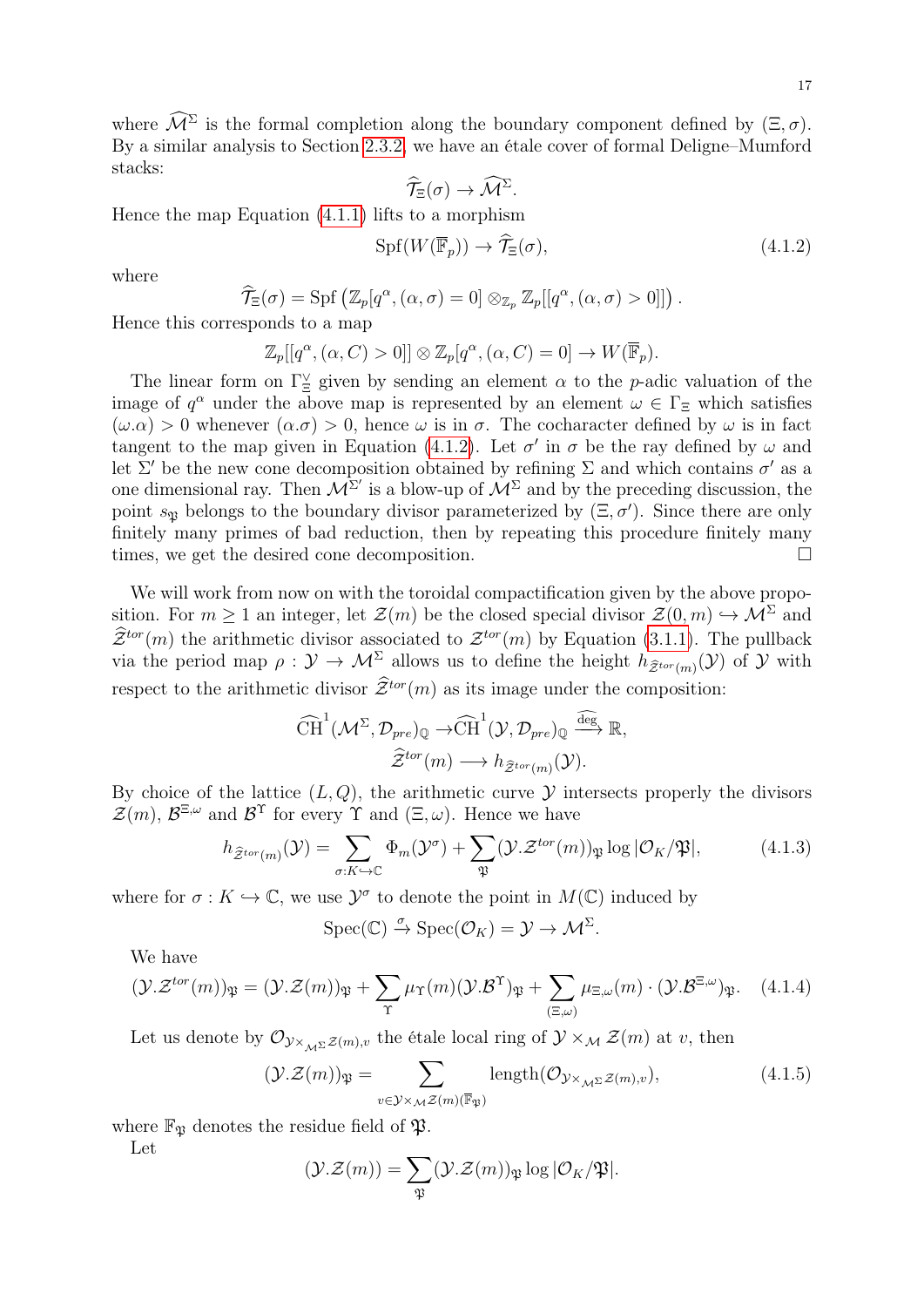The first new contribution of this paper is to prove the following estimate which results from Borcherds modularity and ad hoc bounds on the multiplicities  $\mu_{\Upsilon}(m)$  and  $\mu_{\Xi,\omega}(m)$ .

<span id="page-17-0"></span>**Proposition 4.3.** As  $m \to \infty$ , we have

$$
(\mathcal{Y}.\mathcal{Z}(m)) + \sum_{\sigma: K \hookrightarrow \mathbb{C}} \Phi_m(\mathcal{Y}^\sigma) = O(m^{\frac{b}{2}}).
$$

As a corollary, we get the following bound, which is referred to as the diophantine bound in [\[SSTT19,](#page-31-2) Equation (5.2)].

<span id="page-17-3"></span>Corollary 4.4. For any finite place  $\mathfrak{P}$ , we have the following bound.

$$
(\mathcal{Y}.\mathcal{Z}(m))_{\mathfrak{P}} = O(m^{\frac{b}{2}} \log m), \quad \Phi_m(\mathcal{Y}^\sigma) = O(m^{\frac{b}{2}} \log m).
$$

For our next estimate, we recall the notion of asymptotic density from [\[SSTT19\]](#page-31-2): for a subset  $S \subset \mathbb{Z}_{>0}$ , the *logarithmic asymptotic density* of S is defined to be

$$
\limsup_{X \to \infty} \frac{\log |S_X|}{\log X},
$$

where  $S_X := \{a \in S \mid X \le a < 2X\}.$ 

Recall from Theorems 5.7 and 6.1 in [\[SSTT19\]](#page-31-2) that we have the following estimate:

<span id="page-17-1"></span>**Proposition 4.5.** There exists a subset  $S_{bad} \subset \mathbb{Z}_{\geq 0}$  of zero logarithmic asymptotic density such that

$$
\sum_{\sigma: K \hookrightarrow \mathbb{C}} \Phi_m(\mathcal{Y}^{\sigma}) = c(m) \log(m) + o(m^{\frac{b}{2}} \log(m)),
$$

where  $-c(m) \approx m^{\frac{b}{2}}$  and is defined in [\[SSTT19,](#page-31-2) Section 3.3].

For a prime  $\mathfrak P$  of good reduction, i.e., where the intersection of  $\mathcal Y$  and  $\mathcal Z(m)$  above  $\mathfrak P$ is supported in  $M$ , we have the following estimate which follows easily from  $|SSTT19\rangle$ , Theorem 7.1].

**Proposition 4.6.** Let  $\mathfrak{P}$  be a finite place of good reduction. Let  $D \in \mathbb{Z}_{\geq 1}$  coprime to N. For  $X \in \mathbb{Z}_{>0}$ , let  $S_{D,X}$  denote the set

$$
\{m \in \mathbb{Z}_{>0} \mid X \le m < 2X, \, \frac{m}{D} \in \mathbb{Z} \cap (\mathbb{Q}^{\times})^2, \, (m, N) = 1\}.
$$

Then we have

$$
\sum_{m \in S_{D,X}} (\mathcal{Y}.\mathcal{Z}(m))_{\mathfrak{P}} = o(X^{\frac{b+1}{2}} \log X).
$$

Finally, for a prime  $\mathfrak P$  of bad reduction, we prove the following proposition which is the second new contribution of this paper.

<span id="page-17-2"></span>**Proposition 4.7.** Let  $\mathfrak{P}$  a finite place of bad reduction. Let  $D \in \mathbb{Z}_{\geq 1}$  coprime to N. For  $X \in \mathbb{Z}_{>0}$ , let  $S_{D,X}$  be the set defined in the previous proposition. Then we have

$$
\sum_{m \in S_{D,X}} (\mathcal{Y}.\mathcal{Z}(m))_{\mathfrak{P}} = o(X^{\frac{b+1}{2}} \log X).
$$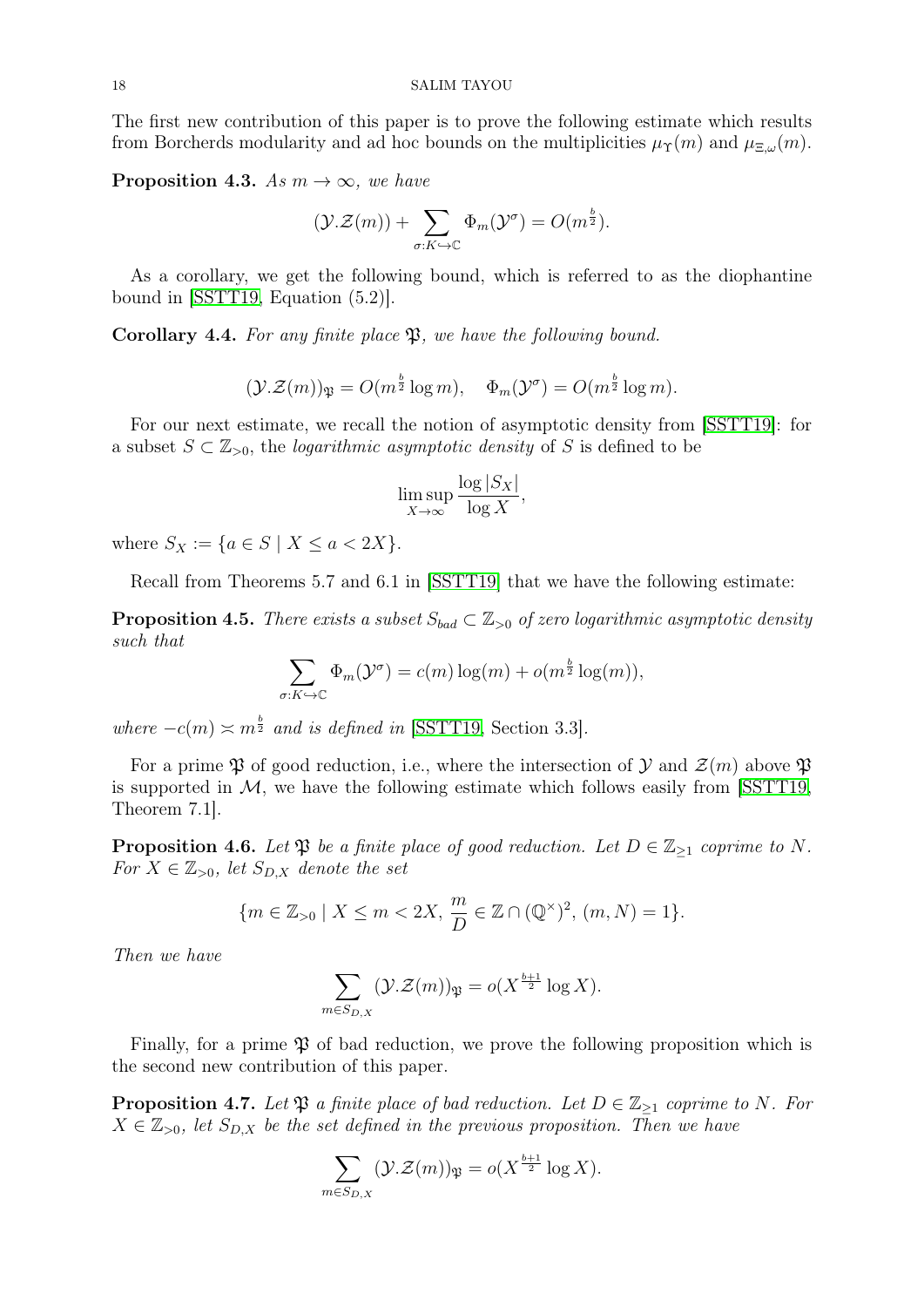4.2. **Function field setting.** We assume in this section that the lattice  $(L, Q)$  is self-dual at p. Then the Shimura variety  $M$  has smooth reduction at p and we denote its reduction by  $\mathcal{M}_{\mathbb{F}_p}$ . Given an admissible cone decomposition  $\Sigma$ , we denote by  $\mathcal{M}_{\mathbb{F}_p}^{\Sigma}$  the reduction of the toroidal compactification  $\mathcal{M}^{\Sigma}$ . We first give a new formulation of Theorem [1.3,](#page-1-0) see Theorem [4.8,](#page-18-0) then we will give the main estimates that will allow us to prove the latter.

Let  $\mathcal{X} \to \mathcal{S}$  be a generically ordinary non-isotrivial family of K3 surfaces over a smooth curve  $\mathscr S$  over  $\overline{\mathbb F}_p$ . The quadratic lattice  $(L, Q)$  in this case corresponds to a maximal quadratic lattice orthogonal to the generic geometric Picard group in the K3 lattice. Hence  $(L, Q)$  has discriminant coprime to p by assumption and we get a period map by [\[MP15,](#page-31-18) section 4]

$$
\rho: \mathscr{S} \to \mathcal{M}_{\mathbb{F}_p}
$$

,

which is a finite map and the image of the generic point is in the ordinary locus. The locus in  $\mathscr S$  where the Picard rank jumps corresponds then exactly to the union over  $m \geq 1$  of the intersections  $\mathscr{S} \cap \mathcal{Z}(m)_{\mathbb{F}_p}$ . Hence Theorem [1.3](#page-1-0) follows from the following theorem.

<span id="page-18-0"></span>**Theorem 4.8.** Let  $\mathscr{S} \to \mathcal{M}_{\mathbb{F}_p}$  be a finite map with generically ordinary image and not contained in any special divisor. Then there exists infinitely many closed points in  $\mathscr S$  in the union of  $\mathcal{Z}(m)_{\mathbb{F}_p}$  for integers m coprime with p.

Let  $\mathscr S$  be a smooth curve as in the theorem above. By properness, we can extend the map

$$
\rho: \overline{\mathscr{S}} \to \mathcal{M}^{\Sigma}_{\mathbb{F}_p},
$$

where  $\overline{\mathscr{S}}$  is the smooth compactification of  $\mathscr{S}$ . We have the following proposition whose proof is similar to Proposition [4.2](#page-15-3) and hence we omit it.

<span id="page-18-2"></span>**Proposition 4.9.** There exists a refinement of the cone decomposition  $\Sigma$  such that the image of  $\mathscr S$  in  $\mathcal M_{\overline{\mathbb F}_p}$  intersects the boundary only in strata corresponding to locally closed divisors.

Let  $\Sigma$  be a polyhedral cone decomposition which satisfies the conditions of the previous proposition. By abuse of notations, if  $D \subset \mathcal{M}_{\mathbb{F}_p}^{\Sigma}$  is a Cartier divisor, we write

$$
(D.\overline{\mathscr{S}}) = \deg_{\overline{\mathscr{S}}}\rho^*D.
$$

We have then the following global estimate.

<span id="page-18-1"></span>**Proposition 4.10.** As  $m \to \infty$ , we have

$$
(\mathcal{Z}(m)_{\overline{\mathbb{F}}_p} \cdot \overline{\mathscr{S}}) = |c(m)| (\overline{\mathscr{S}} \cdot \mathcal{L}_{\mathbb{F}_p}) + o(m^{\frac{b}{2}}).
$$

For any integer m, we can decompose:

$$
(\mathcal{Z}(m)_{\overline{\mathbb{F}}_p}.\overline{\mathscr{S}}) = \sum_{P \in \overline{\mathbb{F}}_p} m_P(\mathcal{Z}(m)_{\mathbb{F}_p}, \overline{\mathscr{S}}),
$$

where  $m_P(\mathcal{Z}(m)_{\mathbb{F}_p}, \mathscr{S})$  is the multiplicity of intersection at P. Our next goal is to estimate in average these local multiplicities and we start by the good reduction case already treated in [\[MST22,](#page-31-3) Prop. 7.11, Th. 7.18 ].

Let S be as in [\[MST22,](#page-31-3) Section 7.1], i.e., a set of integers of positive density such that every  $m \in S$  is coprime to p and is representable by the quadratic lattice  $(L, Q)$ .

For  $P \in (\mathscr{S} \cap \mathcal{M})(\mathbb{F}_p)$ , we define as in [\[MST22,](#page-31-3) Definition 7.6]

$$
g_P(m) = \frac{h_p}{p-1}|c(m)|,
$$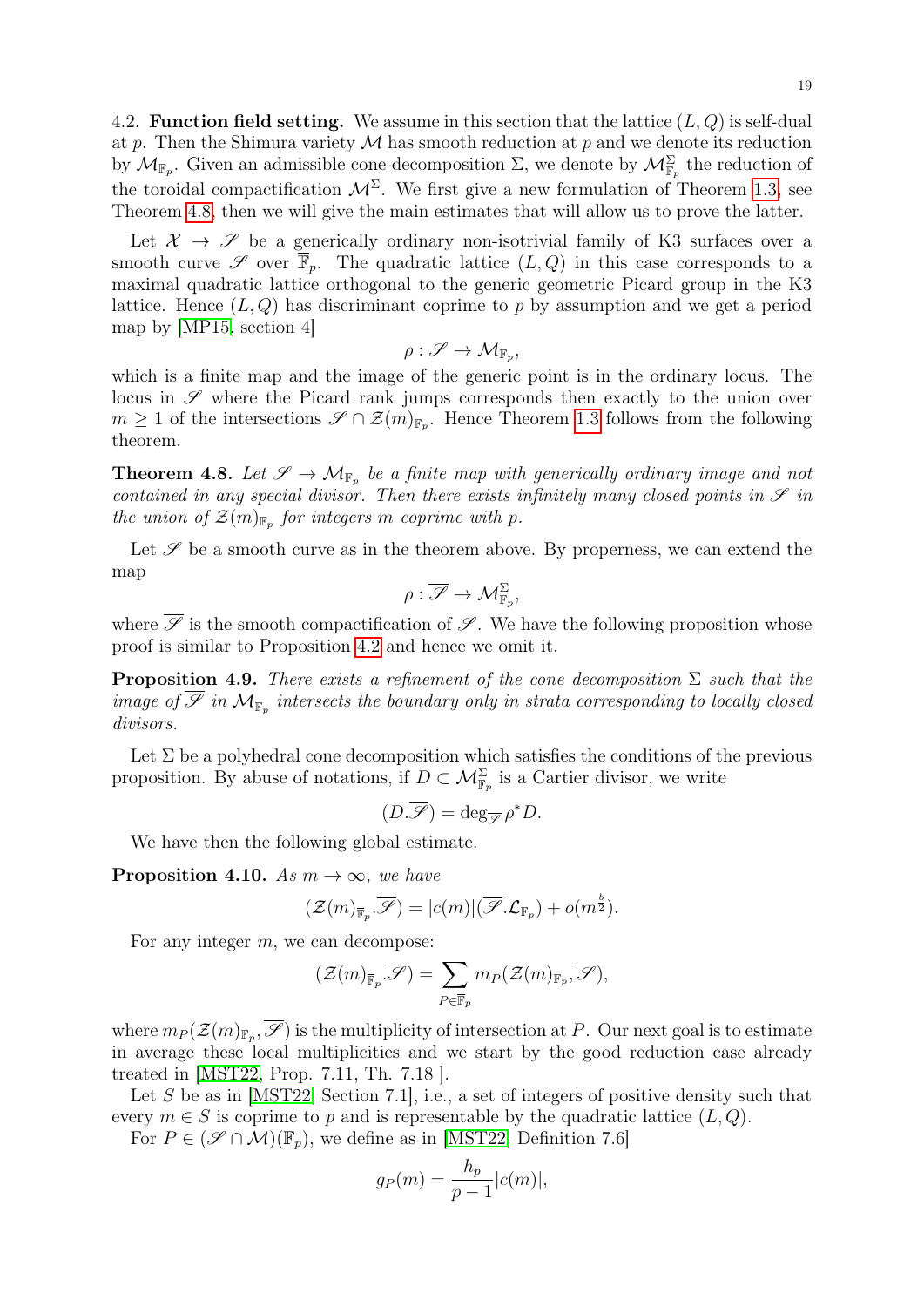where  $h_p$  is the order of vanishing of the Hasse invariant at  $P$ , see loc. cit. The following proposition is the combination of Proposition 7.11 and Theorem 7.18 from [\[MST22\]](#page-31-3).

<span id="page-19-1"></span>**Proposition 4.11.** Let  $P \in \mathscr{S}(\overline{\mathbb{F}}_p)$ . Then:

(1) If  $P$  is not supersingular then

$$
\sum_{m \in S_X} m_P(\mathcal{Z}(m)_{\mathbb{F}_p} \mathcal{S}) = O(X^{\frac{b}{2}} \log X).
$$

(2) There exists an absolute constant  $0 < \alpha < 1$  such that for any supersingular point P we have

$$
\sum_{m \in S_X} m_P(\mathcal{Z}(m)_{\mathbb{F}_p} \mathcal{S}) = \alpha \sum_{m \in S_X} g_p(m) + O(X^{\frac{b+1}{2}}).
$$

Our new contribution in this setting is the following theorem which gives an estimate on intersection multiplicities at points where  $\overline{S}$  intersects the boundary of  $\mathcal{M}_p^{\Sigma}$ .

<span id="page-19-2"></span>**Proposition 4.12.** Let  $P \in \overline{\mathscr{S}}(\overline{\mathbb{F}}_p)$  a point mapping to the boundary of  $\mathcal{M}_{\mathbb{F}_p}^{\Sigma}$ . Then we have the following estimate:

$$
\sum_{m \in S_X} m_P(\mathcal{Z}(m)_{\mathbb{F}_p} \cdot \overline{\mathcal{S}}) = O(X^{\frac{b}{2}} \log X).
$$

4.3. Proof of the main theorems. Assuming the estimates in the previous section we now indicate how to prove Theorem [1.1](#page-0-1) and Theorem [1.3.](#page-1-0)

Proof of Theorem [1.1.](#page-0-1) It is enough to prove Theorem [4.1](#page-15-1) in a similar way to SSTT19, Section 8]. For convenience of the reader, we will sketch the proof. Assume for the sake of contradiction that there are only finitely many primes of good reduction such that V intersects a special divisor of the form  $\mathcal{Z}(Dm^2)$  where  $Dm^2$  is coprime with N and is represented by  $(L, Q)$ . By Proposition [4.3](#page-17-0) and Proposition [4.5,](#page-17-1) there exists a subset  $S_{bad} \subset \mathbb{Z}_{\geq 0}$  of logarithmic asymptotic density zero such that:

$$
(\mathcal{Y}.\mathcal{Z}(m)) = -c(m)\log(m) + o(m^{\frac{b}{2}}\log(m)) \approx m^{\frac{b}{2}}\log(m).
$$

Let  $S_{D,X}^{good} = \{m \in S_{D,X}, m \notin S_{bad}, (m, N) = 1\}$ , then one can easily check that  $|S_{D,X}^{good} \geq$  $X^{\frac{1}{2}}$  and  $c(m) \gg X^{\frac{b}{2}} \log X$  for  $m \in S_{D,X}^{good}$ . Hence we get

$$
\sum_{m \in S_{D,X}^{good}} (\mathcal{Y}.\mathcal{Z}(m)) \asymp X^{\frac{b+1}{2}} \log X.
$$
 (4.3.1)

On the other hand, by Proposition 4.5 and Proposition [4.7,](#page-17-2) we get by summing over the finitely many places where either  $\mathcal Y$  intersects a  $\mathcal Z(Dm^2)$  or which are of bad reduction

$$
\sum_{m \in S_{D,X}^{good}} (\mathcal{Y}.\mathcal{Z}(m)) = o(X^{\frac{b+1}{2}} \log X),
$$

which contradicts Equation  $(4.3.1)$ .

Proof Theorem [1.3.](#page-1-0) The proof is similar: assume that there are only finitely many points in the union  $(\cup_{m,m\wedge p=1}\mathcal{Z}(m)\cap\mathcal{S})(\overline{\mathbb{F}}_p)$  and let S be a set as in Section 4.2. Then by Proposition [4.10,](#page-18-1) we have

$$
\sum_{m \in S_X} (\mathcal{Z}(m)_{\mathbb{F}_p} \cdot \overline{\mathcal{S}}) = \sum_{m \in S_X} |c(m)| (\overline{\mathcal{S}} \cdot \mathcal{L}_{\mathbb{F}_p}) + o(X^{b/2+1}).
$$

<span id="page-19-0"></span>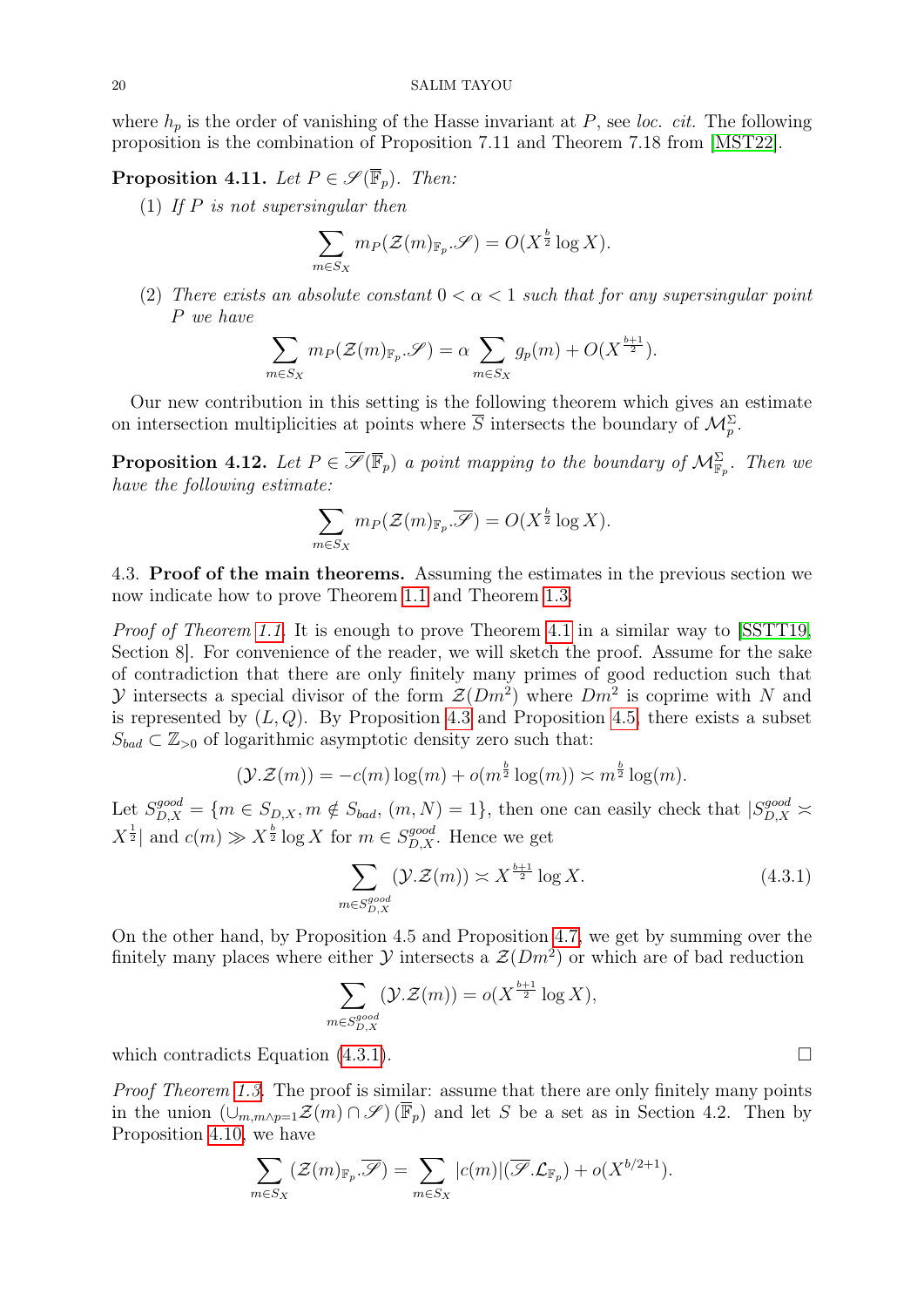On the other hand, by Proposition [4.11](#page-19-1) and Proposition [4.12](#page-19-2) we have

$$
\sum_{m \in S_X} (\mathcal{Z}(m)_{\mathbb{F}_p} \cdot \overline{\mathcal{S}}) = \sum_{m \in S_X} \sum_{P \in (\cup_{m,m \wedge p=1}^{\infty} \mathcal{Z}(m) \cap \mathcal{S})(\overline{\mathbb{F}}_p)} m_P(\mathcal{Z}(m)_{\mathbb{F}_p} \cdot \overline{\mathcal{S}})
$$
  

$$
= \alpha \sum_{m \in S_X} |g_P(m)| + O(X^{\frac{b+1}{2}}).
$$
  

$$
\leq \alpha \sum_{m \in S_X} |c(m)| (\overline{\mathcal{S}} \cdot \mathcal{L}_{\mathbb{F}_p}) + O(X^{\frac{b+1}{2}}),
$$

where the last equality results from the fact that the Hasse invariant is a section of  $\mathcal{L}_{\mathbb{F}_p}^{\otimes p-1}$ . These two estimates contradict each other, hence the result.

4.4. Global estimate. We prove in this section simultaneously Propositions [4.3](#page-17-0) and [4.10.](#page-18-1)

By Theorem [3.1,](#page-14-1) the following generating series

$$
\sum_{\beta \in L^{\vee}/L} \sum_{m \in Q(\beta)+\mathbb{Z}} h_{\widehat{\mathcal{Z}}^{tor}(\beta,m)}(\mathcal{Y}) q^m e_{\beta},
$$

and

$$
\sum_{\beta\in L^{\vee}/L}\sum_{m\in Q(\beta)+\mathbb{Z}}(\mathcal{Z}^{tor}(\beta,m)_{\mathbb{F}_p}.\overline{\mathscr{S}})q^{m}e_{\beta}
$$

are elements of  $Mod_{1+\frac{b}{2}}(\rho_L)$ . Classical estimates on the growth of coefficients of modular forms imply that, see [\[Tay20,](#page-31-5) Example 2.3] for more details,

$$
h_{\widehat{\mathcal{Z}}^{tor}(m)}(\mathcal{Y})=O(m^{\frac{b}{2}})
$$

and

$$
(\mathcal{Z}(m)_{\mathbb{F}_p}^{tor}, \overline{\mathscr{S}}) = |c(m)| (\overline{\mathscr{S}}.\mathcal{L}_{\mathbb{F}_p}) + o(m^{\frac{b}{2}}).
$$

By Equation  $(4.1.3)$  and Equation  $(4.1.4)$ , we can write

$$
(\mathcal{Y}.\mathcal{Z}(m)) + \sum_{\sigma: K \hookrightarrow \mathbb{C}} \Phi_m(\mathcal{Y}^\sigma) = h_{\widehat{\mathcal{Z}}^{tor}(m)}(\mathcal{Y}) - \sum_{\Upsilon} \mu_{\Upsilon}(m)(\mathcal{Y}.\mathcal{B}^\Upsilon)_{\mathfrak{P}} \log |\mathcal{O}_K/\mathfrak{P}| \qquad (4.4.1)
$$

$$
-\sum_{\Xi} \mu_{\Xi,\sigma}(m) \cdot (\mathcal{Y}.\mathcal{B}^{\Xi,\sigma})_{\mathfrak{P}} \log |\mathcal{O}_K/\mathfrak{P}| \qquad (4.4.2)
$$

and similarly, we can write:

$$
(\overline{\mathscr{S}}.\mathcal{Z}(m)_{\mathbb{F}_p}) = (\mathcal{Z}^{tor}(m)_{\mathbb{F}_p}.\overline{\mathscr{S}}) - \sum_{\Upsilon} \mu_{\Upsilon}(m) (\overline{\mathscr{S}}.\mathcal{B}^{\Upsilon,\mathbb{F}_p})
$$
(4.4.3)

$$
-\sum_{\Xi,\sigma}\mu_{\Xi,\omega}(m)\cdot(\overline{\mathscr{S}}.\mathcal{B}_{\mathbb{F}_p}^{\Xi,\sigma}).\tag{4.4.4}
$$

Hence we only have to bound the growth of the multiplicities  $\mu_J(m)$  and  $\mu_{\Xi,\omega}$ .<sup>[5](#page-20-0)</sup> This is given by the following lemma.

<span id="page-20-1"></span>**Proposition 4.13.** As  $m \to \infty$ , we have the following estimates.

(1) For any type II cusp label representative  $\Upsilon$ , we have

$$
\mu_J(m) \ll_{\epsilon} m^{\frac{b}{2}-1+\epsilon}.
$$

(2) For any type III toroidal stratum representative  $(\Xi, \sigma)$  such that  $\sigma$  is a ray, we have

$$
\mu_{\Xi,\omega} \ll_{\epsilon} m^{\frac{b-1}{2}+\epsilon}.
$$

<span id="page-20-0"></span> ${}^5\omega$  is the unique integral generator of  $\sigma$ .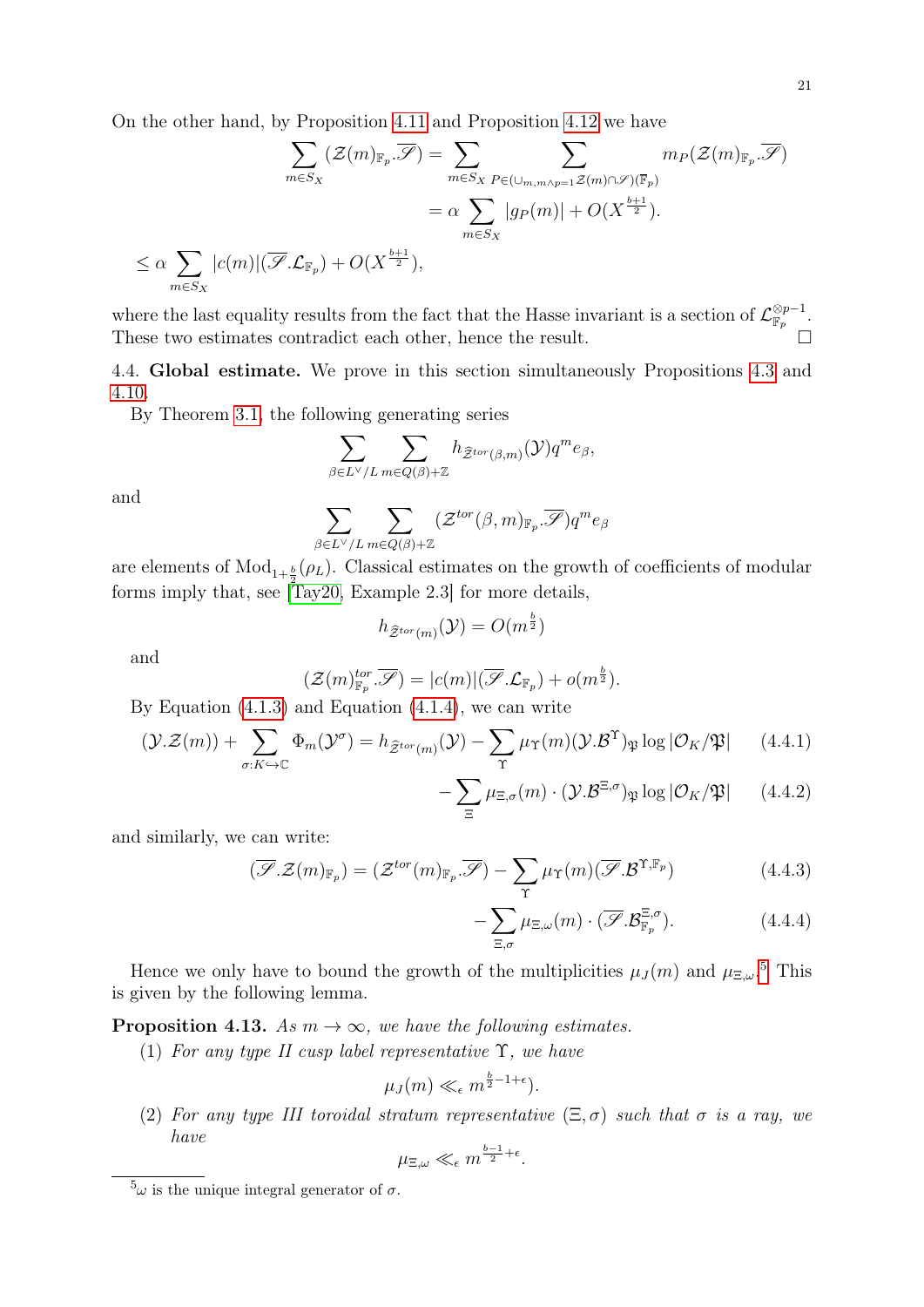#### 22 SALIM TAYOU

This proposition will be proved in the following two sections.

<span id="page-21-0"></span>4.5. Estimates on type II multiplicities. The goal of this section is to prove the type II estimate in Proposition [4.13.](#page-20-1) First we recall some notations associated to isotropic planes introduced in [\[HZ21,](#page-31-10) Section 3.2].

Let  $\Upsilon = (P, \mathcal{D}^{\circ}, h)$  be a cusp label representative corresponding to a boundary compo-nent of type II. Recall from Section [2.2.1](#page-5-0) that P is the stabilizer of an isotropic plane  $J_{\mathbb{Q}}$ and  $J = J_{\mathbb{Q}} \cap h.L$  is a primitive isotropic plane of  $h.L \cap L_{\mathbb{Q}}$ .

To simplify the notations, assume that  $h.L \cap L_{\mathbb{Q}} = L$ , the reader may otherwise replace L by  $L_h = h.L \cap L_{\mathbb{Q}}$  in what follows. Define then:

$$
J_{L^{\vee}} = J_{\mathbb{R}} \cap L^{\vee}, \quad J_L^{\perp} = J^{\perp} \cap L, \quad J_{L^{\vee}}^{\perp} = J^{\perp} \cap L^{\vee}, \quad \text{and} \quad D = J_L^{\perp}/J.
$$

The lattice D is positive definite lattice of rank  $b-2$ . Its dual lattice can be described as

$$
D^{\vee} = J_{L^{\vee}}^{\perp} / J_{L^{\vee}}.
$$

and the discriminant lattice is given by:

$$
\Delta_D = D^{\vee}/D = J_{L^{\vee}}^{\perp}/(J_L^{\perp} + J_{L^{\vee}} = L_J^{\vee}/(L + J_{L^{\vee}}),
$$

where  $L_J^{\vee}$  is the subgroup of  $L^{\vee}$ 

$$
L + J_{L^{\vee}}^{\perp} = {\mu \in L^{\vee} | \exists \nu \in L \text{ such that } (\mu, \lambda) = (\nu, \lambda) \,\forall \lambda \in J}.
$$

Let  $\Theta_D$  denote the vector-valued Theta function associated to D defined by

$$
\Theta_D(\tau) = \sum_{\beta \in D^{\vee}} q^{Q(\beta)} e_{\beta+D} \in \mathbb{C}[\Delta_D][[q^{\frac{1}{|\Delta_D|}}]].
$$

It is an element of  $M_{\frac{b}{2}-1}(\rho_D)$ , which is the space of vector-valued modular forms of weight  $\frac{b}{2} - 1$  with respect to the Weil representation  $\rho_D$  associated to the positive definite lattice  $(D, Q)$ . We can can also write

$$
\Theta_D(\tau) = \sum_{\beta \in D^{\vee}/D} \sum_{m \ge 0} c(D, \beta, m) q^m e_{\beta},
$$

where for  $\beta \in D^{\vee}/D$ ,  $m \in Q(\beta) + \mathbb{Z}$ ,  $m \geq 0$ , we have

$$
c(D, \beta, m) = |\{\lambda \in \beta + D, Q(\lambda) = m\}|.
$$

Following Bruinier–Zemel's notations [\[HZ21,](#page-31-10) Section 4.4], define

$$
\begin{split} \uparrow_D^L (\Theta_D)(\tau) &= \sum_{\beta \in J_{L\vee}^{\perp}/J} q^{\frac{Q(\beta)}{2}} e_{\beta+L} \\ &= \sum_{\beta \in L^{\vee}/L} \sum_{m \in Q(\beta)+L} c(D,\beta,m) q^m e_{\beta} \in M_{\frac{b}{2}-1}(\rho_L), \end{split}
$$

where  $c(D, \beta, m) = 0$  if  $\beta \notin J_{L}^{\perp}/J^{\perp}$  or  $m \notin Q(\beta) + \mathbb{Z}$ , and otherwise  $c(D, \beta, m) =$  $c(D, \overline{\beta}, m)$  where  $\overline{\beta}$  is the image of  $\beta$  under the reduction map  $J_{LV}^{\perp} \to D^{\vee}/D$ .

In particular, we have

$$
q\frac{d}{dq}\uparrow_D^L(\Theta_D)(\tau)=\sum_{\beta\in L^\vee/L}\sum_{m\in Q(\beta)+L}mc(D,\beta,m)q^me_\beta,
$$

which is a quasi-modular form in the sense of [\[IRR14,](#page-31-19) Definition 1].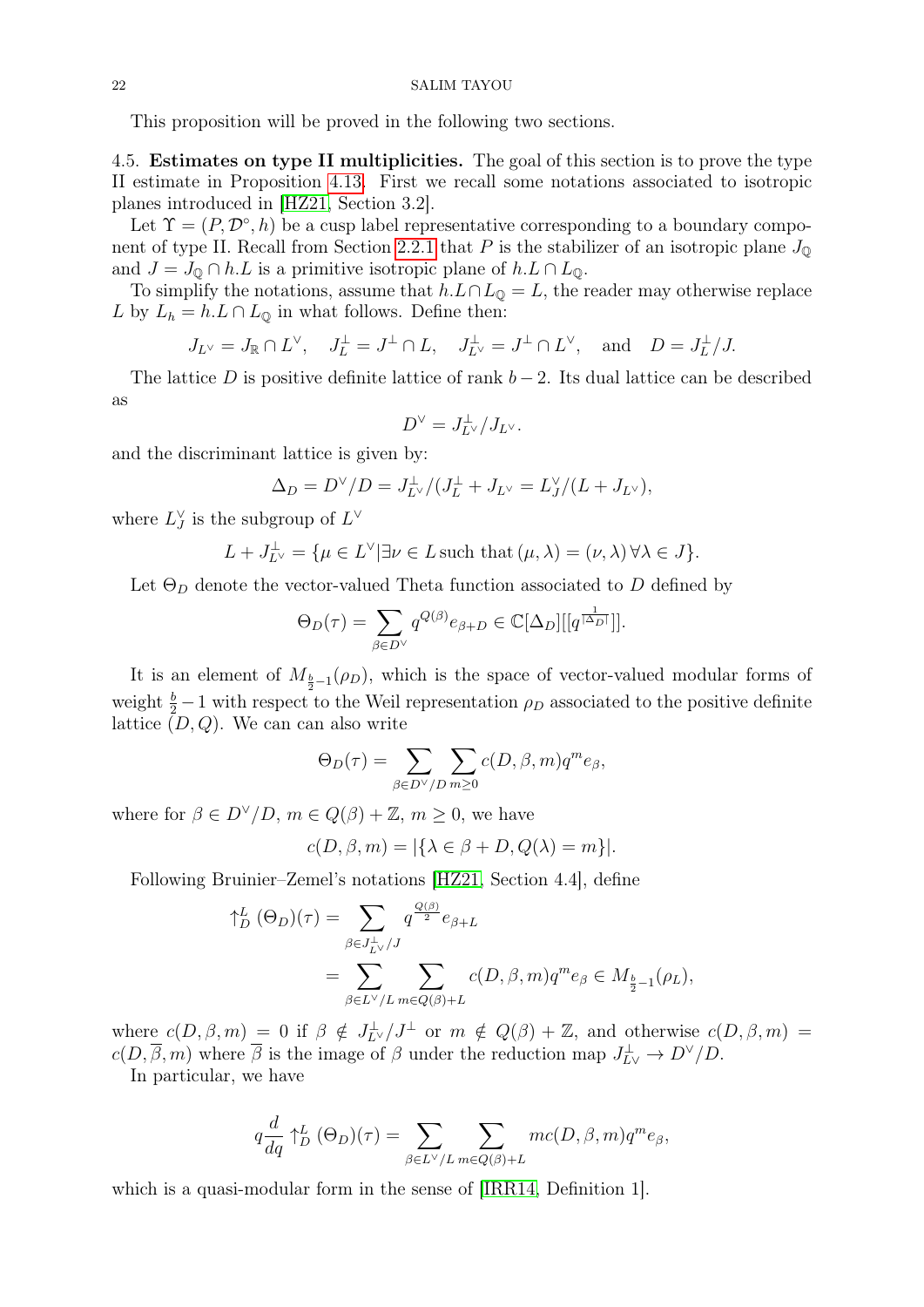Then by [\[HZ21,](#page-31-10) Definition 4.18, Proposition 4.21 4.15], we can define:

$$
\mu_{\Upsilon}(m) = \frac{1}{b-2} \text{CT} \left( \langle q \frac{d}{dq} \uparrow_D^L (\Theta_D), F_m^+ \rangle_L \right), \tag{4.5.1}
$$

where  $F_m^+$  is the holomorphic part of the Harmonic Mass form  $F_{m,0}$  from [\[HZ21,](#page-31-10) Proposition 4.2]. A direct computation shows then (see also the second formula in [\[Bru02,](#page-30-8) Theorem 2.14])

<span id="page-22-0"></span>
$$
\mu_{\Upsilon}(m) = \frac{2}{b-2}mc(D,0,m).
$$

Classical estimates on coefficients of modular forms, see for example [\[Sar90,](#page-31-20) Prop.1.5.5], show that

$$
|c(D, \beta, m)| \ll_{\epsilon} m^{\frac{b}{2} - 2 + \epsilon} \tag{4.5.2}
$$

for all  $\epsilon > 0$ . Hence we get that

$$
|\mu_{\Upsilon}(m)| \ll_{\epsilon} m^{\frac{b}{2}-1+\epsilon},
$$

which proves the first part of Proposition [4.13.](#page-20-1)

4.6. Estimates on type III multiplicities. In this section, we prove the estimates on the type III multiplicities in Proposition [4.13.](#page-20-1)

Let  $(\Xi, \sigma)$  be a toroidal stratum representative of type III such that  $\sigma$  is a ray. Keeping the notations from Section [2.2.2,](#page-5-1) let  $I_{\mathbb{Q}}$  be the isotropic line of  $L_{\mathbb{Q}}$  whose stabilizer is the parabolic subgroup attached to  $\Xi$  and let  $I = I_0 \cap h.L$ . To simplify notations, we assume that  $h.L = L$ , the reader may notice that this is harmless, up to replacing L by h.L in what follows.

The line I is an isotropic line of L and the lattice  $K_I = I^{\perp}/I$  is Lorentzian. Let  $C_{\mathbb{R}}$ be the cone of negative elements of the Lorentzian space  $K_{I,\mathbb{R}}$  and let  $C = C_{\mathbb{R}} \cap K$ . As is explained in Section [2.2.2,](#page-5-1) the ray  $\omega$  is generated by an element  $\omega \in K_I \cap C$  which is primitive and such that  $Q(\omega) = -N$ . Following [\[HZ21,](#page-31-10) Definition 4.18], we define

<span id="page-22-1"></span>
$$
\mu_{\Xi,\omega}(m) = \frac{\sqrt{N}}{8\sqrt{2}\pi} \Phi_m^K \left(\frac{\omega}{\sqrt{N}}\right). \tag{4.6.1}
$$

Let  $v = \frac{\omega}{\sqrt{N}}$ . By [\[Bru02,](#page-30-8) Proposition 2.11] and [Bru02, Theorem 2.14], we have

$$
\Phi_m^K(v) = \Phi_m^K(v, \frac{1}{2} + \frac{b}{4})
$$
  
= 
$$
\frac{2\Gamma(\frac{b-1}{2})(4\pi m)^{\frac{b}{2}}}{1 + \frac{b}{2}} \sum_{\substack{\lambda \in K_I \\ Q(\lambda) = m}} \frac{F(\frac{b-1}{2}, 1, 1 + \frac{b}{2}; \frac{m}{q(Q(\lambda_{v\perp}))})}{(4\pi |Q(\lambda_{v\perp})^{\frac{b-1}{2}}|)},
$$

where  $F(a, b, c; z)$  is the usual Gauss hypergeometric function given by:

$$
F(a, b, c; z) = \sum_{n=0}^{\infty} \frac{(a)_n (b)_n}{(c)_n} \frac{z^n}{n!},
$$

and  $(a)_n = \Gamma(a+n)/\Gamma(a)$ . Recall that the above series has 1 as a radius of convergence and converges absolutely in the unit circle  $|z| = 1$  if  $\mathcal{R}(c-a-b) > 0$ . In our situation, the latter quantity is equal to  $1 + b/2 - 1 - \frac{b-1}{2} = 1/2 > 0$ . Hence the series  $F(\frac{b-1}{2})$  $\frac{-1}{2}$ , 1, 1 +  $\frac{b}{2}$ ; z)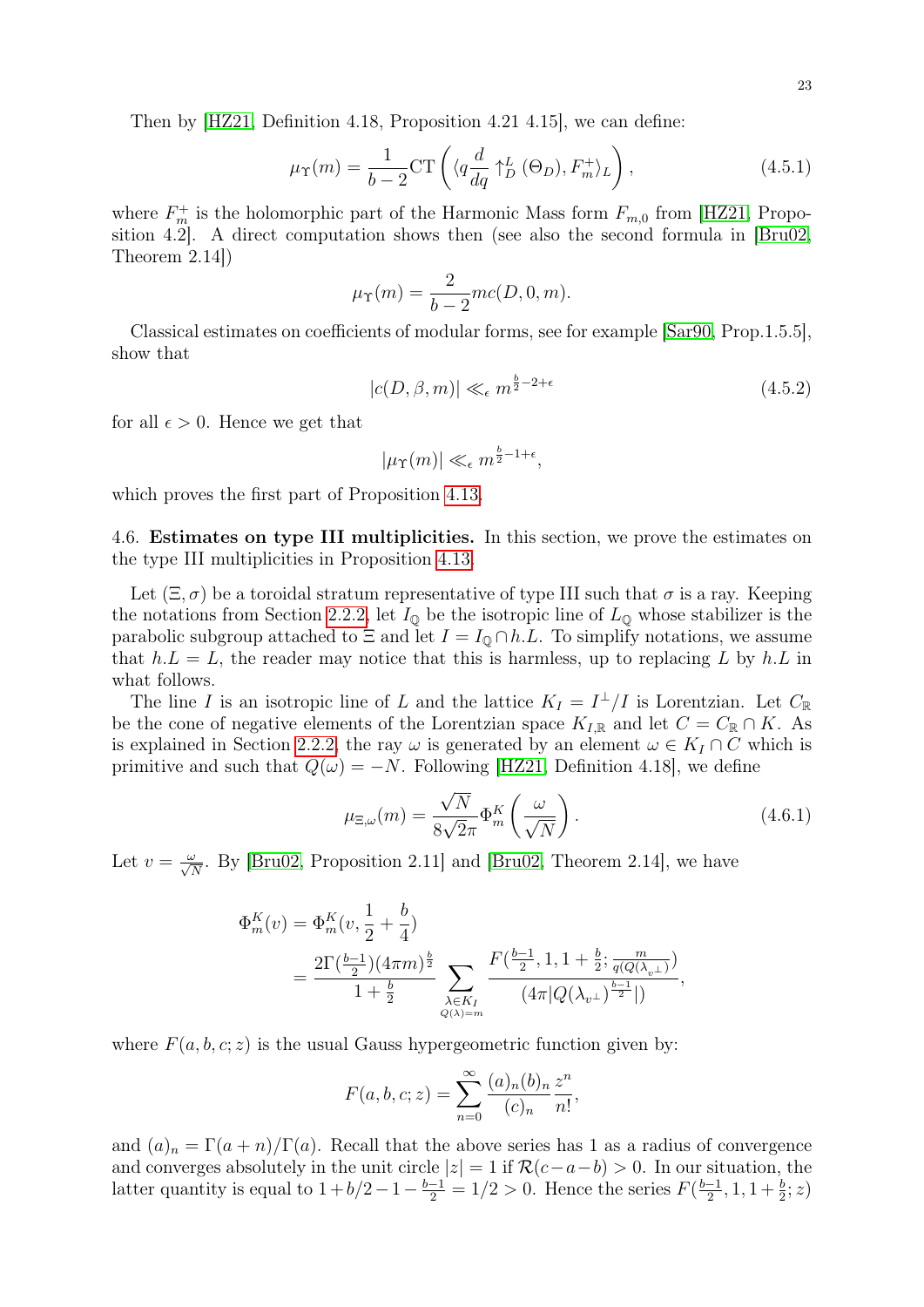is globally bounded over the unit disc. For  $\lambda \in K$  such that  $Q(\lambda) = m$ , we have  $m = Q(\lambda_v) + Q(\lambda_{v^{\perp}})$  and  $Q(\lambda_v) \leq 0$ , hence  $0 < m \leq Q(\lambda_{v^{\perp}})$ . Hence we get

$$
|\Phi_m^K(v)| \ll \sqrt{m} \sum_{\substack{\sqrt{m}\lambda \in K_I \\ Q(\lambda)=1}} \frac{1}{Q(\lambda_{v^\perp})^{\frac{b-1}{2}}} \ll \sqrt{m} \sum_{\substack{N \geq 1 \\ N \geq 1}} \sum_{\substack{Q(\lambda_v^\perp) \in [N, N+1[ \\ \sqrt{m}\lambda \in K_I \\ Q(\lambda)=1}} \frac{1}{N^{\frac{b-1}{2}}}.
$$

By Proposition [4.14](#page-23-1) below, we have

$$
|\{\lambda \in K_{I,\mathbb{R}}, Q(\lambda)=1, \sqrt{m}\lambda \in K, Q(\lambda_v^{\perp}) \in [N, N+1[\}]| \ll_{\epsilon} m^{\frac{b}{2}-1+\epsilon} N^{\frac{b}{2}-2}.
$$

Hence

$$
|\Phi_m^K(v)| \ll_{\epsilon} m^{\frac{b-1}{2}+\epsilon} \sum_{N\geq 1} \frac{N^{\frac{b}{2}-2}}{N^{\frac{b-1}{2}}} \ll_{\epsilon} m^{\frac{b-1}{2}+\epsilon} \sum_{N\geq 1} \frac{1}{N^{3/2}}.
$$

$$
\ll_{\epsilon} m^{\frac{b-1}{2}+\epsilon}.
$$

which proves the second part of proposition [4.13.](#page-20-1)

<span id="page-23-1"></span>**Proposition 4.14.** Let  $m > 1$  be an integer and  $X > 0$  a positive real number. Then

 $\left|\left\{\lambda \in K_{I,\mathbb{R}}, Q(\lambda)=1,\right.\right\}$ √  $\{\overline{m}\lambda \in K_I, Q(\lambda_v^{\perp}) \in [N, N + 1[\}] \ll_{\epsilon} m^{\frac{b}{2} - 1 + \epsilon} N^{\frac{b}{2} - 2}$ 

*Proof.* Recall that  $(K_I, Q)$  is a quadratic lattice of signature  $(b - 1, 1)$  and we have a canonical measure  $\mu_{\infty}$  on the quadric  $K_1 := \{x \in K_{I,\mathbb{R}}, Q(x) = 1\}$  defined as follows: for W an open subset of  $K_{\mathbb{R}}$ , let

$$
\mu_{\infty}(W \cap K_1) = \lim_{\epsilon \to 0} \frac{\text{Leb}(\{x \in W, |Q(x) - 1| < \epsilon\})}{2\epsilon}.
$$

Here Leb is the Lebesgue measure on  $K_{\mathbb{R}}$  for which the lattice K is of covolume 1. One can then prove that (see for example the proof of [\[SSTT19,](#page-31-2) Corollary 4.12]):

$$
\mu_{\infty}(\{\lambda \in K_1, Q(\lambda_{v^{\perp}}) \in [X, X+1[\}) \ll X^{\frac{b}{2}-2}.
$$

On the other hand, by the equidistribution of integral points in quadrics, see [\[EO06,](#page-31-7) [Duk88\]](#page-30-9),  $<sup>6</sup>$  $<sup>6</sup>$  $<sup>6</sup>$  we have:</sup>

$$
|\{\lambda \in K_1, \sqrt{m}\lambda \in K, Q(\lambda_v^{\perp}) \in [N, N+1[\}]| \ll_{\epsilon} m^{\frac{b}{2}-1+\epsilon} \mu_{\infty}(\{\lambda \in K_1, Q(\lambda_{v^{\perp}}) \in [X, X+1[\}),
$$
  
which yields the desired result.

# 5. Bounding the contribution from bad reduction places

<span id="page-23-0"></span>In this section we prove Proposition [4.7](#page-17-2) and Proposition [4.12.](#page-19-2) Let  $\mathcal{M}^{\Sigma}$  be as before the toroidal compactification of the GSpin Shimura variety associated to a quadratic lattice  $(L, Q)$  and a K-admissible polyhedral cone decomposition  $\Sigma$ . The lattice  $(L, Q)$ is assumed to be maximal in the number field case and moreover self-dual at  $p$  in the function field case.

<span id="page-23-2"></span><sup>&</sup>lt;sup>6</sup>Or the circle method.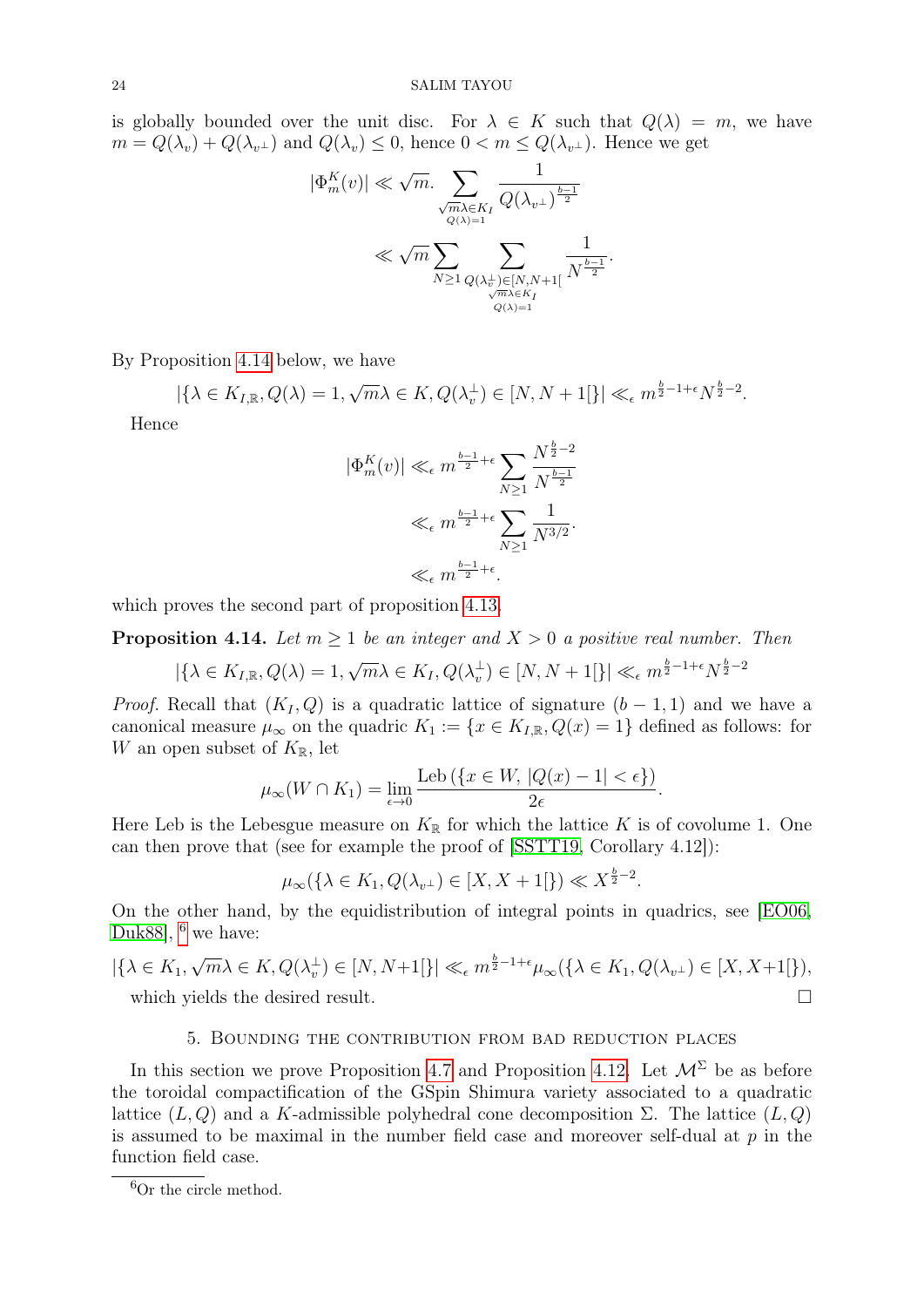5.1. Bad reduction in the number field setting. In this section, we prove Propo-sition [4.7.](#page-17-2) We assume hence that the lattice  $(L, Q)$  is maximal and that the polyhedral cone decomposition  $\Sigma$  is chosen in such way that Proposition [4.2](#page-15-3) is satisfied.

By the choice of the cone decomposition  $\Sigma$ , the intersection points of  $\mathcal Y$  and  $\mathcal M^{\Sigma}$  lie either in a boundary divisor of type II or a boundary divisor of type III associated to a toroidal stratum representative  $(\Xi, \sigma)$  of type III where  $\sigma$  is a ray.

Let  $\mathfrak P$  be a prime of bad reduction, i.e., where  $\mathcal Y$  intersects the boundary of  $\mathcal M^{\Sigma}$ . Let  $K_{\mathfrak{P}}$  be the completion at  $\mathfrak{P}$  of the number field K and  $v_{\mathfrak{P}}$  its normalized valuation. Let  $k_{\mathfrak{P}}$  be the residue field of  $\mathfrak{P}$  and  $\overline{k}_{\mathfrak{P}}$  an algebraic closure.

<span id="page-24-1"></span>5.1.1. Type II degeneration. Assume in this section that boundary point lies in  $\mathcal{B}_{\mathbb{F}_p}^{\Upsilon}$  where Υ is a cusp label representative of type II.

Let J be the primitive isotropic plane associated to  $\Upsilon$  and let  $D = J_L^{\perp}/J$ , see Section [4.5](#page-21-0) for notations.

Recall from Equation [\(2.2.5\)](#page-7-0) and Equation [\(2.3.3\)](#page-9-0) that the completion of  $\mathcal{M}^{\Sigma}$  along the boundary divisor  $\mathcal{B}^{\Upsilon}$  fits into the following commutative diagram

$$
\widehat{\mathcal{M}}_{\Upsilon} \xrightarrow{\pi} \widehat{\mathcal{M}^{\Sigma}}
$$
\n
$$
\downarrow = \underbrace{\downarrow}_{\widehat{\mathcal{M}}_{\Upsilon}} \underbrace{\text{Spf}(\mathbb{Z}_p[[X]])}_{\widehat{\mathcal{M}}_{\Upsilon}} \xrightarrow{D \otimes \mathcal{E}} \mathcal{M}^h_{\Upsilon}
$$

where the map  $\pi$  is an étale map of formal Deligne–Mumford stacks.

The formal completion of  $\mathcal Y$  along  $\mathfrak P$  induces a map

$$
\mathrm{Spf}(\mathcal{O}_{K_{\mathfrak{P}}}) \to \mathcal{M}^{\Sigma},
$$

which lifts by étaleness of  $\pi$  to a map

$$
Spf(\mathcal{O}_{K_{\mathfrak{P}}})\to \widehat{\mathcal{M}}_{\Upsilon}.
$$

Denoting by x the image of the closed point  $s_{\mathfrak{P}}$ , then we get a map of local rings

$$
\Psi: \widehat{\mathcal{O}}_{\widehat{\mathcal{M}}_{\Upsilon,x}} \to \mathcal{O}_{K_{\mathfrak{P}}}.
$$

Let  $m \geq 1$  be an integer coprime to N. By Proposition [2.4,](#page-12-1) the formal completion of the divisor  $\mathcal{Z}(m)$  is described as the union over  $\lambda \in D$  with  $Q(\lambda) = m$ , of the vanishing set of the ideals  $\mathbb{Z}_p[X] \otimes \widehat{I}_\lambda$ . If  $f_\lambda$  is a generator of  $\widehat{I}_\lambda^7$  $\widehat{I}_\lambda^7$ , then the multiplicity of intersection of the branch parameterized by  $\lambda$  at  $\mathfrak{P}$  is equal to

$$
v(\lambda) = v_{\mathfrak{P}}(\Psi(f_{\lambda})).
$$

Hence the multiplicity of intersection of  $\mathcal Y$  and  $\mathcal Z(m)$  at  $\mathfrak P$  is given by:

$$
(\mathcal{Y}.\mathcal{Z}(m))_{\mathfrak{P}} = \frac{1}{d} \sum_{\substack{\lambda \in D \\ Q(\lambda) = m}} v(\lambda),
$$

where d is the degree of  $\pi$  at  $\rho(s_{\mathfrak{B}})$ .

For an integer  $n$ , define the set:

$$
L_n = \{ \lambda \in D, v(\lambda) \ge n \},\
$$

<span id="page-24-0"></span><sup>&</sup>lt;sup>7</sup>Recall that  $\mathcal{Z}(m)$  is Cartier.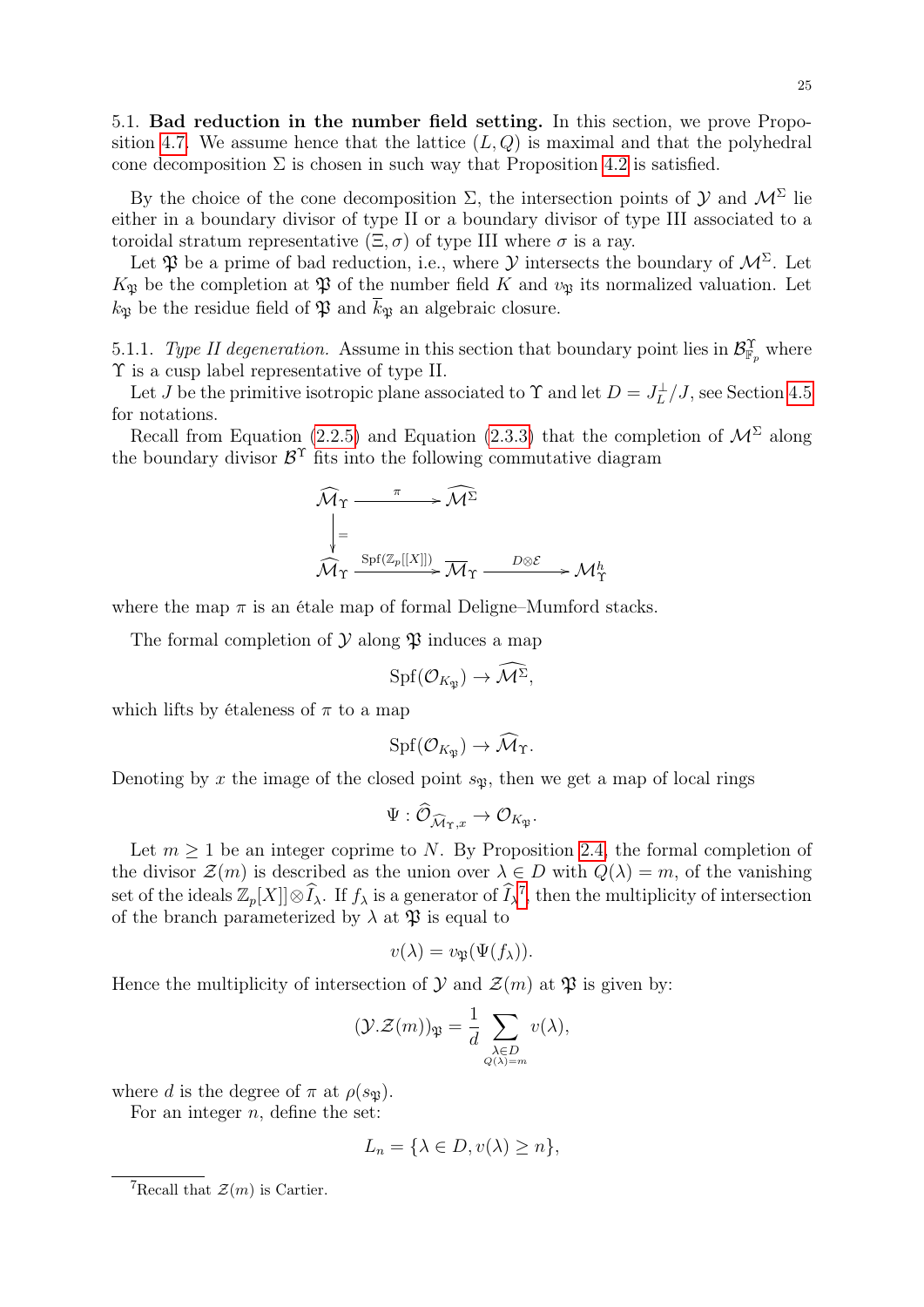and notice that  $(L_n)$  is a decreasing chain of sets. It follows then

$$
(\mathcal{Y}.\mathcal{Z}(m))\mathfrak{P} \le \sum_{\substack{\lambda \in D \\ Q(\lambda) = m}} v(\lambda) \tag{5.1.1}
$$

$$
\leq \sum_{n\geq 1} |\{\lambda \in L_n, Q(\lambda) = m\}|. \tag{5.1.2}
$$

<span id="page-25-0"></span>**Proposition 5.1.** The sequence  $(L_n, Q)_n$  is a decreasing sequence of positive definite lattices which all have the same rank  $r \leq b - 2$ . Moreover, the following holds:

- $(1)$   $\cap_n L_n = \{0\}.$
- (2) For every  $n \geq 1$ ,  $pL_n \subseteq L_{n+1}$ .
- (3) For  $1 \le r \le b-2$ , let  $\mu_i(L_n)$  be the i<sup>th</sup> successive minima of  $L_n$  and let  $a_i(L_n)$  $\prod_{1 \leq k \leq i} \mu_i(L_n)$ . Then we have

$$
a_i(L_n) \gg_{\epsilon} n^{\frac{i}{b+\epsilon}}.
$$

*Proof.* Let  $\lambda, \lambda' \in L_n$ . From Equation [\(2.4.1\)](#page-12-0), we see that ker( $p_\lambda$ ) ∩ ker( $p_{\lambda'}$ ). Hence

$$
\widehat{I}_{\lambda+\lambda}\subset \widehat{I}_{\lambda}+\widehat{I_{\lambda'}}.
$$

Hence,

$$
v(\lambda + \lambda') \ge \min\{v(\lambda), v(\lambda')\} \ge n.
$$

We conclude that  $L_n \subseteq D$  is a subgroup and  $(L_n, Q)$  is obviously positive definite. Moreover, since the curve  $\mathcal Y$  is not contained in any special divisor, (1) follows immediately.

For (2), let  $\lambda \in L_n$  with  $v(\lambda) \geq n \geq 1$ . Then  $\widehat{I}_{p\lambda}$  is the ideal defining the kernel of the composition

$$
D\otimes \widehat{\mathcal{E}}\to \widehat{\mathcal{E}}\to \widehat{\mathcal{E}},
$$

over  $\text{Spf}(\widehat{\mathcal{O}}_{\mathcal{M}^h,z}).$ 

Since the multiplication by  $p$  map is ramified at 0 with ramification degree equal to  $p$ , we conclude that

$$
v(p\lambda) \ge pv(\lambda)
$$
  

$$
\ge n+1.
$$

This also proves that the lattices  $L_n$  have the same rank.

For (3), let  $n \ge 1$  and let  $w_0$  be a vector in  $L_n$  such that  $Q(w_0) = \mu_1(L_n)^2$ . By choosing  $m_0 = \mu_1(L_n)^2$ , the height bound Corollary [4.4](#page-17-3) implies

$$
n \leq (\mathcal{Y}.\mathcal{Z}(m_0))_{\mathfrak{P}} \ll_{\epsilon} m^{\frac{b+\epsilon}{2}}.
$$

Hence  $\mu_1(L_n) \gg_{\epsilon} n^{\frac{1}{b+\epsilon}}$ . Since  $a_i(n) \geq \mu_1(n)^r$ , this concludes the proof.

<span id="page-25-1"></span>**Proposition 5.2.** Let  $D \in \mathbb{Z}_{\geq 1}$ . For  $X \in \mathbb{Z}_{\geq 0}$ , let  $S_{D,X}$  denote the set

$$
\{m \in \mathbb{Z}_{>0} \mid X \le m < 2X, \, \frac{m}{D} \in \mathbb{Z} \cap (\mathbb{Q}^{\times})^2, \, (m, N) = 1\}.
$$

Then we have

$$
\sum_{m \in S_{D,X}} (\mathcal{Y}.\mathcal{Z}(m))_{\mathfrak{P}} = o(X^{\frac{b+1}{2}} \log X).
$$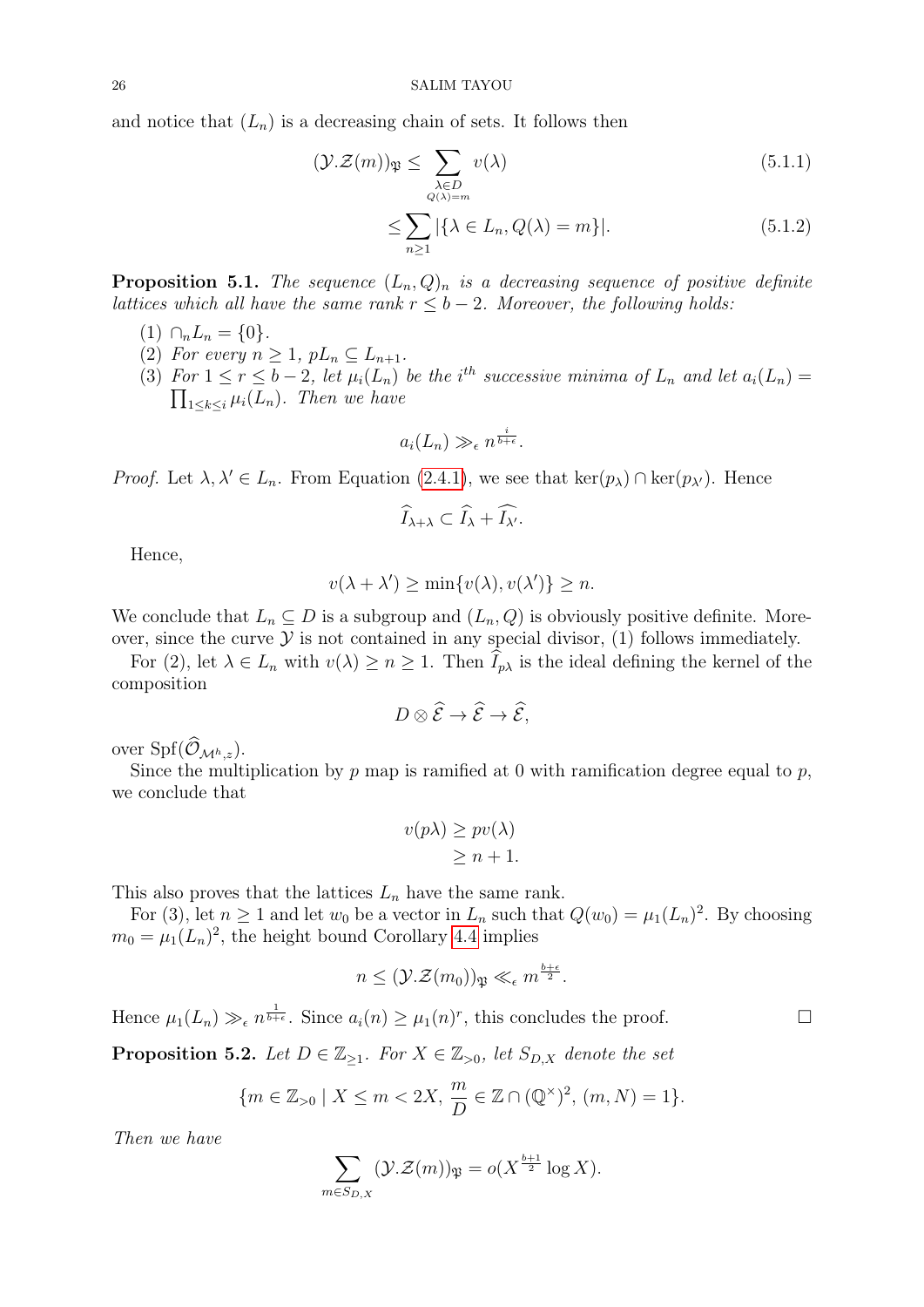Proof. We have

$$
\sum_{m \in S_{D,X}} (\mathcal{Y}.\mathcal{Z}(m))_{\mathfrak{P}} \leq \sum_{m \in S_{D,X}} \sum_{n \geq 1} |\{\lambda \in L_n, Q(\lambda) = m\}|
$$

$$
= \sum_{n \geq 1} \sum_{m \in S_{D,X}} |\{\lambda \in L_n, Q(\lambda) = m\}|.
$$

By [\[EK95,](#page-30-14) Lemma 2.4], we have the following estimate which only depends on the rank r of the lattices  $L_n$  and hence not on n

$$
\sum_{m \in S_{D,X}} |\{\lambda \in L_n, Q(\lambda) = m\}| \ll \sum_{j=0}^r \frac{X^j}{a_j(L_n)}.
$$

On the other hand, if  $\lambda \in L_n$  with  $Q(\lambda) = m \in S_{D,X}$ , then  $\mu_1(L_n)^2 \leq m \leq X$ , hence  $n \ll X^{\frac{b+\epsilon}{2}}$  and

$$
\sum_{m \in S_{D,X}} (\mathcal{Y}.\mathcal{Z}(m))_{\mathfrak{P}} \ll \sum_{m \in S_{D,X}} \sum_{n \ge 1}^{O_{\epsilon}(X^{\frac{b+\epsilon}{2}})} |\{\lambda \in L_n, Q(\lambda) = m\}|
$$
  

$$
\ll \sum_{j=0}^{r} \sum_{n \ge 1}^{X^{\frac{b+\epsilon}{2}}}\frac{X^{\frac{j}{2}}}{n^{\frac{j}{b+\epsilon}}}
$$
  

$$
\ll \sum_{j=0}^{r} X^{\frac{j}{2} + (1 - \frac{j}{b+\epsilon})\frac{b+\epsilon}{2}}
$$
  

$$
= O(X^{\frac{b+\epsilon}{2}}).
$$

Hence the result.  $\Box$ 

<span id="page-26-2"></span>5.1.2. Type III degeneration. Let  $(\Xi, \sigma)$  be a toroidal stratum representative of type III such that  $\sigma$  is a ray. We use notations from Section [2.2.2.](#page-5-1)

By our choice of  $\Sigma$ , the curve  $\mathcal Y$  touches the boundary of  $\mathcal M^{\Sigma}$  at a locally closed boundary divisor  $\mathcal{B}^{\Xi,\sigma}$ . Let  $\widehat{M}^{\Sigma}$  be the formal completion of  $\mathcal{M}^{\Sigma}$  along  $\mathcal{B}^{\Xi,\sigma}$  and hence we get a map

$$
\widehat{\mathcal{Y}} \to \widehat{M}^{\Sigma}.\tag{5.1.3}
$$

By Section [2.2.5,](#page-7-1) the following maps of formal Deligne–Mumford stacks are finite étale:

$$
\bigsqcup_{\mathbb{Q}_{>0}^{\times}\backslash\mathbb{A}_{f}^{\times}/K_{0}}\widehat{\mathcal{T}}_{\Xi/R}\rightarrow\widehat{\mathcal{M}}_{\Xi,\sigma}\rightarrow\widehat{\mathcal{M}^{\Sigma}}.
$$

Hence map [5.1.3](#page-26-0) lifts to map

$$
\widehat{\mathcal{Y}} \to \mathrm{Spf}\left(\mathbb{Z}_p[q_\alpha, \alpha \in \Gamma_{\Xi}^{\vee} \cap \omega^{\perp}][[q_{\omega'}]]\right).
$$

This corresponds to a morphism:

$$
\mathbb{Z}_{(p)}[[q_{\omega'}]][q_{\alpha}] \underset{(\alpha,\omega)=0}{\underset{\alpha\in\Gamma_{\Xi}^{\vee}}{\times}} \to \mathcal{O}_{K_{\mathfrak{P}}}.
$$
\n
$$
(5.1.4)
$$

Let  $\lambda \in K_I = \Gamma_X i$  with  $Q(\lambda) = m$ . By Section [2.4.2](#page-12-2) the branch of the special divisor  $\mathcal{Z}(m)$  parameterized by  $\lambda$  intersects the boundary only if  $(\lambda \omega) = 0$ . In the latter case, by Proposition [2.5,](#page-13-1) its equation is given by  $q^{\lambda}-1$  and the multiplicity of intersection of y with the branch given by  $\lambda$  is the p-adic valuation of the element  $q^{\lambda}-1$  under the map Equation  $(5.1.4)$ .

<span id="page-26-1"></span><span id="page-26-0"></span>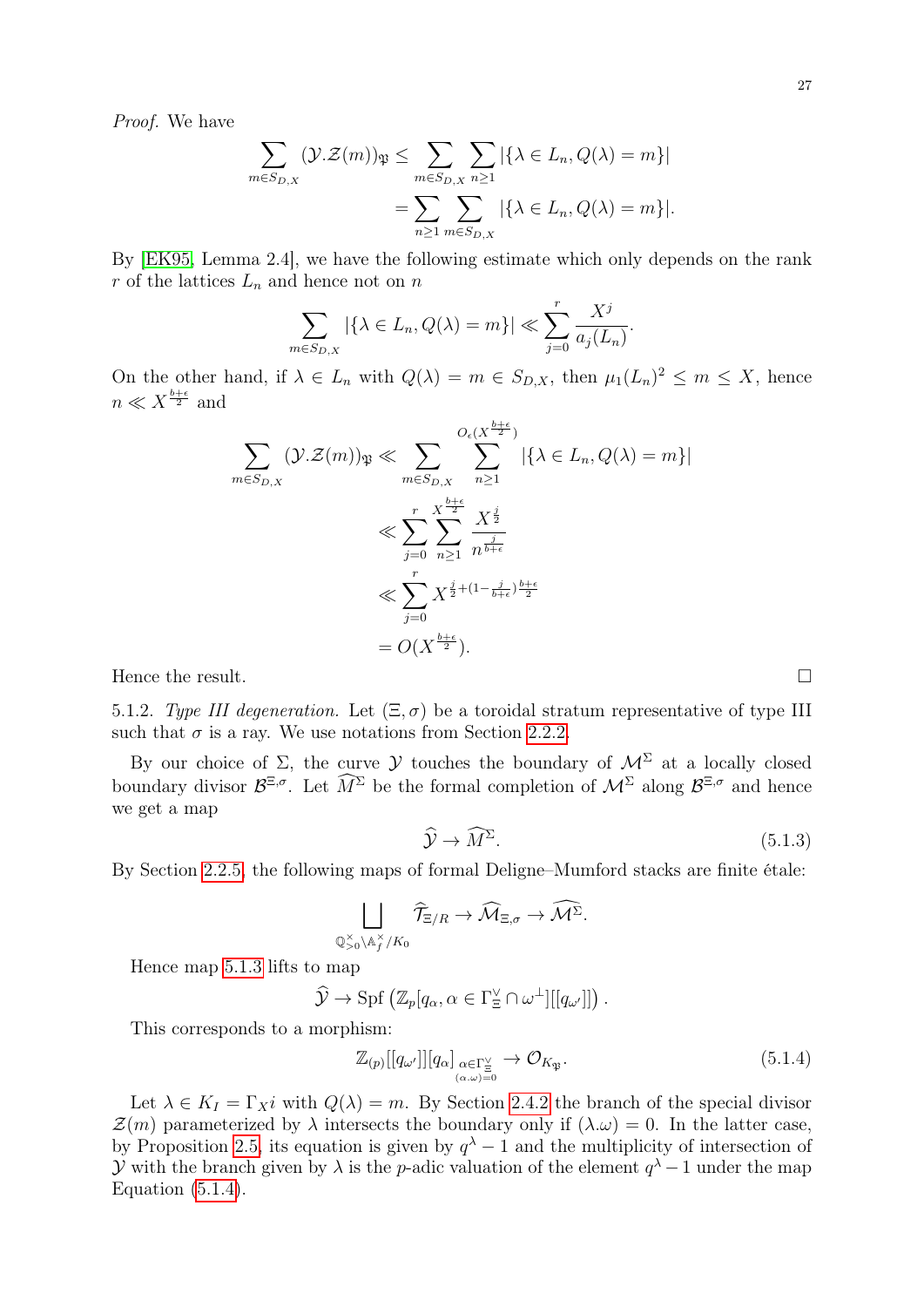Let  $x \in \mathcal{B}^{\Xi,\sigma}(\overline{\mathbb{F}}_p)$  be the image of  $\mathfrak{P}$ . Then by the previous discussion, we conclude that

$$
(\mathcal{Y}.\mathcal{Z}(m))_{\mathfrak{P}} = \frac{1}{d} \sum_{\substack{\lambda \in K_I \cap \omega^\perp \\ Q(\lambda) = m}} v_p(q^{\lambda} - 1),
$$

where d is the degree of the map Equation  $(5.1.3)$  at x.

For  $n \geq 1$ , let

$$
L_n = \{ \lambda \in K_I \cap \omega^{\perp}, v_p(q^{\lambda} - 1) \ge n \}.
$$

Then we can rewrite the multiplicity intersection at  $\mathfrak{P}$  as:

$$
(\mathcal{Y}.\mathcal{Z}(m))_{\mathfrak{P}} = \frac{1}{d} \sum_{n \geq 1} \{ \lambda \in L_n, Q(\lambda) = m \}.
$$

**Proposition 5.3.** The lattices  $(L_n, Q)$  are positive definite lattices of rank  $r \leq b - 1$ independent from n and they satisfy the following properties:

- (1)  $\cap_n L_n = \{0\}.$
- (2) For every  $n \geq 1$ ,  $pL_n \subseteq L_{n+1}$ .
- (3) For  $1 \leq r \leq b-1$ , let  $\mu_i(L_n)$  be the i<sup>th</sup> successive minima and let  $a_i(L_n)$  =  $\prod_{1\leq k\leq i}\mu_i(L_n)$ . Then we have

$$
a_i(L_n) \gg_{\epsilon} n^{\frac{i}{b+\epsilon}}.
$$

*Proof.* The proof is similar to the proof of Proposition [5.1.](#page-25-0) Let  $\lambda, \lambda' \in K \cap \omega^{\perp}$ . By writing

$$
q^{\lambda+\lambda'}-1=q^\lambda(q^{\lambda'}-1)+q^\lambda-1,
$$

we get that  $L_n$  is a lattice and it is obviously positive definite as  $K_I$  is Lorentzian and  $\omega$ is a negative normed vector.

Let  $\pi$  be a uniformizer of  $\mathcal{O}_{K_{\mathfrak{P}}}$  and let  $\lambda \in L_n$ . Then  $q^{\lambda} = 1 + \pi^n u$  for some  $u \in \mathcal{O}_{K_{\mathfrak{P}}}$ . Hence

$$
q^{p\lambda} - 1 = (1 + \pi^n u)^p - 1
$$

$$
= \sum_{i \ge 1} {p \choose i} \pi^{ni} u^i
$$

$$
= \pi^{n+1} u'.
$$

Hence (2). The rest of the proof is similar to Proposition [5.1.](#page-25-0)

As a consequence, we get the following proposition, whose proof is identical to the proof of Proposition [5.2](#page-25-1) and we omit it.

**Proposition 5.4.** Let  $D \in \mathbb{Z}_{\geq 1}$  be coprime to N. For  $X \in \mathbb{Z}_{> 0}$ , let  $S_{D,X}$  denote the set

$$
\{m \in \mathbb{Z}_{>0} \mid X \le m < 2X, \frac{m}{D} \in \mathbb{Z} \cap (\mathbb{Q}^{\times})^2, (m, N) = 1\}.
$$

Then we have

$$
\sum_{m \in S_{D,X}} (\mathcal{Y}.\mathcal{Z}(m))_{\mathfrak{P}} = o(X^{\frac{b+1}{2}} \log X).
$$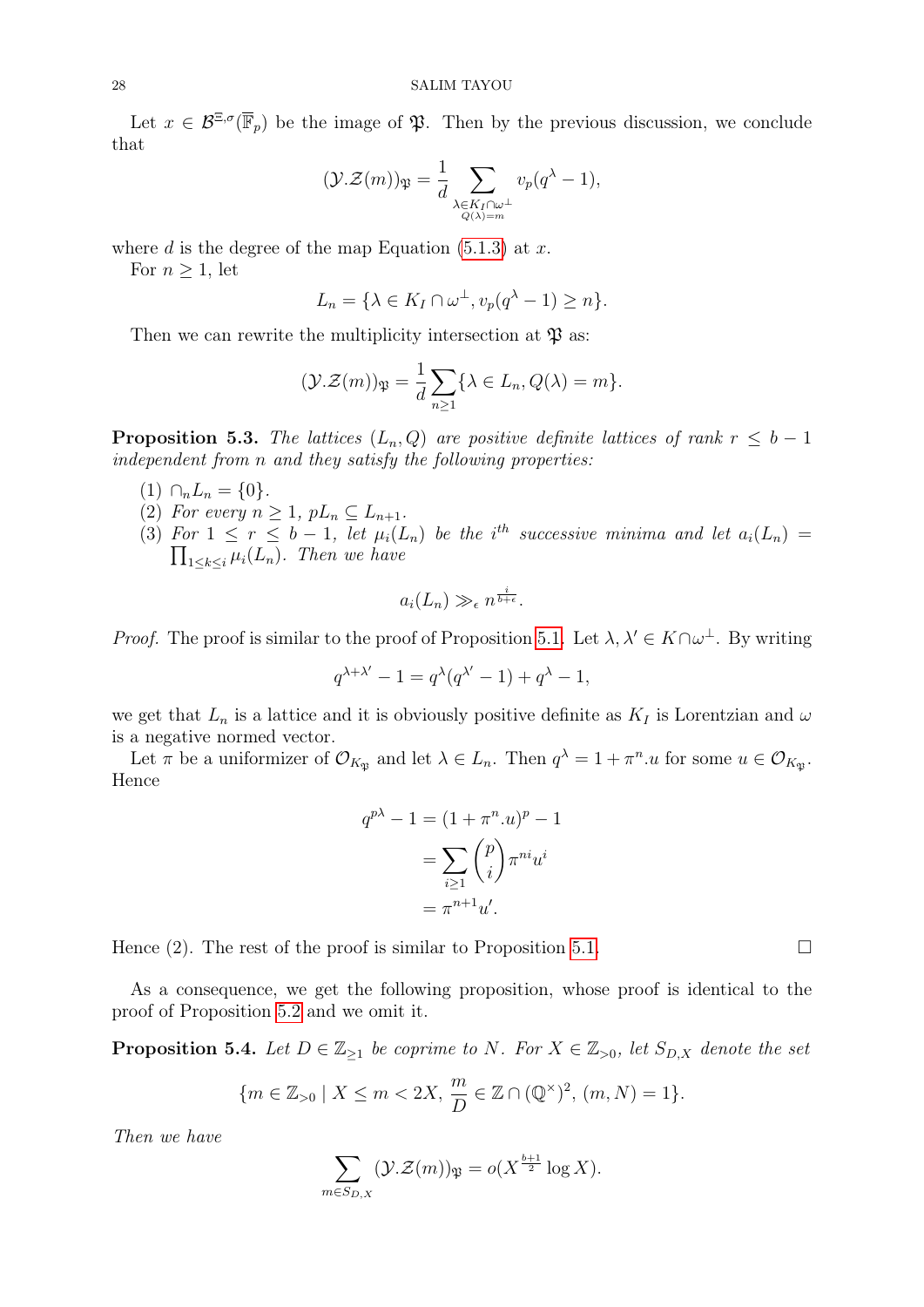5.2. Function field setting. In this section, we prove Proposition [4.11.](#page-19-1) We assume here that the lattice  $(L, Q)$  is self-dual at p and we let  $\mathcal{M}_{\mathbb{F}_p}$  be the mod p GSpin Shimura variety associated to  $(L, Q)$ . Let  $\Sigma$  be a polyhedral cone decomposition which satisfies Proposition [4.9.](#page-18-2)

Let  $\overline{\mathscr{S}} \to \mathcal{M}_{\mathbb{F}_p}^{\Sigma}$  be a finite map as before and let  $P \in \overline{\mathscr{S}}(\overline{\mathbb{F}}_p)$  be a point mapping to the boundary of  $\mathcal{M}_{\mathbb{F}_p}^{\Sigma}$ . Let denote  $k = \overline{\mathbb{F}}_p$ . The point P lies either in a boundary stratum of of type II or type III. We treat each case separately.

5.2.1. Type II degeneration. Assume that the image of P is in  $\mathcal{B}_{\mathbb{F}_p}^{\Upsilon}(k)$  where  $\Upsilon$  is a cusp label representative of type II.

Let  $\widehat{\mathscr{S}} \simeq Spf(k[[t]])$  be the formal completion of  $\overline{\mathscr{S}}$  along s. Then by reasoning similarly to Section [5.1.1,](#page-24-1) specifically using the reduction mod  $p$  of Equation [\(2.3.3\)](#page-9-0), we get for every  $\lambda \in D$  with  $Q(\lambda) = m \geq 1$ , m coprime to N a map

$$
\Phi_p: \widehat{\mathcal O}_{\mathcal M_{\Upsilon,\mathbb F_p,x}} \to k[[t]],
$$

Let  $v(\lambda)$  denote the t-adic valuation of the generator  $f_{\lambda}$  of  $I_{\lambda,p}$ . Then similarly to the number field case, we have:

**Lemma 5.5.** The multiplicity of intersection of  $\overline{\mathscr{S}}$  and  $\mathcal{Z}(m)_{\mathbb{F}_p}$  at P satisfies:

$$
m_P(\overline{\mathscr{S}}, \mathcal{Z}(m)_{\mathbb{F}_p}) \ll \sum_{n\geq 1} |\{\lambda \in L_n, Q(\lambda) = m\}|.
$$

Now we are ready to prove Proposition [4.12.](#page-19-2)

**Proposition 5.6.** The sequence of lattices  $(L_n, Q)$  satisfy the same properties as in Proposition [5.1](#page-25-0) and letting S be as in Section 4.2, we have the following estimate for  $X > 0$ :

$$
\sum_{m \in S_X} m_P(\overline{\mathscr{S}}, \mathcal{Z}(m)_{\mathbb{F}_p}) = O_{\epsilon}(X^{\frac{b+\epsilon}{2}})
$$

*Proof.* The same proof as in Proposition [5.1](#page-25-0) shows that the lattices  $(L_n, Q)$  enjoy the same properties of the aforementioned proposition. For the second part, we have

$$
\sum_{m \in S_X} m_P(\overline{\mathcal{S}}, \mathcal{Z}(m)_{\mathbb{F}_p}) \ll \sum_{m \in S_X} \sum_{n \ge 1} |\{\lambda \in L_n, Q(\lambda) = m\}|
$$
  

$$
\ll \sum_{n=1}^{O(X^{\frac{b+\epsilon}{2}})} |\{\lambda \in L_n, Q(\lambda) \le m\}|
$$
  

$$
\ll \sum_{n=1}^{O(X^{\frac{b+\epsilon}{2}})} \sum_{j=0}^r \frac{X^{\frac{j}{2}}}{a_j(L_n)}
$$
  

$$
\ll \sum_{j=0}^r \sum_{n=1}^{O(X^{\frac{b+\epsilon}{2}})} \frac{X^{\frac{j}{2}}}{n^{\frac{j}{b+\epsilon}}}
$$
  

$$
= O(X^{\frac{b+\epsilon}{2}}).
$$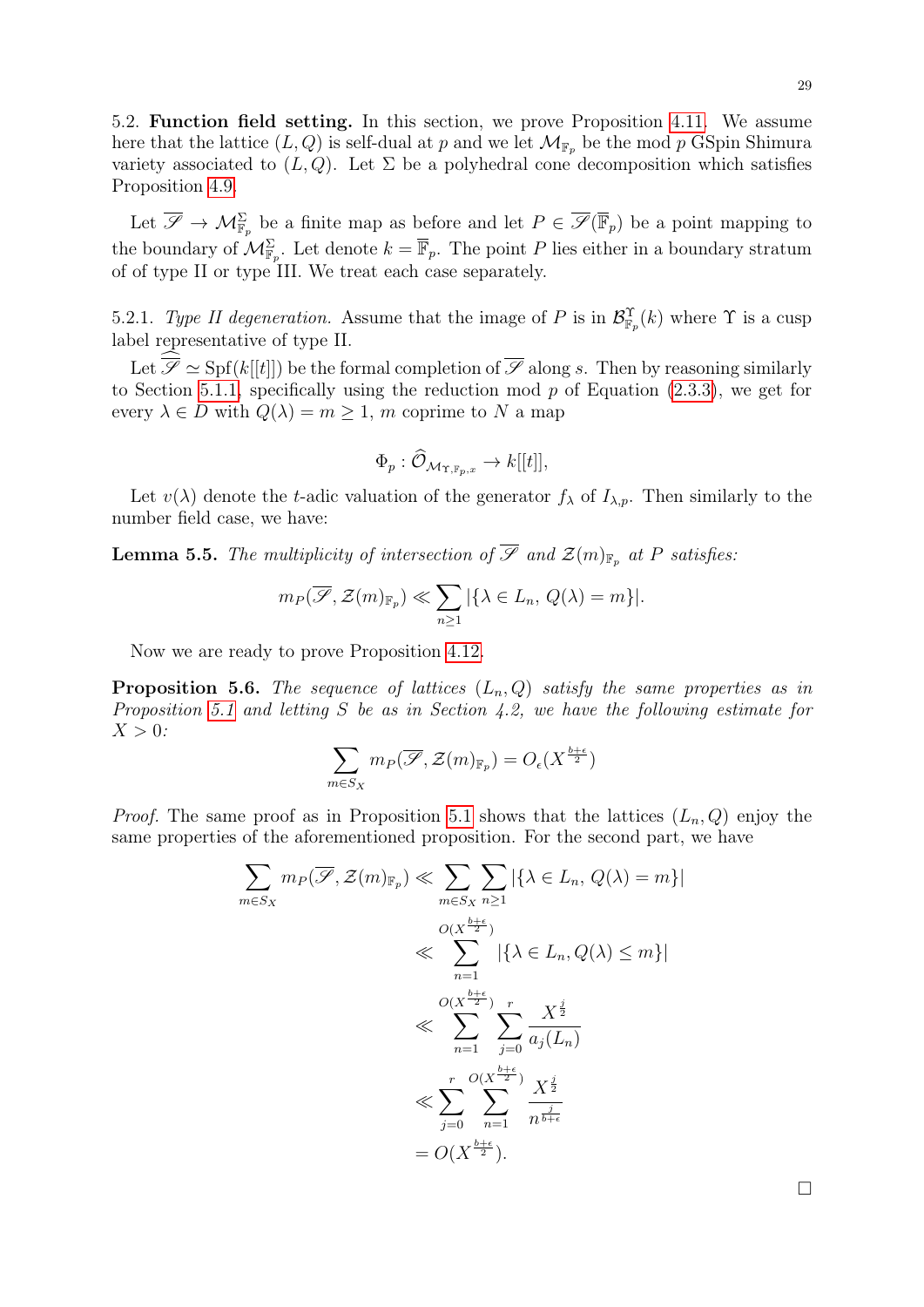5.2.2. Type III degeneration. Assume now that there exists a toroidal stratum representative  $(\Xi, \sigma)$  such that  $\sigma$  is a ray and such that P lies in  $\mathcal{B}_{\mathbb{F}_p}^{\Xi, \sigma}(k)$ . Using a similar approach to Section [5.1.2](#page-26-2) by taking reduction mod  $p$ , we get a map

$$
k[q_\alpha,\,\alpha\in\Gamma_\Xi^\vee\cap\omega^\perp][[q_{\omega'}]]\to k[[t]],
$$

sending  $q_{\omega'}$  to an element of the ideal (t). Let v denote the t-adic valuation on k[[t]]. Then, for m coprime to N, the multiplicity of intersection of  $\overline{\mathscr{S}}$  and  $\mathcal{Z}(m)_{\mathbb{F}_p}$  at P satisfies:

$$
m_P(\overline{\mathscr{S}}, \mathcal{Z}(m)_{\mathbb{F}_p}) \leq \sum_{\substack{\lambda \in K_I \cap \omega^\perp \\ Q(\lambda) = m}} v(q^{\lambda} - 1).
$$

If we define the sequence lattices  $L_n$  as

$$
L_n = \{ \lambda \in K \cap \omega^{\perp}, v(q^{\lambda} - 1) \ge n, \}
$$

then

$$
m_P(\overline{\mathscr{S}}, \mathcal{Z}(m)_{\mathbb{F}_p}) \leq \sum_{n \geq 1} |\{\lambda \in L_n, Q(\lambda) = m\}|.
$$

Now the rest of the proof is similar to Section [5.1.2.](#page-26-2) This proves Proposition [4.12](#page-19-2) in the remaining type III case.

## 6. Applications

<span id="page-29-0"></span>In this section, we present a proof of Theorem [1.5.](#page-1-1) This approach is inspired from [\[MST22\]](#page-31-3).

## 6.1. Hecke orbit conjecture.

6.1.1. The orthogonal case. Since GSpin Shimura varieties are finite covers of orthogonal ones, it is enough to prove the result for GSpin Shimura varieties.

Let  $\mathcal{M}_{\mathbb{F}_p}$  be the reduction mod  $p \geq 5$  of a GSpin type Shimura variety with hyperspecial level at p associated to a lattice  $(L, Q)$ , which is assumed to be self-dual at p and of signature  $(b, 2)$ . We will prove Theorem [1.5](#page-1-1) by induction on b, which is also the dimension of  $\mathcal{M}_{\mathbb{F}_p}$ .

The case  $b = 1$  is immediate: the prime-to-p Hecke orbit of x is infinite, hence Zariski dense.

Assume now that  $n \geq 2$  and the result of Theorem [1.5](#page-1-1) holds for all ordinary points in GSpin Shimura varieties of dimension less than  $b - 1$  with hyperspecial level at p. Let x be an ordinary point in  $\overline{\mathbb{F}}$ , and let  $\overline{T_x}$  be the Zariski closure of its prime-to-p Hecke orbit. Then  $T_x$  has positive dimension and intersects the ordinary locus non-trivially. Hence we can find a smooth quasi-projective curve  $\mathscr S$  and a finite map

$$
\mathscr{S}\to \mathcal{M}_{\mathbb{F}_p}
$$

whose image is contained in  $\overline{T_x}$  and which is contained in the ordinary locus. Moreover, we can assume that this image is not contained in any special divisor. Indeed, the same argument used for proper curves in [\[MST22,](#page-31-3) Lemma 8.11] works in our setting with no change. By Theorem [1.3,](#page-1-0) the curve  $\mathscr S$  intersects infinitely many divisors  $\mathcal Z(m)_{\mathbb F_p}$  with  $(m, p) = 1$ . The special divisors  $\mathcal{Z}(m)_{\mathbb{F}_p}$  are themselves the union of GSpin Shimura varieties of dimension  $b-1$  with hyperspecial level at p since m is coprime to p. Let  $y \in \mathscr{S}(\mathbb{F}_p) \cap \mathcal{Z}(m)(\overline{\mathbb{F}}_p)$  then y is ordinary and the prime-to-p Hecke orbit of y in  $\mathcal{Z}(m)_{\mathbb{F}_p}$ is Zariski dense by the induction hypothesis. Since this orbit is a sub-orbit of the Hecke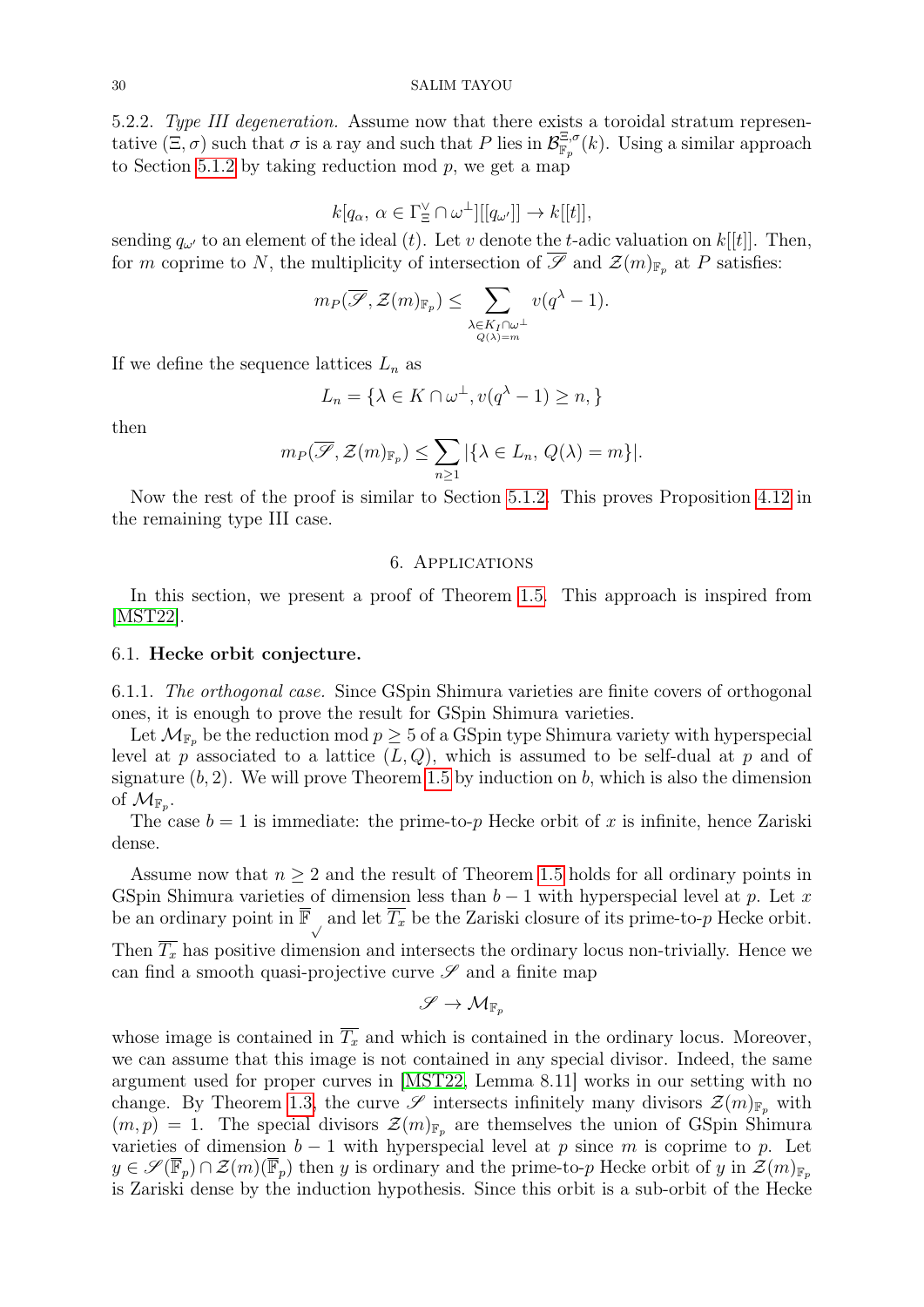obit in  $\mathcal{M}_{\mathbb{F}_p}$ , we conclude that  $\mathcal{Z}(m)_{\mathbb{F}_p} \subset T_x$ . Since this is true for infinitely many m, we conclude that  $\overline{T_x} = \mathcal{M}_{\mathbb{F}_p}$  which is the desired result.

6.1.2. The unitary case. We prove in this section the Hecke orbit conjecture in the unitary case using the reduction to the orthogonal case already used in [\[MST22,](#page-31-3) Remark 8.12] and in [\[SSTT19,](#page-31-2) Section 9.3].

Let  $\mathcal{M}_{\mathbb{F}_p}$  be the mod p points of the canonical model of a unitary Shimura variety associated to an imaginary quadratic field  $\bf{k}$ , a unitary group of signature  $(r, 1)$  with hyperspecial level at p as described in  $[BHK^+20,$  $[BHK^+20,$  Section 2.1] such that p is split in k. Consider the family of special divisors  $\mathcal{Z}_{Kra}(m)$  as described in Section 2.5 loc. cit. which are themselves unitary Shimura varieties associated to unitary groups of signature  $(r-1, 1)$  and hyperspecial at p when p does not divide m. Then using a similar argument to [\[SSTT19,](#page-31-2) Section 9.3] and further explained in [\[MST22,](#page-31-3) Remark 8.12], we have the following theorem which is a consequence of Theorem [1.3.](#page-1-0)

<span id="page-30-2"></span>**Theorem 6.1.** Assume that  $p \geq 5$  and let  $\mathscr{S} \to \mathcal{M}_{\mathbb{F}_p}$  be a finite map from a smooth quasi-projective curve  $\mathscr S$  over  $\overline{\mathbb F}_p$  and with generically ordinary image. Then the union over m prime to p of the intersections  $\mathscr{S} \cap \mathcal{Z}_{Kra}(m)$  is infinite.

Now the Hecke orbit conjecture in the unitary case is an easy consequence of the above theorem and the induction method explained in the previous paragraph.

## <span id="page-30-0"></span>**REFERENCES**

- <span id="page-30-12"></span>[AGHMP17] Fabrizio Andreatta, Eyal Z. Goren, Benjamin Howard, and Keerthi Madapusi Pera. Height pairings on orthogonal Shimura varieties. Compos. Math., 153(3):474–534, 2017.
- <span id="page-30-11"></span>[AGHMP18] Fabrizio Andreatta, Eyal Z. Goren, Benjamin Howard, and Keerthi Madapusi Pera. Faltings heights of abelian varieties with complex multiplication. Ann. of Math. (2), 187(2):391–531, 2018.
- <span id="page-30-13"></span>[AMRT10] Avner Ash, David Mumford, Michael Rapoport, and Yung-Sheng Tai. Smooth compactifications of locally symmetric varieties. With the collaboration of Peter Scholze. Cambridge: Cambridge University Press, 2010.
- <span id="page-30-7"></span>[BBK07] Jan H. Bruinier, José I. Burgos Gil, and Ulf Kühn. Borcherds products and arithmetic intersection theory on Hilbert modular surfaces. Duke Math. J., 139(1):1–88, 2007.
- <span id="page-30-15"></span>[BHK<sup>+</sup>20] Jan H. Bruinier, Benjamin Howard, Stephen S. Kudla, Michael Rapoport, and Tonghai Yang. Modularity of generating series of divisors on unitary Shimura varieties. Astérisque, (421, Diviseurs arithmétiques sur les variétés orthogonales et unitaires de Shimura):7–125, 2020.
- <span id="page-30-3"></span>[BKU21] Gregorio Baldi, Bruno Klingler, and Emmanuel Ullmo. On the distribution of the Hodge locus. arXiv e-prints, page arXiv:2107.08838, July 2021.
- <span id="page-30-10"></span>[Bor99] Richard E. Borcherds. The Gross-Kohnen-Zagier theorem in higher dimensions. Duke Math. J., 97(2):219–233, 1999.
- <span id="page-30-8"></span>[Bru02] Jan H. Bruinier. Borcherds products on O(2, l) and Chern classes of Heegner divisors, volume 1780 of Lecture Notes in Mathematics. Springer-Verlag, Berlin, 2002.
- <span id="page-30-5"></span>[Cha95] Ching-Li Chai. Every ordinary symplectic isogeny class in positive characteristic is dense in the moduli. Invent. Math., 121(3):439–479, 1995.
- <span id="page-30-1"></span>[Cha14] François Charles. On the Picard number of K3 surfaces over number fields. Algebra Number Theory, 8(1):1–17, 2014.
- <span id="page-30-6"></span>[Cha18] François Charles. Exceptional isogenies between reductions of pairs of elliptic curves. Duke Math. J., 167(11):2039-2072, 08 2018.
- <span id="page-30-4"></span>[CU05] Laurent Clozel and Emmanuel Ullmo. Équidistribution de sous-variétés spéciales. Ann. of Math. (2), 161(3):1571–1588, 2005.
- <span id="page-30-9"></span>[Duk88] W. Duke. Hyperbolic distribution problems and half-integral weight Maass forms. Invent. Math., 92(1):73–90, 1988.
- <span id="page-30-14"></span>[EK95] Alex Eskin and Yonatan R. Katznelson. Singular symmetric matrices. Duke Math. J., 79(2):515–547, 1995.